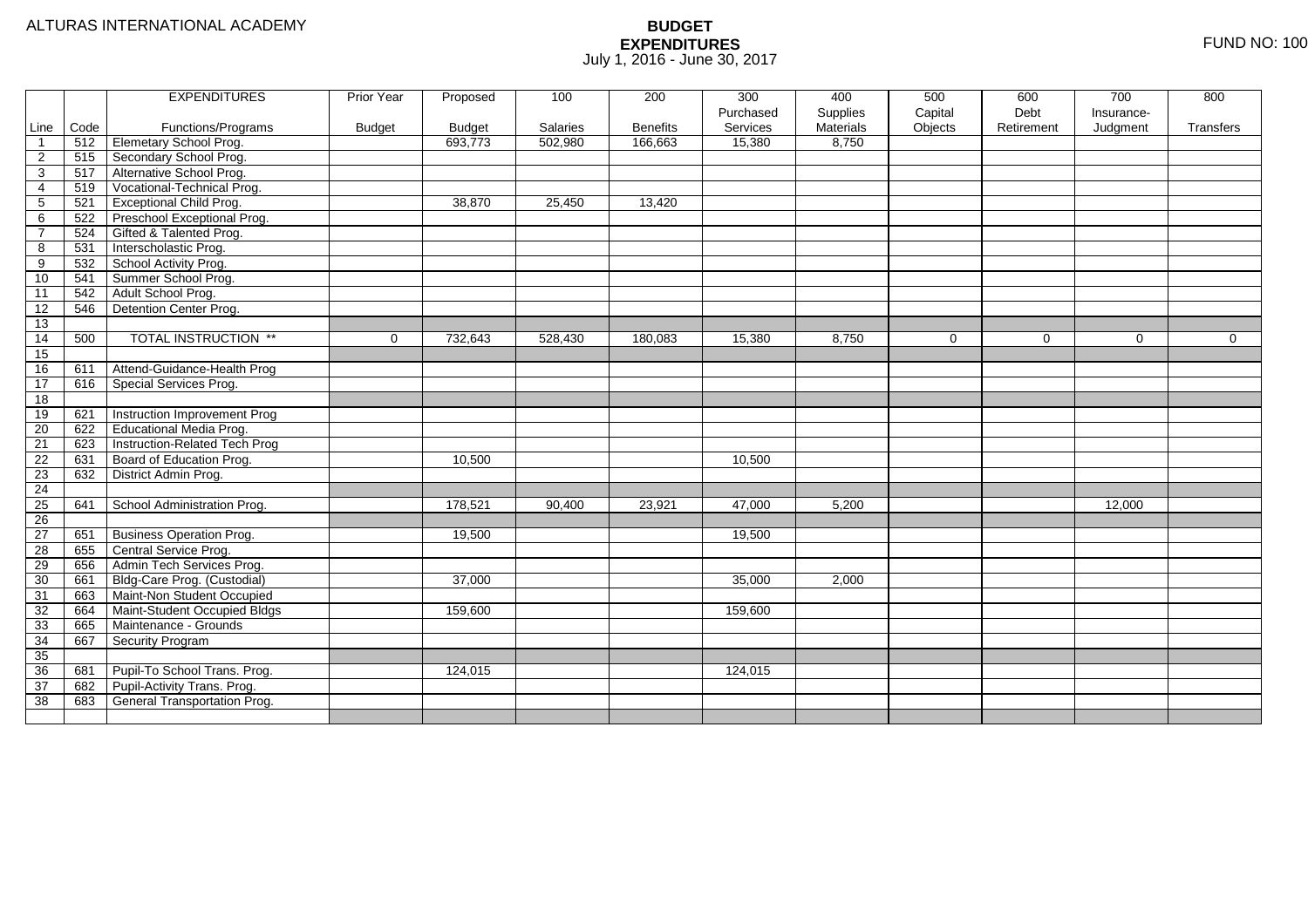#### ALTURAS INTERNATIONAL ACADEMY

|          |      | <b>EXPENDITURES</b>                   | <b>Prior Year</b>   | Proposed      | 100                   | 200             | 300<br>Purchased                                     | 400<br>Supplies | 500<br>Capital | 600<br>Debt  | 700<br>Insurance- | 800            |
|----------|------|---------------------------------------|---------------------|---------------|-----------------------|-----------------|------------------------------------------------------|-----------------|----------------|--------------|-------------------|----------------|
| Line     | Code | Functions/Programs                    | <b>Budget</b>       | <b>Budget</b> | Salaries              | <b>Benefits</b> | Services                                             | Materials       | Objects        | Retirement   | Judgment          | Transfers      |
| 39       | 691  | Other Support Services Prog.          |                     |               |                       |                 |                                                      |                 |                |              |                   |                |
| 40       |      |                                       |                     |               |                       |                 |                                                      |                 |                |              |                   |                |
| 41       | 600  | <b>TOTAL SUPPORT SERV.**</b>          | $\mathbf 0$         | 529,136       | 90,400                | 23,921          | 395,615                                              | 7,200           | 0              | $\mathbf{0}$ | 12,000            | $\mathbf 0$    |
| 42       |      |                                       |                     |               |                       |                 |                                                      |                 |                |              |                   |                |
| 43       | 710  | Child Nutrition Program               |                     |               |                       |                 |                                                      |                 |                |              |                   |                |
| 44       | 720  | Community Services Program            |                     |               |                       |                 |                                                      |                 |                |              |                   |                |
| 45       | 730  | <b>Enterprise Operations</b>          |                     |               |                       |                 |                                                      |                 |                |              |                   |                |
| 46       | 700  | TOTAL NON-INSTRUCTION**               | $\mathbf 0$         | $\Omega$      | $\mathbf 0$           | $\mathbf 0$     | $\Omega$                                             | $\mathbf 0$     | $\mathbf 0$    | $\mathbf 0$  | $\mathbf 0$       | $\mathbf 0$    |
| 47       |      |                                       |                     |               |                       |                 |                                                      |                 |                |              |                   |                |
| 48       | 810  | Capital Assets-Student Occ            |                     | 15,976        |                       |                 |                                                      |                 |                |              |                   | 15,976         |
| 49       | 811  | Capital Assets-Non Student Occ        |                     |               |                       |                 |                                                      |                 |                |              |                   |                |
| 50       | 800  | <b>TOTAL CAPITAL ASSETS PROG**</b>    | $\mathbf 0$         | 15,976        | $\mathbf 0$           | $\mathbf 0$     | $\mathbf 0$                                          | $\mathbf 0$     | $\mathbf 0$    | $\mathbf{0}$ | $\mathbf 0$       | 15,976         |
| 51       |      |                                       |                     |               |                       |                 |                                                      |                 |                |              |                   |                |
| 52       | 911  | Debt Services Prog.-Princ.            |                     |               |                       |                 |                                                      |                 |                |              |                   |                |
| 53       | 912  | Debt Services Prog.-Int.              |                     |               |                       |                 |                                                      |                 |                |              |                   |                |
| 54       | 913  | Debt Serv Prog-Refnded Debt           |                     |               |                       |                 |                                                      |                 |                |              |                   |                |
| 55       | 920  | <b>Transfers Out</b>                  |                     |               |                       |                 |                                                      |                 |                |              |                   |                |
| 56       |      |                                       |                     |               |                       |                 |                                                      |                 |                |              |                   |                |
| 57       | 900  | TOTAL OTHER SERVICES **               | $\mathbf 0$         | $\mathbf 0$   | $\mathbf 0$           | 0               | $\mathbf 0$                                          | $\mathbf 0$     | $\mathbf 0$    | $\mathsf{O}$ | 0                 | $\overline{0}$ |
| 58       |      |                                       |                     |               |                       |                 |                                                      |                 |                |              |                   |                |
| 59       |      |                                       |                     |               |                       |                 |                                                      |                 |                |              |                   |                |
| 60       |      | $^{\star\star}$<br>TOTAL EXPENDITURES |                     |               |                       |                 |                                                      |                 |                |              |                   |                |
|          |      | (Lines 14+41+47+49+57) **             | $\mathsf{O}\xspace$ | 1,277,755     | 618,830               | 204,004         | 410,995                                              | 15,950          | $\mathbf 0$    | 0            | 12,000            | 15,976         |
| 61       |      |                                       |                     |               |                       |                 |                                                      |                 |                |              |                   |                |
| 62       | 950  | Contingency Reserve                   |                     |               |                       |                 |                                                      |                 |                |              |                   |                |
|          |      | (5% of Line 60)                       |                     |               |                       |                 |                                                      |                 |                |              |                   |                |
| 63       |      |                                       |                     |               |                       |                 |                                                      |                 |                |              |                   |                |
| 64       |      | <b>TOTAL APPROPRIATION</b>            |                     |               |                       |                 |                                                      |                 |                |              |                   |                |
|          |      | (Line 60 + Line 62)                   | $\mathbf 0$         | 1,277,755     |                       |                 |                                                      |                 |                |              |                   |                |
| 65       |      |                                       |                     |               |                       |                 |                                                      |                 |                |              |                   |                |
| 66       |      | <b>BUDGET SUMMARY</b>                 |                     |               | <b>BUDGET SUMMARY</b> |                 |                                                      |                 |                |              |                   |                |
| 67       |      |                                       |                     |               |                       |                 |                                                      |                 |                |              |                   |                |
| 68       |      | <b>Beginning Fund Balance</b>         |                     |               |                       |                 | The total on line 70 must equal the total on line 74 |                 |                |              |                   |                |
|          |      | Revenues + Transfers In               |                     | 1,295,870CR   |                       |                 |                                                      |                 |                |              |                   |                |
| 69<br>70 |      | TOTAL REVENUE (68 + 69)               | $\mathbf 0$         | 1,295,870CR   |                       |                 |                                                      |                 |                |              |                   |                |
| 71       |      |                                       |                     |               |                       |                 |                                                      |                 |                |              |                   |                |
| 72       |      | <b>Total Appropriation</b>            |                     | 1,277,755     |                       |                 |                                                      |                 |                |              |                   |                |
| 73       |      | <b>Unappropriated Balance</b>         |                     | 18,115        |                       |                 |                                                      |                 |                |              |                   |                |
| 74       |      | TOTAL APPROPRIATION (72+73)           | $\mathbf 0$         | 1,295,870     |                       |                 |                                                      |                 |                |              |                   |                |
|          |      |                                       |                     |               |                       |                 |                                                      |                 |                |              |                   |                |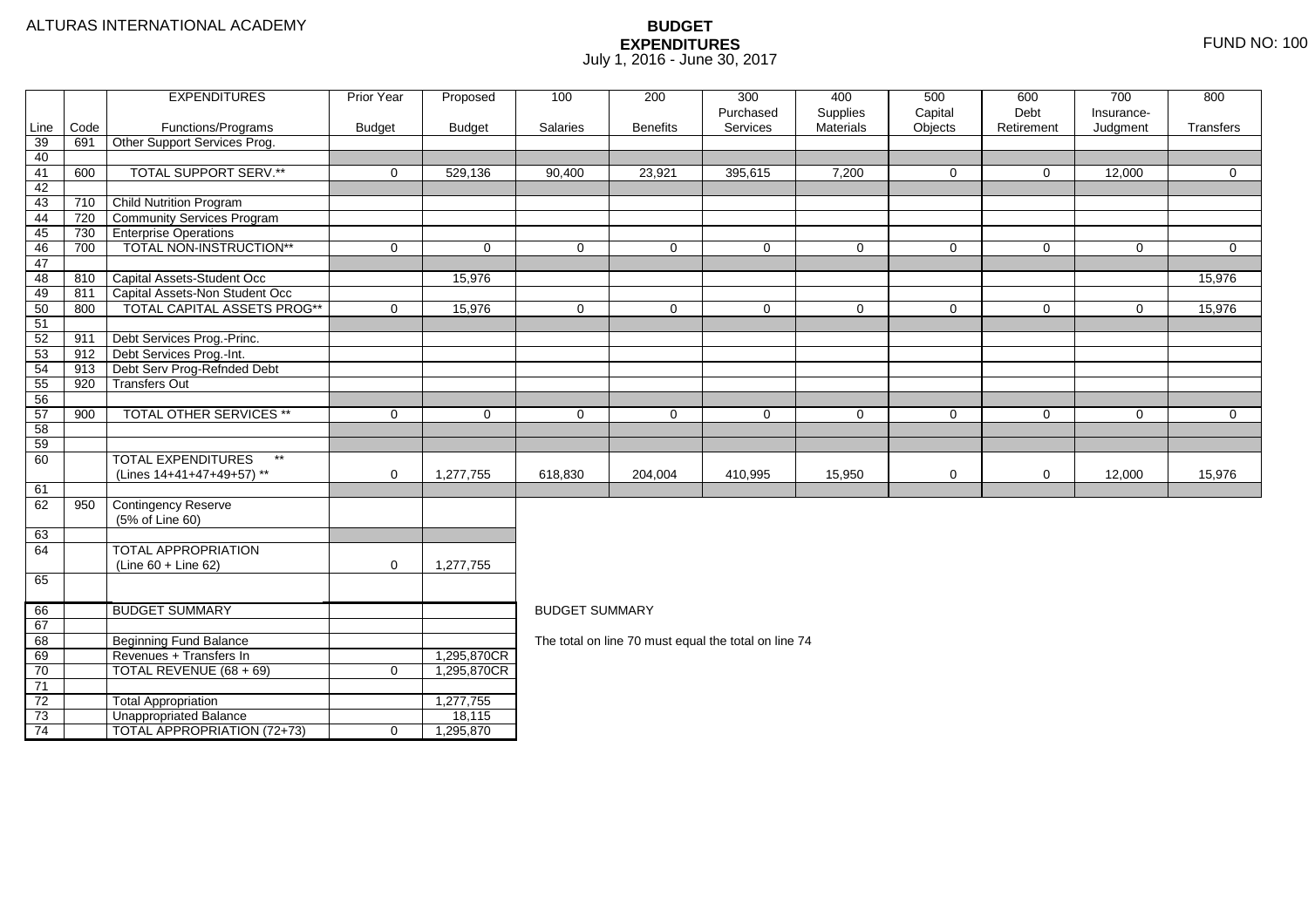|                 |      | <b>EXPENDITURES</b>                 | Prior Year    | Proposed      | 100      | 200             | 300       | 400       | 500      | 600        | 700        | 800       |
|-----------------|------|-------------------------------------|---------------|---------------|----------|-----------------|-----------|-----------|----------|------------|------------|-----------|
|                 |      |                                     |               |               |          |                 | Purchased | Supplies  | Capital  | Debt       | Insurance- |           |
| Line            | Code | Functions/Programs                  | <b>Budget</b> | <b>Budget</b> | Salaries | <b>Benefits</b> | Services  | Materials | Objects  | Retirement | Judgment   | Transfers |
| $\mathbf 1$     | 512  | Elemetary School Prog.              |               |               |          |                 |           |           |          |            |            |           |
| $\overline{2}$  | 515  | Secondary School Prog.              |               |               |          |                 |           |           |          |            |            |           |
| 3               | 517  | Alternative School Prog.            |               |               |          |                 |           |           |          |            |            |           |
| 4               | 519  | Vocational-Technical Prog.          |               |               |          |                 |           |           |          |            |            |           |
| $\mathbf{5}$    | 521  | <b>Exceptional Child Prog.</b>      |               |               |          |                 |           |           |          |            |            |           |
| 6               | 522  | Preschool Exceptional Prog.         |               |               |          |                 |           |           |          |            |            |           |
| $\overline{7}$  | 524  | Gifted & Talented Prog.             |               |               |          |                 |           |           |          |            |            |           |
| 8               | 531  | Interscholastic Prog.               |               |               |          |                 |           |           |          |            |            |           |
| 9               | 532  | School Activity Prog.               |               |               |          |                 |           |           |          |            |            |           |
| 10              | 541  | Summer School Prog.                 |               |               |          |                 |           |           |          |            |            |           |
| 11              | 542  | Adult School Prog.                  |               |               |          |                 |           |           |          |            |            |           |
| 12              | 546  | Detention Center Prog.              |               |               |          |                 |           |           |          |            |            |           |
| 13              |      |                                     |               |               |          |                 |           |           |          |            |            |           |
| 14              | 500  | <b>TOTAL INSTRUCTION **</b>         | $\mathbf 0$   | $\Omega$      | $\Omega$ | $\Omega$        | $\Omega$  | $\Omega$  | $\Omega$ | $\Omega$   | $\Omega$   | $\Omega$  |
| 15              |      |                                     |               |               |          |                 |           |           |          |            |            |           |
| 16              | 611  | Attend-Guidance-Health Prog         |               |               |          |                 |           |           |          |            |            |           |
| 17              | 616  | Special Services Prog.              |               |               |          |                 |           |           |          |            |            |           |
| 18              |      |                                     |               |               |          |                 |           |           |          |            |            |           |
| 19              | 621  | Instruction Improvement Prog        |               |               |          |                 |           |           |          |            |            |           |
| $\overline{20}$ | 622  | <b>Educational Media Prog.</b>      |               |               |          |                 |           |           |          |            |            |           |
| 21              | 623  | Instruction-Related Tech Prog       |               |               |          |                 |           |           |          |            |            |           |
| $\overline{22}$ | 631  | Board of Education Prog.            |               |               |          |                 |           |           |          |            |            |           |
| 23              | 632  | District Admin Prog.                |               |               |          |                 |           |           |          |            |            |           |
| $\overline{24}$ |      |                                     |               |               |          |                 |           |           |          |            |            |           |
| $\overline{25}$ | 641  | School Administration Prog.         |               |               |          |                 |           |           |          |            |            |           |
| 26              |      |                                     |               |               |          |                 |           |           |          |            |            |           |
| 27              | 651  | <b>Business Operation Prog.</b>     |               |               |          |                 |           |           |          |            |            |           |
| 28              | 655  | Central Service Prog.               |               |               |          |                 |           |           |          |            |            |           |
| 29              | 656  | Admin Tech Services Prog.           |               |               |          |                 |           |           |          |            |            |           |
| 30              | 661  | Bldg-Care Prog. (Custodial)         |               |               |          |                 |           |           |          |            |            |           |
| 31              | 663  | Maint-Non Student Occupied          |               |               |          |                 |           |           |          |            |            |           |
| 32              | 664  | Maint-Student Occupied Bldgs        |               |               |          |                 |           |           |          |            |            |           |
| 33              | 665  | Maintenance - Grounds               |               |               |          |                 |           |           |          |            |            |           |
| 34              | 667  | Security Program                    |               |               |          |                 |           |           |          |            |            |           |
| 35              |      |                                     |               |               |          |                 |           |           |          |            |            |           |
| 36              | 681  | Pupil-To School Trans. Prog.        |               |               |          |                 |           |           |          |            |            |           |
| $\overline{37}$ | 682  | Pupil-Activity Trans. Prog.         |               |               |          |                 |           |           |          |            |            |           |
| 38              | 683  | <b>General Transportation Prog.</b> |               |               |          |                 |           |           |          |            |            |           |
|                 |      |                                     |               |               |          |                 |           |           |          |            |            |           |
|                 |      |                                     |               |               |          |                 |           |           |          |            |            |           |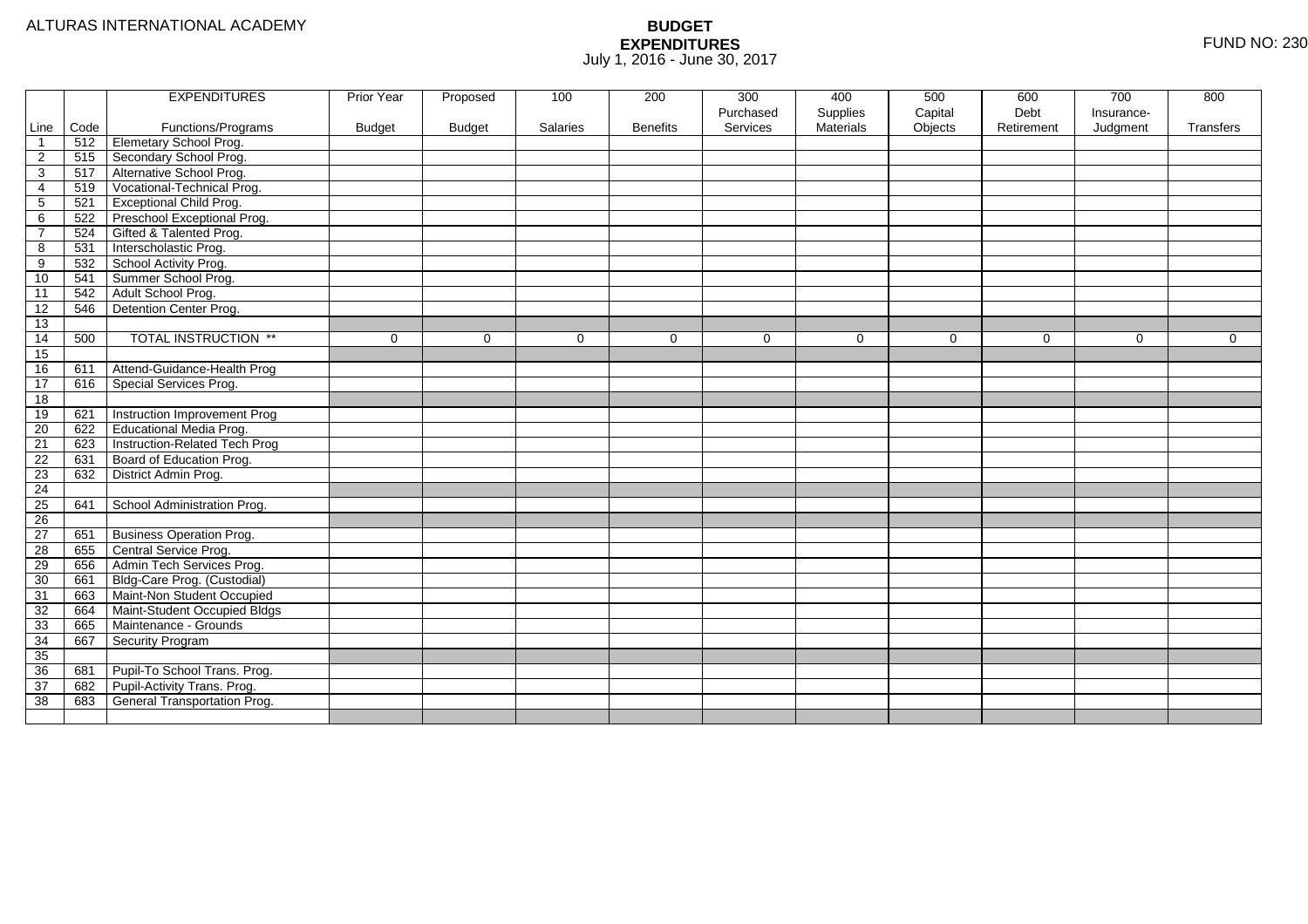|          |      | <b>EXPENDITURES</b>                       | <b>Prior Year</b> | Proposed            | 100                                                  | 200             | 300                   | 400                   | 500                | 600                | 700                    | 800            |  |  |
|----------|------|-------------------------------------------|-------------------|---------------------|------------------------------------------------------|-----------------|-----------------------|-----------------------|--------------------|--------------------|------------------------|----------------|--|--|
| Line     | Code | Functions/Programs                        | <b>Budget</b>     | <b>Budget</b>       | Salaries                                             | <b>Benefits</b> | Purchased<br>Services | Supplies<br>Materials | Capital<br>Objects | Debt<br>Retirement | Insurance-<br>Judgment | Transfers      |  |  |
| 39       | 691  | Other Support Services Prog.              |                   |                     |                                                      |                 |                       |                       |                    |                    |                        |                |  |  |
| 40       |      |                                           |                   |                     |                                                      |                 |                       |                       |                    |                    |                        |                |  |  |
| 41       | 600  | <b>TOTAL SUPPORT SERV.**</b>              | $\mathbf 0$       | $\mathbf{0}$        | $\Omega$                                             | $\Omega$        | $\Omega$              | $\Omega$              | $\mathbf{0}$       | $\mathbf 0$        | $\Omega$               | $\overline{0}$ |  |  |
| 42       |      |                                           |                   |                     |                                                      |                 |                       |                       |                    |                    |                        |                |  |  |
| 43       | 710  | <b>Child Nutrition Program</b>            |                   |                     |                                                      |                 |                       |                       |                    |                    |                        |                |  |  |
| 44       | 720  | Community Services Program                |                   |                     |                                                      |                 |                       |                       |                    |                    |                        |                |  |  |
| 45       | 730  | <b>Enterprise Operations</b>              |                   |                     |                                                      |                 |                       |                       |                    |                    |                        |                |  |  |
| 46       | 700  | TOTAL NON-INSTRUCTION**                   | $\mathbf 0$       | $\mathbf 0$         | $\mathbf 0$                                          | $\Omega$        | $\mathbf 0$           | $\Omega$              | $\mathbf 0$        | $\mathbf 0$        | $\mathbf 0$            | $\overline{0}$ |  |  |
| 47       |      |                                           |                   |                     |                                                      |                 |                       |                       |                    |                    |                        |                |  |  |
| 48       | 810  | Capital Assets-Student Occ                |                   |                     |                                                      |                 |                       |                       |                    |                    |                        |                |  |  |
| 49       | 811  | Capital Assets-Non Student Occ            |                   |                     |                                                      |                 |                       |                       |                    |                    |                        |                |  |  |
| 50       | 800  | TOTAL CAPITAL ASSETS PROG**               | $\Omega$          | $\overline{0}$      | $\Omega$                                             | $\Omega$        | $\Omega$              | $\Omega$              | $\mathbf 0$        | $\mathbf 0$        | $\mathbf 0$            | $\overline{0}$ |  |  |
| 51       |      |                                           |                   |                     |                                                      |                 |                       |                       |                    |                    |                        |                |  |  |
| 52       | 911  | Debt Services Prog.-Princ.                |                   |                     |                                                      |                 |                       |                       |                    |                    |                        |                |  |  |
| 53       | 912  | Debt Services Prog.-Int.                  |                   |                     |                                                      |                 |                       |                       |                    |                    |                        |                |  |  |
| 54       | 913  | Debt Serv Prog-Refnded Debt               |                   |                     |                                                      |                 |                       |                       |                    |                    |                        |                |  |  |
| 55       | 920  | <b>Transfers Out</b>                      |                   |                     |                                                      |                 |                       |                       |                    |                    |                        |                |  |  |
| 56       |      | TOTAL OTHER SERVICES **                   |                   |                     |                                                      |                 |                       |                       |                    |                    |                        |                |  |  |
| 57<br>58 | 900  |                                           | $\mathbf 0$       | $\mathbf 0$         | $\mathbf 0$                                          | $\mathbf 0$     | $\mathbf 0$           | $\mathbf 0$           | $\mathbf 0$        | 0                  | $\mathbf 0$            | $\overline{0}$ |  |  |
| 59       |      |                                           |                   |                     |                                                      |                 |                       |                       |                    |                    |                        |                |  |  |
| 60       |      | <b>TOTAL EXPENDITURES</b><br>$\star\star$ |                   |                     |                                                      |                 |                       |                       |                    |                    |                        |                |  |  |
|          |      | (Lines 14+41+47+49+57) **                 | 0                 | $\mathbf 0$         | $\mathbf 0$                                          | 0               | 0                     | 0                     | $\mathbf 0$        | $\mathbf 0$        | 0                      | $\mathbf 0$    |  |  |
| 61       |      |                                           |                   |                     |                                                      |                 |                       |                       |                    |                    |                        |                |  |  |
| 62       | 950  | Contingency Reserve                       |                   |                     |                                                      |                 |                       |                       |                    |                    |                        |                |  |  |
|          |      | (5% of Line 60)                           |                   |                     |                                                      |                 |                       |                       |                    |                    |                        |                |  |  |
| 63       |      |                                           |                   |                     |                                                      |                 |                       |                       |                    |                    |                        |                |  |  |
| 64       |      | <b>TOTAL APPROPRIATION</b>                |                   |                     |                                                      |                 |                       |                       |                    |                    |                        |                |  |  |
|          |      | $(Line 60 + Line 62)$                     | $\mathbf 0$       | $\mathsf{O}\xspace$ |                                                      |                 |                       |                       |                    |                    |                        |                |  |  |
| 65       |      |                                           |                   |                     |                                                      |                 |                       |                       |                    |                    |                        |                |  |  |
|          |      |                                           |                   |                     |                                                      |                 |                       |                       |                    |                    |                        |                |  |  |
| 66       |      | <b>BUDGET SUMMARY</b>                     |                   |                     | <b>BUDGET SUMMARY</b>                                |                 |                       |                       |                    |                    |                        |                |  |  |
| 67       |      |                                           |                   |                     |                                                      |                 |                       |                       |                    |                    |                        |                |  |  |
| 68       |      | <b>Beginning Fund Balance</b>             |                   |                     | The total on line 70 must equal the total on line 74 |                 |                       |                       |                    |                    |                        |                |  |  |
| 69       |      | Revenues + Transfers In                   |                   |                     |                                                      |                 |                       |                       |                    |                    |                        |                |  |  |
| 70       |      | TOTAL REVENUE (68 + 69)                   | $\mathbf 0$       | $\mathbf 0$         |                                                      |                 |                       |                       |                    |                    |                        |                |  |  |
| 71       |      |                                           |                   |                     |                                                      |                 |                       |                       |                    |                    |                        |                |  |  |
| 72       |      | <b>Total Appropriation</b>                |                   |                     |                                                      |                 |                       |                       |                    |                    |                        |                |  |  |
| 73       |      | Unappropriated Balance                    |                   |                     |                                                      |                 |                       |                       |                    |                    |                        |                |  |  |
| 74       |      | TOTAL APPROPRIATION (72+73)               | $\mathbf 0$       | $\overline{0}$      |                                                      |                 |                       |                       |                    |                    |                        |                |  |  |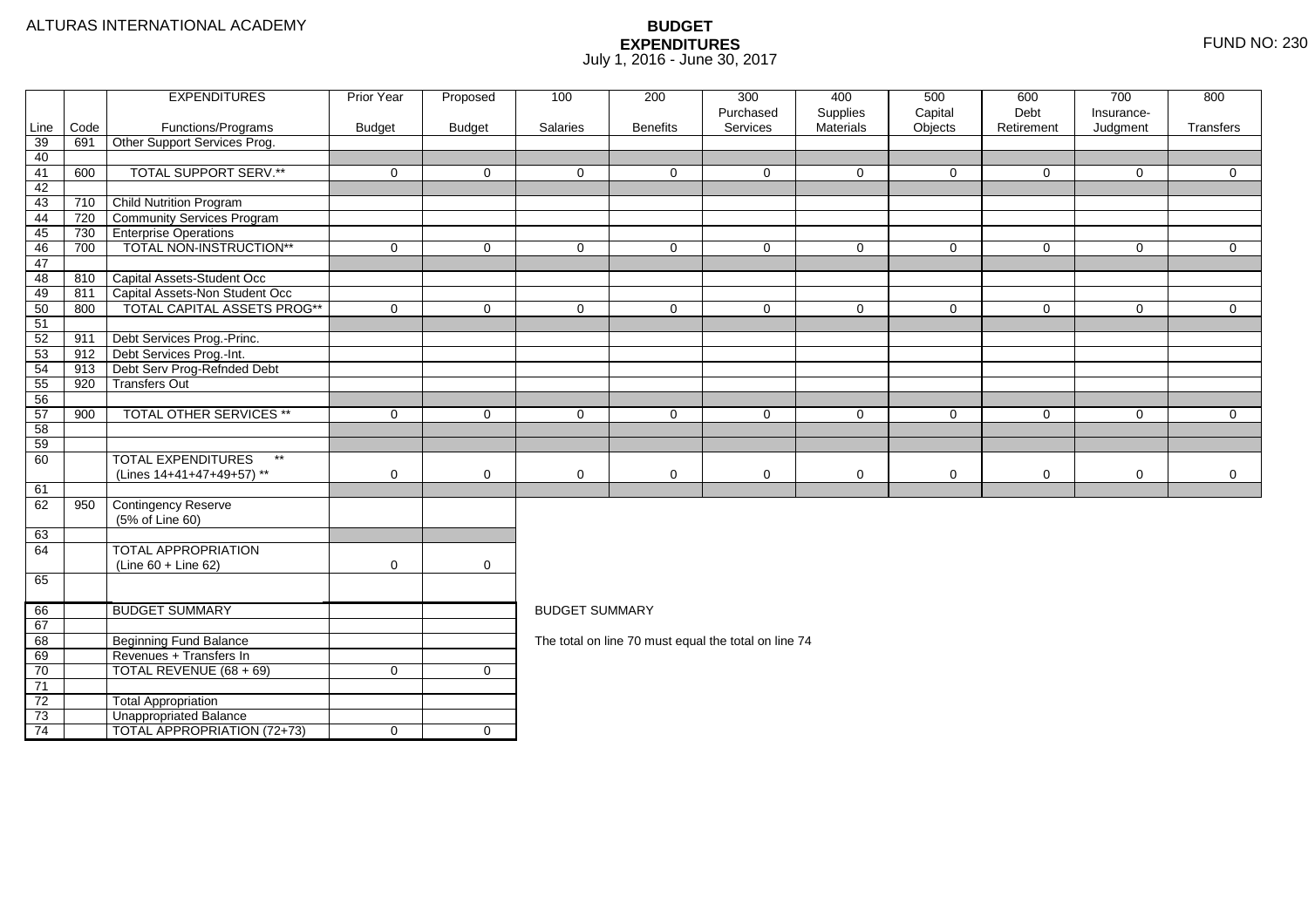|                 |      | <b>EXPENDITURES</b>                 | Prior Year    | Proposed      | 100      | 200             | 300       | 400       | 500      | 600        | 700        | 800       |
|-----------------|------|-------------------------------------|---------------|---------------|----------|-----------------|-----------|-----------|----------|------------|------------|-----------|
|                 |      |                                     |               |               |          |                 | Purchased | Supplies  | Capital  | Debt       | Insurance- |           |
| Line            | Code | Functions/Programs                  | <b>Budget</b> | <b>Budget</b> | Salaries | <b>Benefits</b> | Services  | Materials | Objects  | Retirement | Judgment   | Transfers |
| $\mathbf 1$     | 512  | Elemetary School Prog.              |               |               |          |                 |           |           |          |            |            |           |
| $\overline{2}$  | 515  | Secondary School Prog.              |               |               |          |                 |           |           |          |            |            |           |
| 3               | 517  | Alternative School Prog.            |               |               |          |                 |           |           |          |            |            |           |
| 4               | 519  | Vocational-Technical Prog.          |               |               |          |                 |           |           |          |            |            |           |
| $\mathbf{5}$    | 521  | <b>Exceptional Child Prog.</b>      |               |               |          |                 |           |           |          |            |            |           |
| 6               | 522  | Preschool Exceptional Prog.         |               |               |          |                 |           |           |          |            |            |           |
| $\overline{7}$  | 524  | Gifted & Talented Prog.             |               |               |          |                 |           |           |          |            |            |           |
| 8               | 531  | Interscholastic Prog.               |               |               |          |                 |           |           |          |            |            |           |
| 9               | 532  | School Activity Prog.               |               |               |          |                 |           |           |          |            |            |           |
| 10              | 541  | Summer School Prog.                 |               |               |          |                 |           |           |          |            |            |           |
| 11              | 542  | Adult School Prog.                  |               |               |          |                 |           |           |          |            |            |           |
| 12              | 546  | Detention Center Prog.              |               |               |          |                 |           |           |          |            |            |           |
| 13              |      |                                     |               |               |          |                 |           |           |          |            |            |           |
| 14              | 500  | <b>TOTAL INSTRUCTION **</b>         | $\mathbf 0$   | $\Omega$      | $\Omega$ | $\Omega$        | $\Omega$  | $\Omega$  | $\Omega$ | $\Omega$   | $\Omega$   | $\Omega$  |
| 15              |      |                                     |               |               |          |                 |           |           |          |            |            |           |
| 16              | 611  | Attend-Guidance-Health Prog         |               |               |          |                 |           |           |          |            |            |           |
| 17              | 616  | Special Services Prog.              |               |               |          |                 |           |           |          |            |            |           |
| 18              |      |                                     |               |               |          |                 |           |           |          |            |            |           |
| 19              | 621  | Instruction Improvement Prog        |               |               |          |                 |           |           |          |            |            |           |
| $\overline{20}$ | 622  | <b>Educational Media Prog.</b>      |               |               |          |                 |           |           |          |            |            |           |
| 21              | 623  | Instruction-Related Tech Prog       |               |               |          |                 |           |           |          |            |            |           |
| $\overline{22}$ | 631  | Board of Education Prog.            |               |               |          |                 |           |           |          |            |            |           |
| 23              | 632  | District Admin Prog.                |               |               |          |                 |           |           |          |            |            |           |
| $\overline{24}$ |      |                                     |               |               |          |                 |           |           |          |            |            |           |
| $\overline{25}$ | 641  | School Administration Prog.         |               |               |          |                 |           |           |          |            |            |           |
| 26              |      |                                     |               |               |          |                 |           |           |          |            |            |           |
| 27              | 651  | <b>Business Operation Prog.</b>     |               |               |          |                 |           |           |          |            |            |           |
| 28              | 655  | Central Service Prog.               |               |               |          |                 |           |           |          |            |            |           |
| 29              | 656  | Admin Tech Services Prog.           |               |               |          |                 |           |           |          |            |            |           |
| 30              | 661  | Bldg-Care Prog. (Custodial)         |               |               |          |                 |           |           |          |            |            |           |
| 31              | 663  | Maint-Non Student Occupied          |               |               |          |                 |           |           |          |            |            |           |
| 32              | 664  | Maint-Student Occupied Bldgs        |               |               |          |                 |           |           |          |            |            |           |
| 33              | 665  | Maintenance - Grounds               |               |               |          |                 |           |           |          |            |            |           |
| 34              | 667  | Security Program                    |               |               |          |                 |           |           |          |            |            |           |
| 35              |      |                                     |               |               |          |                 |           |           |          |            |            |           |
| 36              | 681  | Pupil-To School Trans. Prog.        |               |               |          |                 |           |           |          |            |            |           |
| $\overline{37}$ | 682  | Pupil-Activity Trans. Prog.         |               |               |          |                 |           |           |          |            |            |           |
| 38              | 683  | <b>General Transportation Prog.</b> |               |               |          |                 |           |           |          |            |            |           |
|                 |      |                                     |               |               |          |                 |           |           |          |            |            |           |
|                 |      |                                     |               |               |          |                 |           |           |          |            |            |           |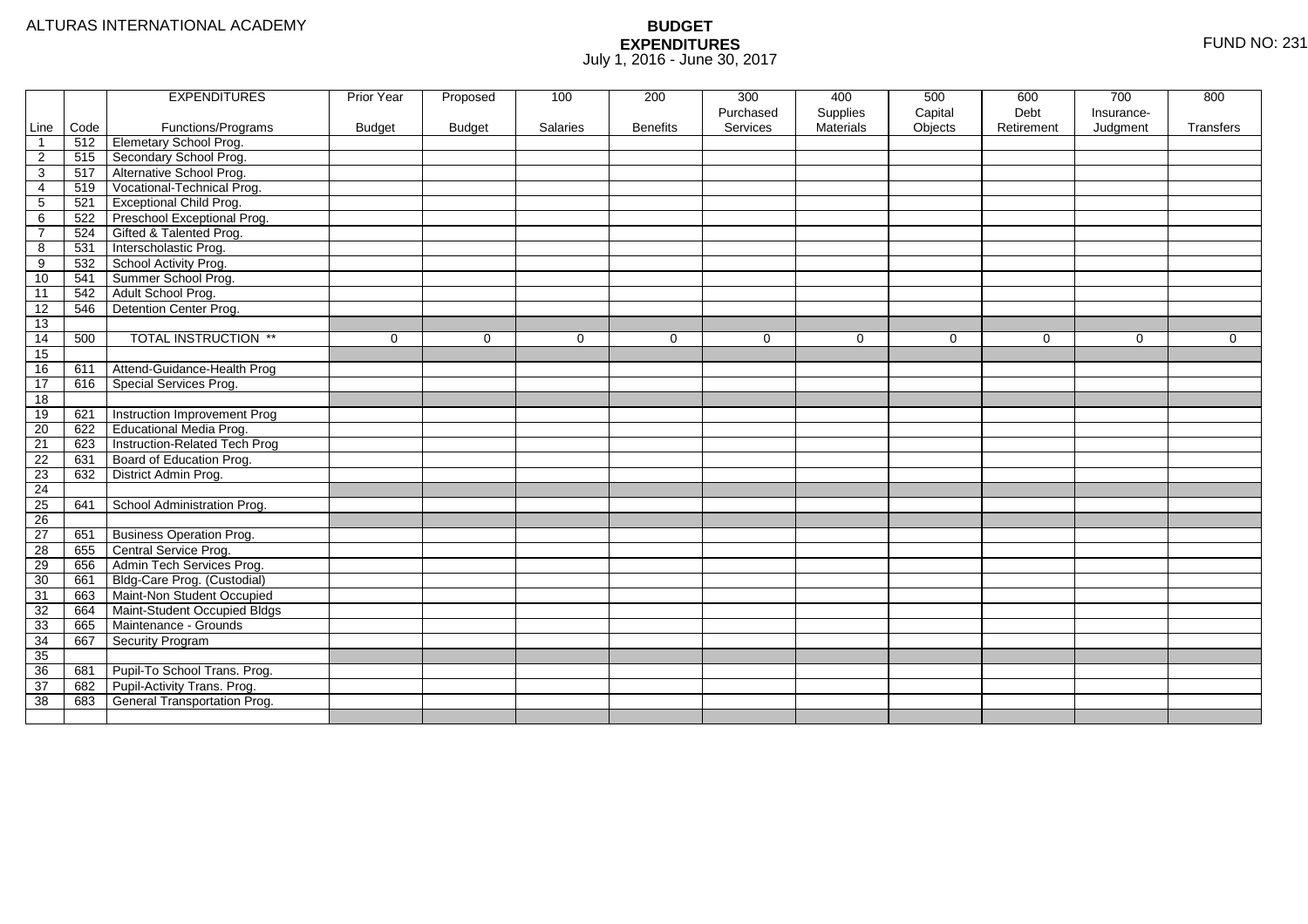|          |      | <b>EXPENDITURES</b>                       | <b>Prior Year</b> | Proposed            | 100                                                  | 200             | 300                   | 400                   | 500                | 600                | 700                    | 800            |  |  |
|----------|------|-------------------------------------------|-------------------|---------------------|------------------------------------------------------|-----------------|-----------------------|-----------------------|--------------------|--------------------|------------------------|----------------|--|--|
| Line     | Code | Functions/Programs                        | <b>Budget</b>     | <b>Budget</b>       | Salaries                                             | <b>Benefits</b> | Purchased<br>Services | Supplies<br>Materials | Capital<br>Objects | Debt<br>Retirement | Insurance-<br>Judgment | Transfers      |  |  |
| 39       | 691  | Other Support Services Prog.              |                   |                     |                                                      |                 |                       |                       |                    |                    |                        |                |  |  |
| 40       |      |                                           |                   |                     |                                                      |                 |                       |                       |                    |                    |                        |                |  |  |
| 41       | 600  | <b>TOTAL SUPPORT SERV.**</b>              | $\mathbf 0$       | $\mathbf{0}$        | $\Omega$                                             | $\Omega$        | $\Omega$              | $\Omega$              | $\mathbf{0}$       | $\mathbf 0$        | $\Omega$               | $\overline{0}$ |  |  |
| 42       |      |                                           |                   |                     |                                                      |                 |                       |                       |                    |                    |                        |                |  |  |
| 43       | 710  | <b>Child Nutrition Program</b>            |                   |                     |                                                      |                 |                       |                       |                    |                    |                        |                |  |  |
| 44       | 720  | Community Services Program                |                   |                     |                                                      |                 |                       |                       |                    |                    |                        |                |  |  |
| 45       | 730  | <b>Enterprise Operations</b>              |                   |                     |                                                      |                 |                       |                       |                    |                    |                        |                |  |  |
| 46       | 700  | TOTAL NON-INSTRUCTION**                   | $\mathbf 0$       | $\mathbf 0$         | $\mathbf 0$                                          | $\Omega$        | $\mathbf 0$           | $\Omega$              | $\mathbf 0$        | $\mathbf 0$        | $\mathbf 0$            | $\overline{0}$ |  |  |
| 47       |      |                                           |                   |                     |                                                      |                 |                       |                       |                    |                    |                        |                |  |  |
| 48       | 810  | Capital Assets-Student Occ                |                   |                     |                                                      |                 |                       |                       |                    |                    |                        |                |  |  |
| 49       | 811  | Capital Assets-Non Student Occ            |                   |                     |                                                      |                 |                       |                       |                    |                    |                        |                |  |  |
| 50       | 800  | TOTAL CAPITAL ASSETS PROG**               | $\Omega$          | $\overline{0}$      | $\Omega$                                             | $\Omega$        | $\Omega$              | $\Omega$              | $\mathbf 0$        | $\mathbf 0$        | $\mathbf 0$            | $\overline{0}$ |  |  |
| 51       |      |                                           |                   |                     |                                                      |                 |                       |                       |                    |                    |                        |                |  |  |
| 52       | 911  | Debt Services Prog.-Princ.                |                   |                     |                                                      |                 |                       |                       |                    |                    |                        |                |  |  |
| 53       | 912  | Debt Services Prog.-Int.                  |                   |                     |                                                      |                 |                       |                       |                    |                    |                        |                |  |  |
| 54       | 913  | Debt Serv Prog-Refnded Debt               |                   |                     |                                                      |                 |                       |                       |                    |                    |                        |                |  |  |
| 55       | 920  | <b>Transfers Out</b>                      |                   |                     |                                                      |                 |                       |                       |                    |                    |                        |                |  |  |
| 56       |      | TOTAL OTHER SERVICES **                   |                   |                     |                                                      |                 |                       |                       |                    |                    |                        |                |  |  |
| 57<br>58 | 900  |                                           | $\mathbf 0$       | $\mathbf 0$         | $\mathbf 0$                                          | $\mathbf 0$     | $\mathbf 0$           | $\mathbf 0$           | $\mathbf 0$        | 0                  | $\mathbf 0$            | $\overline{0}$ |  |  |
| 59       |      |                                           |                   |                     |                                                      |                 |                       |                       |                    |                    |                        |                |  |  |
| 60       |      | <b>TOTAL EXPENDITURES</b><br>$\star\star$ |                   |                     |                                                      |                 |                       |                       |                    |                    |                        |                |  |  |
|          |      | (Lines 14+41+47+49+57) **                 | 0                 | $\mathbf 0$         | $\mathbf 0$                                          | 0               | 0                     | 0                     | $\mathbf 0$        | $\mathbf 0$        | 0                      | $\mathbf 0$    |  |  |
| 61       |      |                                           |                   |                     |                                                      |                 |                       |                       |                    |                    |                        |                |  |  |
| 62       | 950  | Contingency Reserve                       |                   |                     |                                                      |                 |                       |                       |                    |                    |                        |                |  |  |
|          |      | (5% of Line 60)                           |                   |                     |                                                      |                 |                       |                       |                    |                    |                        |                |  |  |
| 63       |      |                                           |                   |                     |                                                      |                 |                       |                       |                    |                    |                        |                |  |  |
| 64       |      | <b>TOTAL APPROPRIATION</b>                |                   |                     |                                                      |                 |                       |                       |                    |                    |                        |                |  |  |
|          |      | $(Line 60 + Line 62)$                     | $\mathbf 0$       | $\mathsf{O}\xspace$ |                                                      |                 |                       |                       |                    |                    |                        |                |  |  |
| 65       |      |                                           |                   |                     |                                                      |                 |                       |                       |                    |                    |                        |                |  |  |
|          |      |                                           |                   |                     |                                                      |                 |                       |                       |                    |                    |                        |                |  |  |
| 66       |      | <b>BUDGET SUMMARY</b>                     |                   |                     | <b>BUDGET SUMMARY</b>                                |                 |                       |                       |                    |                    |                        |                |  |  |
| 67       |      |                                           |                   |                     |                                                      |                 |                       |                       |                    |                    |                        |                |  |  |
| 68       |      | <b>Beginning Fund Balance</b>             |                   |                     | The total on line 70 must equal the total on line 74 |                 |                       |                       |                    |                    |                        |                |  |  |
| 69       |      | Revenues + Transfers In                   |                   |                     |                                                      |                 |                       |                       |                    |                    |                        |                |  |  |
| 70       |      | TOTAL REVENUE (68 + 69)                   | $\mathbf 0$       | $\mathbf 0$         |                                                      |                 |                       |                       |                    |                    |                        |                |  |  |
| 71       |      |                                           |                   |                     |                                                      |                 |                       |                       |                    |                    |                        |                |  |  |
| 72       |      | <b>Total Appropriation</b>                |                   |                     |                                                      |                 |                       |                       |                    |                    |                        |                |  |  |
| 73       |      | Unappropriated Balance                    |                   |                     |                                                      |                 |                       |                       |                    |                    |                        |                |  |  |
| 74       |      | TOTAL APPROPRIATION (72+73)               | $\mathbf 0$       | $\overline{0}$      |                                                      |                 |                       |                       |                    |                    |                        |                |  |  |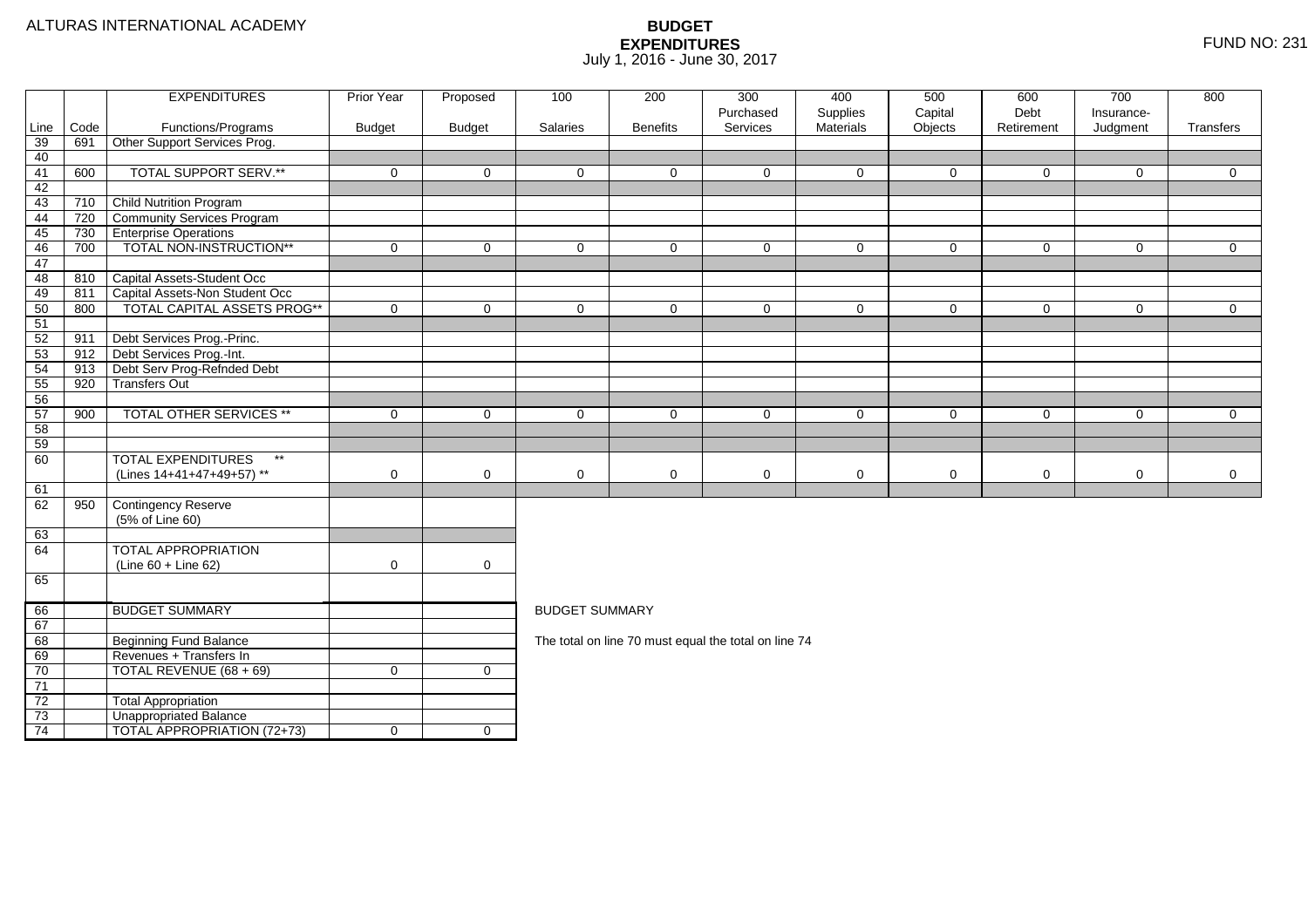|                         |      | <b>EXPENDITURES</b>             | Prior Year    | Proposed      | 100      | 200             | 300         | 400              | 500     | 600        | 700        | 800         |
|-------------------------|------|---------------------------------|---------------|---------------|----------|-----------------|-------------|------------------|---------|------------|------------|-------------|
|                         |      |                                 |               |               |          |                 | Purchased   | Supplies         | Capital | Debt       | Insurance- |             |
| Line                    | Code | Functions/Programs              | <b>Budget</b> | <b>Budget</b> | Salaries | <b>Benefits</b> | Services    | <b>Materials</b> | Objects | Retirement | Judgment   | Transfers   |
| $\overline{\mathbf{1}}$ | 512  | Elemetary School Prog.          |               |               |          |                 |             |                  |         |            |            |             |
| $\overline{2}$          | 515  | Secondary School Prog.          |               |               |          |                 |             |                  |         |            |            |             |
| 3                       | 517  | Alternative School Prog.        |               |               |          |                 |             |                  |         |            |            |             |
| 4                       | 519  | Vocational-Technical Prog.      |               |               |          |                 |             |                  |         |            |            |             |
| 5                       | 521  | <b>Exceptional Child Prog.</b>  |               |               |          |                 |             |                  |         |            |            |             |
| 6                       | 522  | Preschool Exceptional Prog.     |               |               |          |                 |             |                  |         |            |            |             |
| $\overline{7}$          | 524  | Gifted & Talented Prog.         |               |               |          |                 |             |                  |         |            |            |             |
| 8                       | 531  | Interscholastic Prog.           |               |               |          |                 |             |                  |         |            |            |             |
| 9                       | 532  | School Activity Prog.           |               |               |          |                 |             |                  |         |            |            |             |
| 10                      | 541  | Summer School Prog.             |               |               |          |                 |             |                  |         |            |            |             |
| $\overline{11}$         | 542  | Adult School Prog.              |               |               |          |                 |             |                  |         |            |            |             |
| 12                      | 546  | Detention Center Prog.          |               |               |          |                 |             |                  |         |            |            |             |
| 13                      |      |                                 |               |               |          |                 |             |                  |         |            |            |             |
| 14                      | 500  | <b>TOTAL INSTRUCTION **</b>     | $\mathbf 0$   | $\Omega$      | $\Omega$ | $\mathbf 0$     | $\mathbf 0$ | $\Omega$         | 0       | $\Omega$   | 0          | $\mathbf 0$ |
| 15                      |      |                                 |               |               |          |                 |             |                  |         |            |            |             |
| 16                      | 611  | Attend-Guidance-Health Prog     |               |               |          |                 |             |                  |         |            |            |             |
| 17                      | 616  | Special Services Prog.          |               |               |          |                 |             |                  |         |            |            |             |
| 18                      |      |                                 |               |               |          |                 |             |                  |         |            |            |             |
| 19                      | 621  | Instruction Improvement Prog    |               |               |          |                 |             |                  |         |            |            |             |
| $\overline{20}$         | 622  | Educational Media Prog.         |               |               |          |                 |             |                  |         |            |            |             |
| 21                      | 623  | Instruction-Related Tech Prog   |               |               |          |                 |             |                  |         |            |            |             |
| 22                      | 631  | Board of Education Prog.        |               |               |          |                 |             |                  |         |            |            |             |
| 23                      | 632  | District Admin Prog.            |               |               |          |                 |             |                  |         |            |            |             |
| 24                      |      |                                 |               |               |          |                 |             |                  |         |            |            |             |
| 25                      | 641  | School Administration Prog.     |               |               |          |                 |             |                  |         |            |            |             |
| 26                      |      |                                 |               |               |          |                 |             |                  |         |            |            |             |
| 27                      | 651  | <b>Business Operation Prog.</b> |               |               |          |                 |             |                  |         |            |            |             |
| 28                      | 655  | Central Service Prog.           |               |               |          |                 |             |                  |         |            |            |             |
| 29                      | 656  | Admin Tech Services Prog.       |               |               |          |                 |             |                  |         |            |            |             |
| 30                      | 661  | Bldg-Care Prog. (Custodial)     |               |               |          |                 |             |                  |         |            |            |             |
| 31                      | 663  | Maint-Non Student Occupied      |               |               |          |                 |             |                  |         |            |            |             |
| 32                      | 664  | Maint-Student Occupied Bldgs    |               |               |          |                 |             |                  |         |            |            |             |
| 33                      | 665  | Maintenance - Grounds           |               |               |          |                 |             |                  |         |            |            |             |
| 34                      | 667  | Security Program                |               |               |          |                 |             |                  |         |            |            |             |
| 35                      |      |                                 |               |               |          |                 |             |                  |         |            |            |             |
| 36                      | 681  | Pupil-To School Trans. Prog.    |               |               |          |                 |             |                  |         |            |            |             |
| 37                      | 682  | Pupil-Activity Trans. Prog.     |               |               |          |                 |             |                  |         |            |            |             |
| 38                      | 683  | General Transportation Prog.    |               |               |          |                 |             |                  |         |            |            |             |
|                         |      |                                 |               |               |          |                 |             |                  |         |            |            |             |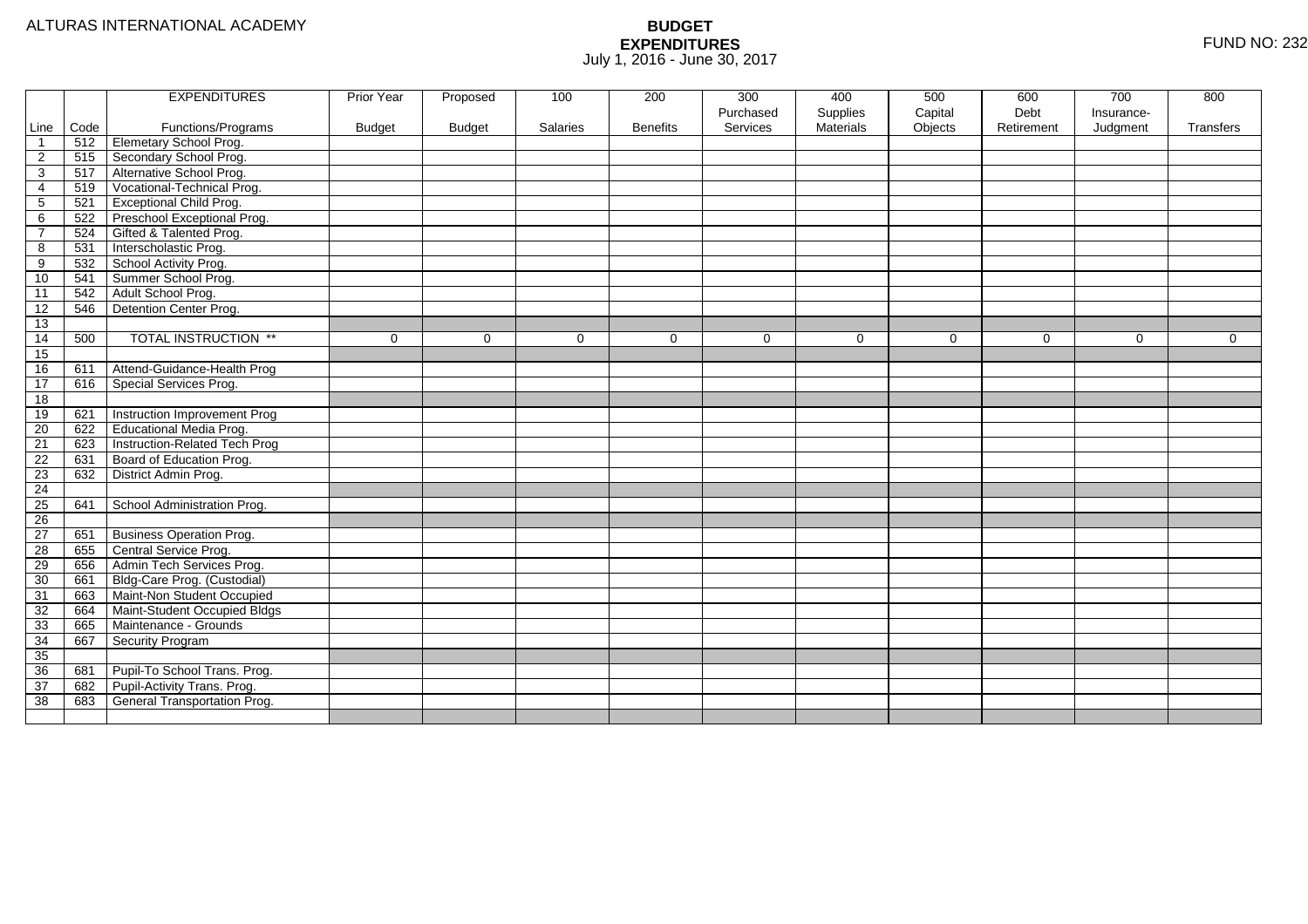|          |      | <b>EXPENDITURES</b>                       | <b>Prior Year</b> | Proposed            | 100                                                  | 200             | 300                   | 400                   | 500                | 600                | 700                    | 800            |  |  |
|----------|------|-------------------------------------------|-------------------|---------------------|------------------------------------------------------|-----------------|-----------------------|-----------------------|--------------------|--------------------|------------------------|----------------|--|--|
| Line     | Code | Functions/Programs                        | <b>Budget</b>     | <b>Budget</b>       | Salaries                                             | <b>Benefits</b> | Purchased<br>Services | Supplies<br>Materials | Capital<br>Objects | Debt<br>Retirement | Insurance-<br>Judgment | Transfers      |  |  |
| 39       | 691  | Other Support Services Prog.              |                   |                     |                                                      |                 |                       |                       |                    |                    |                        |                |  |  |
| 40       |      |                                           |                   |                     |                                                      |                 |                       |                       |                    |                    |                        |                |  |  |
| 41       | 600  | <b>TOTAL SUPPORT SERV.**</b>              | $\mathbf 0$       | $\mathbf{0}$        | $\Omega$                                             | $\Omega$        | $\Omega$              | $\Omega$              | $\mathbf{0}$       | $\mathbf 0$        | $\Omega$               | $\overline{0}$ |  |  |
| 42       |      |                                           |                   |                     |                                                      |                 |                       |                       |                    |                    |                        |                |  |  |
| 43       | 710  | <b>Child Nutrition Program</b>            |                   |                     |                                                      |                 |                       |                       |                    |                    |                        |                |  |  |
| 44       | 720  | Community Services Program                |                   |                     |                                                      |                 |                       |                       |                    |                    |                        |                |  |  |
| 45       | 730  | <b>Enterprise Operations</b>              |                   |                     |                                                      |                 |                       |                       |                    |                    |                        |                |  |  |
| 46       | 700  | TOTAL NON-INSTRUCTION**                   | $\mathbf 0$       | $\mathbf 0$         | $\mathbf 0$                                          | $\Omega$        | $\mathbf 0$           | $\Omega$              | $\mathbf 0$        | $\mathbf 0$        | $\mathbf 0$            | $\overline{0}$ |  |  |
| 47       |      |                                           |                   |                     |                                                      |                 |                       |                       |                    |                    |                        |                |  |  |
| 48       | 810  | Capital Assets-Student Occ                |                   |                     |                                                      |                 |                       |                       |                    |                    |                        |                |  |  |
| 49       | 811  | Capital Assets-Non Student Occ            |                   |                     |                                                      |                 |                       |                       |                    |                    |                        |                |  |  |
| 50       | 800  | TOTAL CAPITAL ASSETS PROG**               | $\Omega$          | $\overline{0}$      | $\Omega$                                             | $\Omega$        | $\Omega$              | $\Omega$              | $\mathbf 0$        | $\mathbf 0$        | $\mathbf 0$            | $\overline{0}$ |  |  |
| 51       |      |                                           |                   |                     |                                                      |                 |                       |                       |                    |                    |                        |                |  |  |
| 52       | 911  | Debt Services Prog.-Princ.                |                   |                     |                                                      |                 |                       |                       |                    |                    |                        |                |  |  |
| 53       | 912  | Debt Services Prog.-Int.                  |                   |                     |                                                      |                 |                       |                       |                    |                    |                        |                |  |  |
| 54       | 913  | Debt Serv Prog-Refnded Debt               |                   |                     |                                                      |                 |                       |                       |                    |                    |                        |                |  |  |
| 55       | 920  | <b>Transfers Out</b>                      |                   |                     |                                                      |                 |                       |                       |                    |                    |                        |                |  |  |
| 56       |      | TOTAL OTHER SERVICES **                   |                   |                     |                                                      |                 |                       |                       |                    |                    |                        |                |  |  |
| 57<br>58 | 900  |                                           | $\mathbf 0$       | $\mathbf 0$         | $\mathbf 0$                                          | $\mathbf 0$     | $\mathbf 0$           | $\mathbf 0$           | $\mathbf 0$        | 0                  | $\mathbf 0$            | $\overline{0}$ |  |  |
| 59       |      |                                           |                   |                     |                                                      |                 |                       |                       |                    |                    |                        |                |  |  |
| 60       |      | <b>TOTAL EXPENDITURES</b><br>$\star\star$ |                   |                     |                                                      |                 |                       |                       |                    |                    |                        |                |  |  |
|          |      | (Lines 14+41+47+49+57) **                 | 0                 | $\mathbf 0$         | $\mathbf 0$                                          | 0               | 0                     | 0                     | $\mathbf 0$        | $\mathbf 0$        | 0                      | $\mathbf 0$    |  |  |
| 61       |      |                                           |                   |                     |                                                      |                 |                       |                       |                    |                    |                        |                |  |  |
| 62       | 950  | Contingency Reserve                       |                   |                     |                                                      |                 |                       |                       |                    |                    |                        |                |  |  |
|          |      | (5% of Line 60)                           |                   |                     |                                                      |                 |                       |                       |                    |                    |                        |                |  |  |
| 63       |      |                                           |                   |                     |                                                      |                 |                       |                       |                    |                    |                        |                |  |  |
| 64       |      | <b>TOTAL APPROPRIATION</b>                |                   |                     |                                                      |                 |                       |                       |                    |                    |                        |                |  |  |
|          |      | $(Line 60 + Line 62)$                     | $\mathbf 0$       | $\mathsf{O}\xspace$ |                                                      |                 |                       |                       |                    |                    |                        |                |  |  |
| 65       |      |                                           |                   |                     |                                                      |                 |                       |                       |                    |                    |                        |                |  |  |
|          |      |                                           |                   |                     |                                                      |                 |                       |                       |                    |                    |                        |                |  |  |
| 66       |      | <b>BUDGET SUMMARY</b>                     |                   |                     | <b>BUDGET SUMMARY</b>                                |                 |                       |                       |                    |                    |                        |                |  |  |
| 67       |      |                                           |                   |                     |                                                      |                 |                       |                       |                    |                    |                        |                |  |  |
| 68       |      | <b>Beginning Fund Balance</b>             |                   |                     | The total on line 70 must equal the total on line 74 |                 |                       |                       |                    |                    |                        |                |  |  |
| 69       |      | Revenues + Transfers In                   |                   |                     |                                                      |                 |                       |                       |                    |                    |                        |                |  |  |
| 70       |      | TOTAL REVENUE (68 + 69)                   | $\mathbf 0$       | $\mathbf 0$         |                                                      |                 |                       |                       |                    |                    |                        |                |  |  |
| 71       |      |                                           |                   |                     |                                                      |                 |                       |                       |                    |                    |                        |                |  |  |
| 72       |      | <b>Total Appropriation</b>                |                   |                     |                                                      |                 |                       |                       |                    |                    |                        |                |  |  |
| 73       |      | <b>Unappropriated Balance</b>             |                   |                     |                                                      |                 |                       |                       |                    |                    |                        |                |  |  |
| 74       |      | TOTAL APPROPRIATION (72+73)               | $\mathbf 0$       | $\overline{0}$      |                                                      |                 |                       |                       |                    |                    |                        |                |  |  |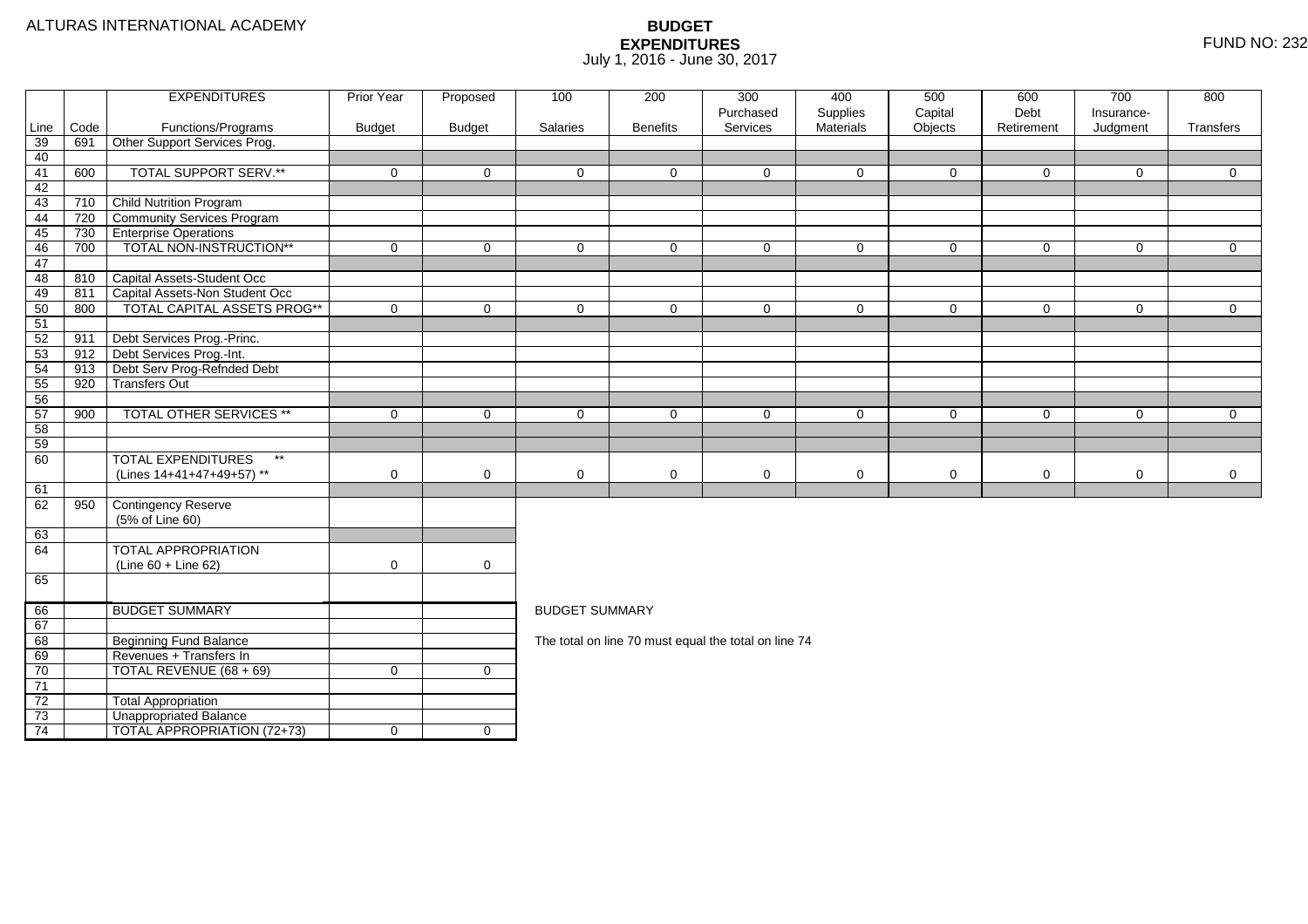|                 |      | <b>EXPENDITURES</b>             | Prior Year    | Proposed      | 100      | 200             | 300       | 400              | 500      | 600        | 700        | 800       |
|-----------------|------|---------------------------------|---------------|---------------|----------|-----------------|-----------|------------------|----------|------------|------------|-----------|
|                 |      |                                 |               |               |          |                 | Purchased | Supplies         | Capital  | Debt       | Insurance- |           |
| Line            | Code | Functions/Programs              | <b>Budget</b> | <b>Budget</b> | Salaries | <b>Benefits</b> | Services  | <b>Materials</b> | Objects  | Retirement | Judgment   | Transfers |
|                 | 512  | <b>Elemetary School Prog.</b>   |               |               |          |                 |           |                  |          |            |            |           |
| $\overline{c}$  | 515  | Secondary School Prog.          |               |               |          |                 |           |                  |          |            |            |           |
| 3               | 517  | Alternative School Prog.        |               |               |          |                 |           |                  |          |            |            |           |
| 4               | 519  | Vocational-Technical Prog.      |               |               |          |                 |           |                  |          |            |            |           |
| 5               | 521  | <b>Exceptional Child Prog.</b>  |               |               |          |                 |           |                  |          |            |            |           |
| 6               | 522  | Preschool Exceptional Prog.     |               |               |          |                 |           |                  |          |            |            |           |
| $\overline{7}$  | 524  | Gifted & Talented Prog.         |               |               |          |                 |           |                  |          |            |            |           |
| 8               | 531  | Interscholastic Prog.           |               |               |          |                 |           |                  |          |            |            |           |
| 9               | 532  | School Activity Prog.           |               |               |          |                 |           |                  |          |            |            |           |
| 10              | 541  | Summer School Prog.             |               |               |          |                 |           |                  |          |            |            |           |
| $\overline{11}$ | 542  | Adult School Prog.              |               |               |          |                 |           |                  |          |            |            |           |
| 12              | 546  | Detention Center Prog.          |               |               |          |                 |           |                  |          |            |            |           |
| 13              |      |                                 |               |               |          |                 |           |                  |          |            |            |           |
| 14              | 500  | <b>TOTAL INSTRUCTION **</b>     | $\Omega$      | $\Omega$      | $\Omega$ | $\Omega$        | $\Omega$  | $\Omega$         | $\Omega$ | $\Omega$   | $\Omega$   | $\Omega$  |
| 15              |      |                                 |               |               |          |                 |           |                  |          |            |            |           |
| 16              | 611  | Attend-Guidance-Health Prog     |               |               |          |                 |           |                  |          |            |            |           |
| 17              | 616  | Special Services Prog.          |               |               |          |                 |           |                  |          |            |            |           |
| 18              |      |                                 |               |               |          |                 |           |                  |          |            |            |           |
| 19              | 621  | Instruction Improvement Prog    |               |               |          |                 |           |                  |          |            |            |           |
| $\overline{20}$ | 622  | Educational Media Prog.         |               |               |          |                 |           |                  |          |            |            |           |
| $\overline{21}$ | 623  | Instruction-Related Tech Prog   |               |               |          |                 |           |                  |          |            |            |           |
| 22              | 631  | Board of Education Prog.        |               |               |          |                 |           |                  |          |            |            |           |
| 23              | 632  | District Admin Prog.            |               |               |          |                 |           |                  |          |            |            |           |
| 24              |      |                                 |               |               |          |                 |           |                  |          |            |            |           |
| 25              | 641  | School Administration Prog.     |               |               |          |                 |           |                  |          |            |            |           |
| 26              |      |                                 |               |               |          |                 |           |                  |          |            |            |           |
| 27              | 651  | <b>Business Operation Prog.</b> |               |               |          |                 |           |                  |          |            |            |           |
| 28              | 655  | Central Service Prog.           |               |               |          |                 |           |                  |          |            |            |           |
| 29              | 656  | Admin Tech Services Prog.       |               |               |          |                 |           |                  |          |            |            |           |
| 30              | 661  | Bldg-Care Prog. (Custodial)     |               |               |          |                 |           |                  |          |            |            |           |
| 31              | 663  | Maint-Non Student Occupied      |               |               |          |                 |           |                  |          |            |            |           |
| 32              | 664  | Maint-Student Occupied Bldgs    |               |               |          |                 |           |                  |          |            |            |           |
| 33              | 665  | Maintenance - Grounds           |               |               |          |                 |           |                  |          |            |            |           |
| 34              | 667  | Security Program                |               |               |          |                 |           |                  |          |            |            |           |
| 35              |      |                                 |               |               |          |                 |           |                  |          |            |            |           |
| 36              | 681  | Pupil-To School Trans. Prog.    |               |               |          |                 |           |                  |          |            |            |           |
| 37              | 682  | Pupil-Activity Trans. Prog.     |               |               |          |                 |           |                  |          |            |            |           |
| 38              | 683  | General Transportation Prog.    |               |               |          |                 |           |                  |          |            |            |           |
|                 |      |                                 |               |               |          |                 |           |                  |          |            |            |           |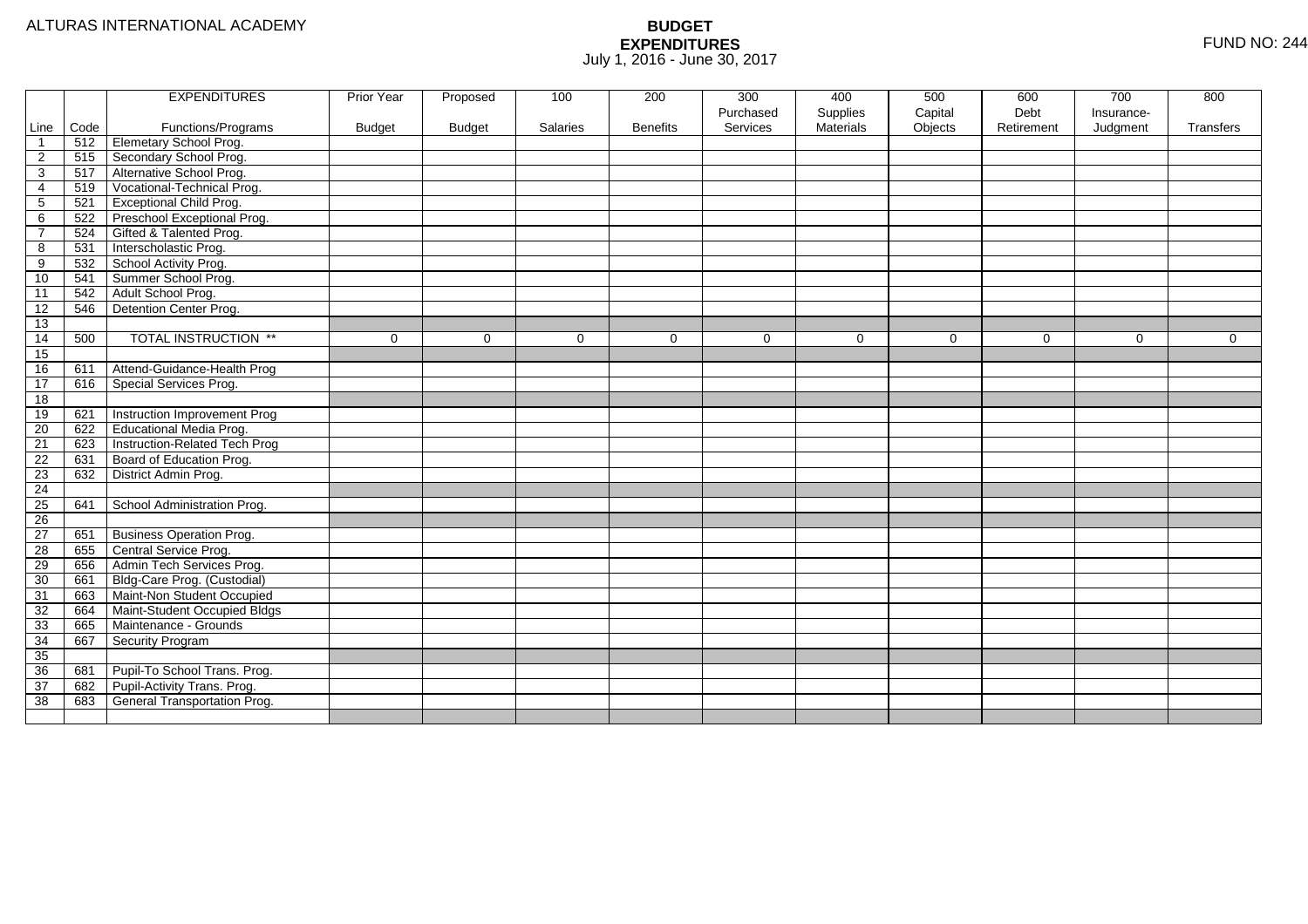|          |      | <b>EXPENDITURES</b>                       | <b>Prior Year</b> | Proposed            | 100                                                  | 200             | 300                   | 400                   | 500                | 600                | 700                    | 800            |  |  |
|----------|------|-------------------------------------------|-------------------|---------------------|------------------------------------------------------|-----------------|-----------------------|-----------------------|--------------------|--------------------|------------------------|----------------|--|--|
| Line     | Code | Functions/Programs                        | <b>Budget</b>     | <b>Budget</b>       | Salaries                                             | <b>Benefits</b> | Purchased<br>Services | Supplies<br>Materials | Capital<br>Objects | Debt<br>Retirement | Insurance-<br>Judgment | Transfers      |  |  |
| 39       | 691  | Other Support Services Prog.              |                   |                     |                                                      |                 |                       |                       |                    |                    |                        |                |  |  |
| 40       |      |                                           |                   |                     |                                                      |                 |                       |                       |                    |                    |                        |                |  |  |
| 41       | 600  | <b>TOTAL SUPPORT SERV.**</b>              | $\mathbf 0$       | $\mathbf{0}$        | $\Omega$                                             | $\Omega$        | $\Omega$              | $\Omega$              | $\mathbf{0}$       | $\mathbf 0$        | $\Omega$               | $\overline{0}$ |  |  |
| 42       |      |                                           |                   |                     |                                                      |                 |                       |                       |                    |                    |                        |                |  |  |
| 43       | 710  | <b>Child Nutrition Program</b>            |                   |                     |                                                      |                 |                       |                       |                    |                    |                        |                |  |  |
| 44       | 720  | Community Services Program                |                   |                     |                                                      |                 |                       |                       |                    |                    |                        |                |  |  |
| 45       | 730  | <b>Enterprise Operations</b>              |                   |                     |                                                      |                 |                       |                       |                    |                    |                        |                |  |  |
| 46       | 700  | TOTAL NON-INSTRUCTION**                   | $\mathbf 0$       | $\mathbf 0$         | $\mathbf 0$                                          | $\Omega$        | $\mathbf 0$           | $\Omega$              | $\mathbf 0$        | $\mathbf 0$        | $\mathbf 0$            | $\overline{0}$ |  |  |
| 47       |      |                                           |                   |                     |                                                      |                 |                       |                       |                    |                    |                        |                |  |  |
| 48       | 810  | Capital Assets-Student Occ                |                   |                     |                                                      |                 |                       |                       |                    |                    |                        |                |  |  |
| 49       | 811  | Capital Assets-Non Student Occ            |                   |                     |                                                      |                 |                       |                       |                    |                    |                        |                |  |  |
| 50       | 800  | TOTAL CAPITAL ASSETS PROG**               | $\Omega$          | $\overline{0}$      | $\Omega$                                             | $\Omega$        | $\Omega$              | $\Omega$              | $\mathbf 0$        | $\mathbf 0$        | $\mathbf 0$            | $\overline{0}$ |  |  |
| 51       |      |                                           |                   |                     |                                                      |                 |                       |                       |                    |                    |                        |                |  |  |
| 52       | 911  | Debt Services Prog.-Princ.                |                   |                     |                                                      |                 |                       |                       |                    |                    |                        |                |  |  |
| 53       | 912  | Debt Services Prog.-Int.                  |                   |                     |                                                      |                 |                       |                       |                    |                    |                        |                |  |  |
| 54       | 913  | Debt Serv Prog-Refnded Debt               |                   |                     |                                                      |                 |                       |                       |                    |                    |                        |                |  |  |
| 55       | 920  | <b>Transfers Out</b>                      |                   |                     |                                                      |                 |                       |                       |                    |                    |                        |                |  |  |
| 56       |      | TOTAL OTHER SERVICES **                   |                   |                     |                                                      |                 |                       |                       |                    |                    |                        |                |  |  |
| 57<br>58 | 900  |                                           | $\mathbf 0$       | $\mathbf 0$         | $\mathbf 0$                                          | $\mathbf 0$     | $\mathbf 0$           | $\mathbf 0$           | $\mathbf 0$        | 0                  | $\mathbf 0$            | $\overline{0}$ |  |  |
| 59       |      |                                           |                   |                     |                                                      |                 |                       |                       |                    |                    |                        |                |  |  |
| 60       |      | <b>TOTAL EXPENDITURES</b><br>$\star\star$ |                   |                     |                                                      |                 |                       |                       |                    |                    |                        |                |  |  |
|          |      | (Lines 14+41+47+49+57) **                 | 0                 | $\mathbf 0$         | $\mathbf 0$                                          | 0               | 0                     | 0                     | $\mathbf 0$        | $\mathbf 0$        | 0                      | $\mathbf 0$    |  |  |
| 61       |      |                                           |                   |                     |                                                      |                 |                       |                       |                    |                    |                        |                |  |  |
| 62       | 950  | Contingency Reserve                       |                   |                     |                                                      |                 |                       |                       |                    |                    |                        |                |  |  |
|          |      | (5% of Line 60)                           |                   |                     |                                                      |                 |                       |                       |                    |                    |                        |                |  |  |
| 63       |      |                                           |                   |                     |                                                      |                 |                       |                       |                    |                    |                        |                |  |  |
| 64       |      | <b>TOTAL APPROPRIATION</b>                |                   |                     |                                                      |                 |                       |                       |                    |                    |                        |                |  |  |
|          |      | $(Line 60 + Line 62)$                     | $\mathbf 0$       | $\mathsf{O}\xspace$ |                                                      |                 |                       |                       |                    |                    |                        |                |  |  |
| 65       |      |                                           |                   |                     |                                                      |                 |                       |                       |                    |                    |                        |                |  |  |
|          |      |                                           |                   |                     |                                                      |                 |                       |                       |                    |                    |                        |                |  |  |
| 66       |      | <b>BUDGET SUMMARY</b>                     |                   |                     | <b>BUDGET SUMMARY</b>                                |                 |                       |                       |                    |                    |                        |                |  |  |
| 67       |      |                                           |                   |                     |                                                      |                 |                       |                       |                    |                    |                        |                |  |  |
| 68       |      | <b>Beginning Fund Balance</b>             |                   |                     | The total on line 70 must equal the total on line 74 |                 |                       |                       |                    |                    |                        |                |  |  |
| 69       |      | Revenues + Transfers In                   |                   |                     |                                                      |                 |                       |                       |                    |                    |                        |                |  |  |
| 70       |      | TOTAL REVENUE (68 + 69)                   | $\mathbf 0$       | $\mathbf 0$         |                                                      |                 |                       |                       |                    |                    |                        |                |  |  |
| 71       |      |                                           |                   |                     |                                                      |                 |                       |                       |                    |                    |                        |                |  |  |
| 72       |      | <b>Total Appropriation</b>                |                   |                     |                                                      |                 |                       |                       |                    |                    |                        |                |  |  |
| 73       |      | <b>Unappropriated Balance</b>             |                   |                     |                                                      |                 |                       |                       |                    |                    |                        |                |  |  |
| 74       |      | TOTAL APPROPRIATION (72+73)               | $\mathbf 0$       | $\overline{0}$      |                                                      |                 |                       |                       |                    |                    |                        |                |  |  |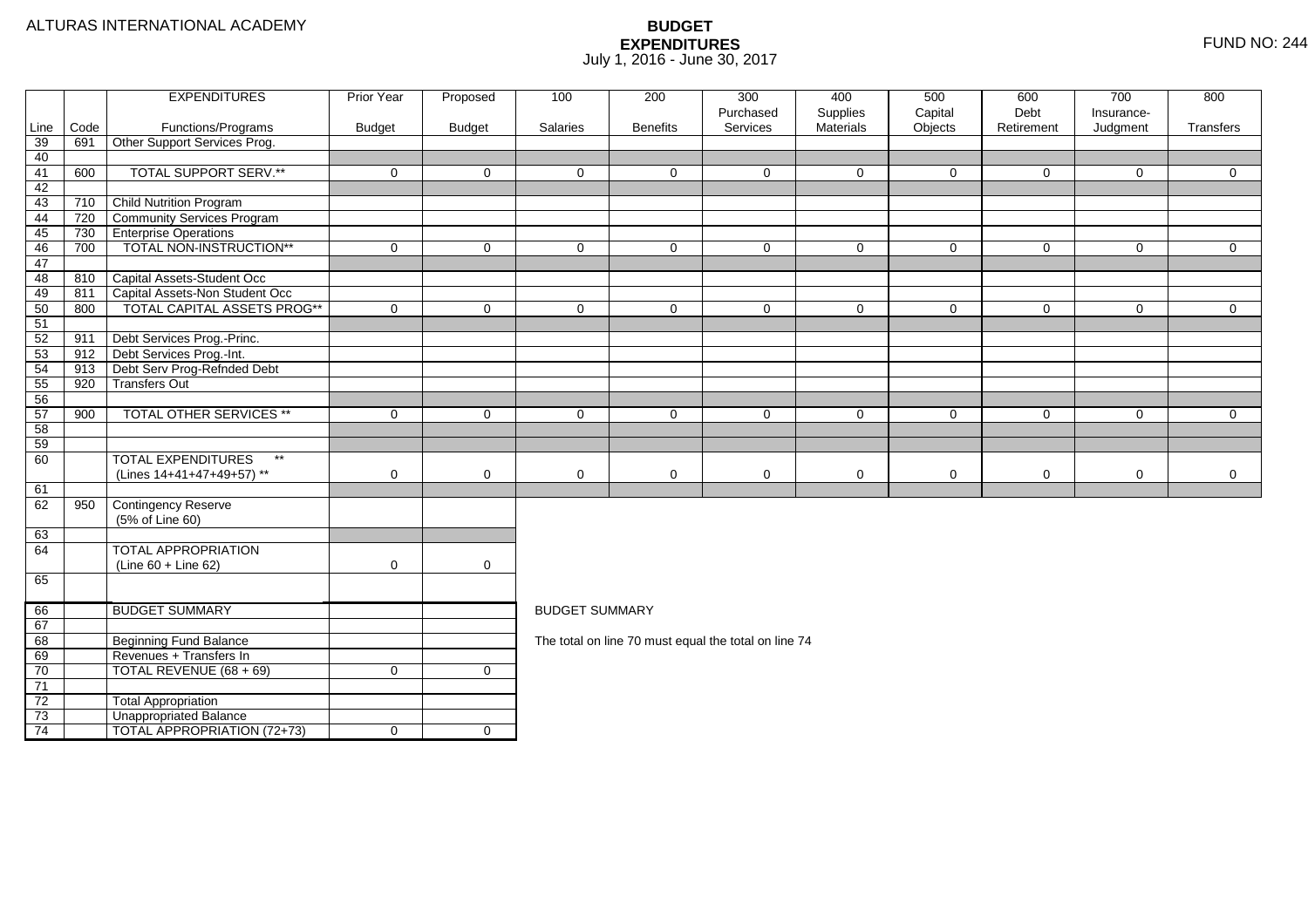|                |      | <b>EXPENDITURES</b>             | Prior Year    | Proposed      | 100      | 200             | 300       | 400              | 500     | 600        | 700         | 800            |
|----------------|------|---------------------------------|---------------|---------------|----------|-----------------|-----------|------------------|---------|------------|-------------|----------------|
|                |      |                                 |               |               |          |                 | Purchased | Supplies         | Capital | Debt       | Insurance-  |                |
| Line           | Code | Functions/Programs              | <b>Budget</b> | <b>Budget</b> | Salaries | <b>Benefits</b> | Services  | <b>Materials</b> | Objects | Retirement | Judgment    | Transfers      |
| $\overline{1}$ | 512  | Elemetary School Prog.          |               | 25,900        |          |                 | 22,800    |                  | 3,100   |            |             |                |
| $\overline{2}$ | 515  | Secondary School Prog.          |               |               |          |                 |           |                  |         |            |             |                |
| $\overline{3}$ | 517  | Alternative School Prog.        |               |               |          |                 |           |                  |         |            |             |                |
| $\overline{4}$ | 519  | Vocational-Technical Prog.      |               |               |          |                 |           |                  |         |            |             |                |
| $\sqrt{5}$     | 521  | <b>Exceptional Child Prog.</b>  |               |               |          |                 |           |                  |         |            |             |                |
| 6              | 522  | Preschool Exceptional Prog.     |               |               |          |                 |           |                  |         |            |             |                |
| $\overline{7}$ | 524  | Gifted & Talented Prog.         |               |               |          |                 |           |                  |         |            |             |                |
| $\overline{8}$ | 531  | Interscholastic Prog.           |               |               |          |                 |           |                  |         |            |             |                |
| $\overline{9}$ | 532  | School Activity Prog.           |               |               |          |                 |           |                  |         |            |             |                |
| 10             | 541  | Summer School Prog.             |               |               |          |                 |           |                  |         |            |             |                |
| 11             | 542  | Adult School Prog.              |               |               |          |                 |           |                  |         |            |             |                |
| 12             | 546  | Detention Center Prog.          |               |               |          |                 |           |                  |         |            |             |                |
| 13             |      |                                 |               |               |          |                 |           |                  |         |            |             |                |
| 14             | 500  | <b>TOTAL INSTRUCTION **</b>     | $\mathbf 0$   | 25,900        | $\Omega$ | $\Omega$        | 22,800    | $\mathbf 0$      | 3,100   | $\Omega$   | $\mathbf 0$ | $\overline{0}$ |
| 15             |      |                                 |               |               |          |                 |           |                  |         |            |             |                |
| 16             | 611  | Attend-Guidance-Health Prog     |               |               |          |                 |           |                  |         |            |             |                |
| 17             | 616  | Special Services Prog.          |               |               |          |                 |           |                  |         |            |             |                |
| 18             |      |                                 |               |               |          |                 |           |                  |         |            |             |                |
| 19             | 621  | Instruction Improvement Prog    |               |               |          |                 |           |                  |         |            |             |                |
| 20             | 622  | Educational Media Prog.         |               |               |          |                 |           |                  |         |            |             |                |
| 21             | 623  | Instruction-Related Tech Prog   |               |               |          |                 |           |                  |         |            |             |                |
| 22             | 631  | Board of Education Prog.        |               |               |          |                 |           |                  |         |            |             |                |
| 23             | 632  | District Admin Prog.            |               |               |          |                 |           |                  |         |            |             |                |
| 24             |      |                                 |               |               |          |                 |           |                  |         |            |             |                |
| 25             | 641  | School Administration Prog.     |               |               |          |                 |           |                  |         |            |             |                |
| 26             |      |                                 |               |               |          |                 |           |                  |         |            |             |                |
| 27             | 651  | <b>Business Operation Prog.</b> |               |               |          |                 |           |                  |         |            |             |                |
| 28             | 655  | Central Service Prog.           |               |               |          |                 |           |                  |         |            |             |                |
| 29             | 656  | Admin Tech Services Prog.       |               |               |          |                 |           |                  |         |            |             |                |
| 30             | 661  | Bldg-Care Prog. (Custodial)     |               |               |          |                 |           |                  |         |            |             |                |
| 31             | 663  | Maint-Non Student Occupied      |               |               |          |                 |           |                  |         |            |             |                |
| 32             | 664  | Maint-Student Occupied Bldgs    |               |               |          |                 |           |                  |         |            |             |                |
| 33             | 665  | Maintenance - Grounds           |               |               |          |                 |           |                  |         |            |             |                |
| 34             | 667  | Security Program                |               |               |          |                 |           |                  |         |            |             |                |
| 35             |      |                                 |               |               |          |                 |           |                  |         |            |             |                |
| 36             | 681  | Pupil-To School Trans. Prog.    |               |               |          |                 |           |                  |         |            |             |                |
| 37             | 682  | Pupil-Activity Trans. Prog.     |               |               |          |                 |           |                  |         |            |             |                |
| 38             | 683  | General Transportation Prog.    |               |               |          |                 |           |                  |         |            |             |                |
|                |      |                                 |               |               |          |                 |           |                  |         |            |             |                |
|                |      |                                 |               |               |          |                 |           |                  |         |            |             |                |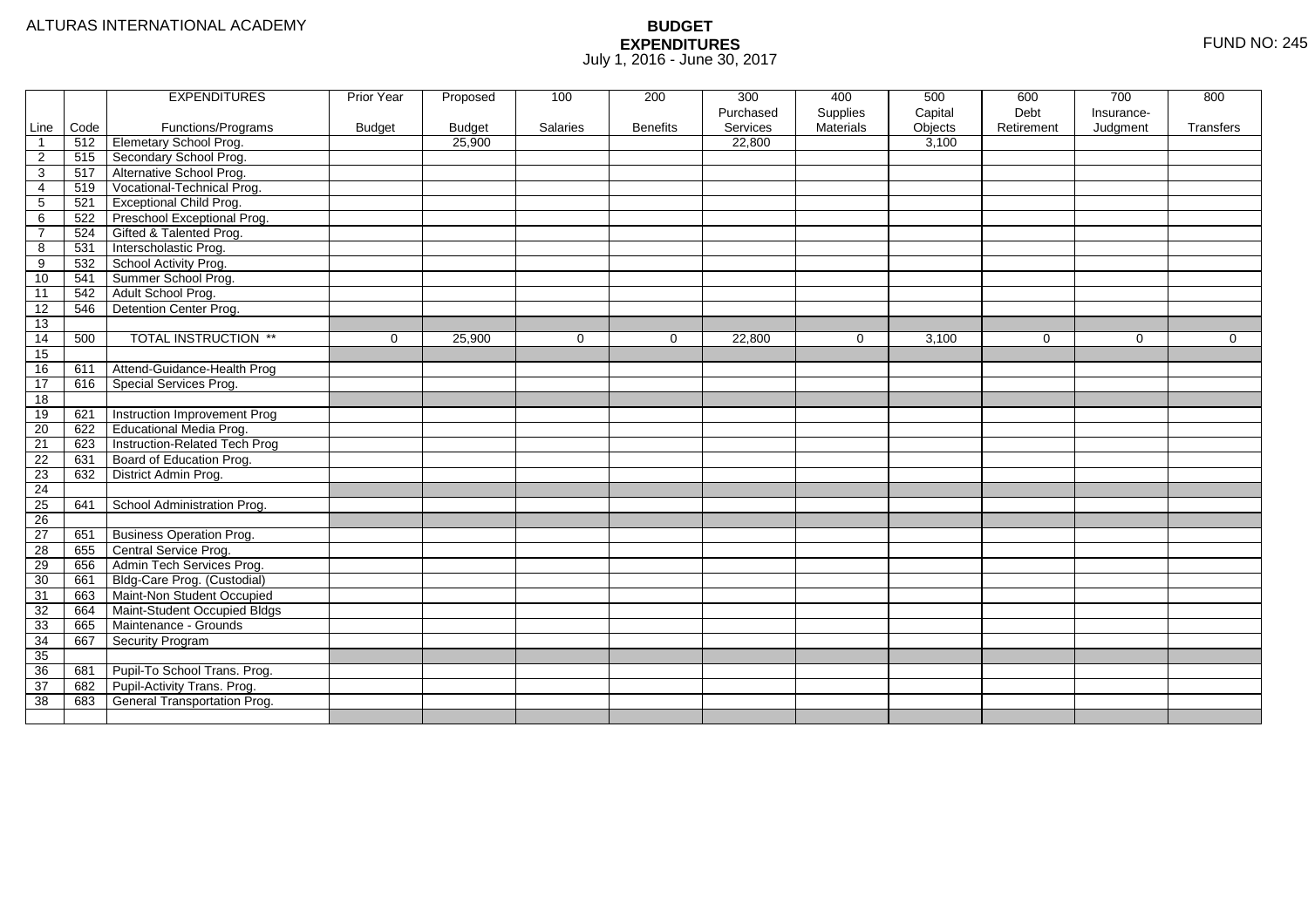|                 |            | <b>EXPENDITURES</b>                                     | Prior Year    | Proposed      | 100                                                  | 200             | 300<br>Purchased | 400<br>Supplies  | 500<br>Capital | 600<br>Debt  | 700<br>Insurance- | 800            |  |  |
|-----------------|------------|---------------------------------------------------------|---------------|---------------|------------------------------------------------------|-----------------|------------------|------------------|----------------|--------------|-------------------|----------------|--|--|
| Line            | Code       | Functions/Programs                                      | <b>Budget</b> | <b>Budget</b> | Salaries                                             | <b>Benefits</b> | Services         | <b>Materials</b> | Objects        | Retirement   | Judgment          | Transfers      |  |  |
| 39              | 691        | Other Support Services Prog.                            |               |               |                                                      |                 |                  |                  |                |              |                   |                |  |  |
| 40              |            |                                                         |               |               |                                                      |                 |                  |                  |                |              |                   |                |  |  |
| 41              | 600        | <b>TOTAL SUPPORT SERV.**</b>                            | $\mathbf 0$   | $\mathbf 0$   | $\mathbf 0$                                          | $\overline{0}$  | 0                | 0                | $\mathbf{0}$   | 0            | $\mathbf{0}$      | $\overline{0}$ |  |  |
| 42              |            |                                                         |               |               |                                                      |                 |                  |                  |                |              |                   |                |  |  |
| 43              | 710        | <b>Child Nutrition Program</b>                          |               |               |                                                      |                 |                  |                  |                |              |                   |                |  |  |
| 44              | 720        | Community Services Program                              |               |               |                                                      |                 |                  |                  |                |              |                   |                |  |  |
| 45              | 730        | <b>Enterprise Operations</b>                            |               |               |                                                      |                 |                  |                  |                |              |                   |                |  |  |
| 46              | 700        | TOTAL NON-INSTRUCTION**                                 | $\mathbf 0$   | $\mathbf 0$   | $\mathbf 0$                                          | $\mathbf 0$     | $\mathbf 0$      | 0                | $\mathbf{0}$   | 0            | $\mathbf 0$       | $\overline{0}$ |  |  |
| 47              |            |                                                         |               |               |                                                      |                 |                  |                  |                |              |                   |                |  |  |
| 48              | 810        | Capital Assets-Student Occ                              |               |               |                                                      |                 |                  |                  |                |              |                   |                |  |  |
| 49              | 811        | Capital Assets-Non Student Occ                          |               |               |                                                      |                 |                  |                  |                |              |                   |                |  |  |
| 50              | 800        | <b>TOTAL CAPITAL ASSETS PROG**</b>                      | $\mathbf 0$   | $\mathbf 0$   | $\mathbf 0$                                          | $\mathbf 0$     | $\mathbf{0}$     | $\mathbf 0$      | $\mathbf 0$    | $\mathsf{O}$ | $\mathbf 0$       | $\overline{0}$ |  |  |
| 51              |            |                                                         |               |               |                                                      |                 |                  |                  |                |              |                   |                |  |  |
| 52              | 911        | Debt Services Prog.-Princ.                              |               |               |                                                      |                 |                  |                  |                |              |                   |                |  |  |
| 53<br>54        | 912        | Debt Services Prog.-Int.<br>Debt Serv Prog-Refnded Debt |               |               |                                                      |                 |                  |                  |                |              |                   |                |  |  |
|                 | 913<br>920 | <b>Transfers Out</b>                                    |               |               |                                                      |                 |                  |                  |                |              |                   |                |  |  |
| 55<br>56        |            |                                                         |               |               |                                                      |                 |                  |                  |                |              |                   |                |  |  |
| 57              | 900        | TOTAL OTHER SERVICES **                                 | $\mathbf 0$   | $\mathbf 0$   | $\mathbf 0$                                          | $\mathbf 0$     | 0                | 0                | $\mathbf 0$    | $\mathsf{O}$ | $\mathbf 0$       | $\overline{0}$ |  |  |
| 58              |            |                                                         |               |               |                                                      |                 |                  |                  |                |              |                   |                |  |  |
| 59              |            |                                                         |               |               |                                                      |                 |                  |                  |                |              |                   |                |  |  |
| 60              |            | <b>TOTAL EXPENDITURES</b><br>$\star\star$               |               |               |                                                      |                 |                  |                  |                |              |                   |                |  |  |
|                 |            | (Lines 14+41+47+49+57) **                               | 0             | 25,900        | $\mathbf 0$                                          | $\mathbf 0$     | 22,800           | 0                | 3,100          | $\mathbf 0$  | 0                 | $\overline{0}$ |  |  |
| 61              |            |                                                         |               |               |                                                      |                 |                  |                  |                |              |                   |                |  |  |
| 62              | 950        | Contingency Reserve                                     |               |               |                                                      |                 |                  |                  |                |              |                   |                |  |  |
|                 |            | (5% of Line 60)                                         |               |               |                                                      |                 |                  |                  |                |              |                   |                |  |  |
| 63              |            |                                                         |               |               |                                                      |                 |                  |                  |                |              |                   |                |  |  |
| 64              |            | TOTAL APPROPRIATION                                     |               |               |                                                      |                 |                  |                  |                |              |                   |                |  |  |
|                 |            | (Line 60 + Line 62)                                     | $\mathbf 0$   | 25,900        |                                                      |                 |                  |                  |                |              |                   |                |  |  |
| 65              |            |                                                         |               |               |                                                      |                 |                  |                  |                |              |                   |                |  |  |
|                 |            |                                                         |               |               |                                                      |                 |                  |                  |                |              |                   |                |  |  |
| 66              |            | <b>BUDGET SUMMARY</b>                                   |               |               | <b>BUDGET SUMMARY</b>                                |                 |                  |                  |                |              |                   |                |  |  |
| 67              |            |                                                         |               |               |                                                      |                 |                  |                  |                |              |                   |                |  |  |
| 68              |            | <b>Beginning Fund Balance</b>                           |               |               | The total on line 70 must equal the total on line 74 |                 |                  |                  |                |              |                   |                |  |  |
| 69              |            | Revenues + Transfers In                                 |               | 40,166CR      |                                                      |                 |                  |                  |                |              |                   |                |  |  |
| 70              |            | TOTAL REVENUE (68 + 69)                                 | $\mathbf 0$   | 40,166CR      |                                                      |                 |                  |                  |                |              |                   |                |  |  |
| 71              |            |                                                         |               |               |                                                      |                 |                  |                  |                |              |                   |                |  |  |
| $\overline{72}$ |            | <b>Total Appropriation</b>                              |               | 25,900        |                                                      |                 |                  |                  |                |              |                   |                |  |  |
| $\overline{73}$ |            | <b>Unappropriated Balance</b>                           |               | 14,266        |                                                      |                 |                  |                  |                |              |                   |                |  |  |
| 74              |            | <b>TOTAL APPROPRIATION (72+73)</b>                      | $\mathbf 0$   | 40,166        |                                                      |                 |                  |                  |                |              |                   |                |  |  |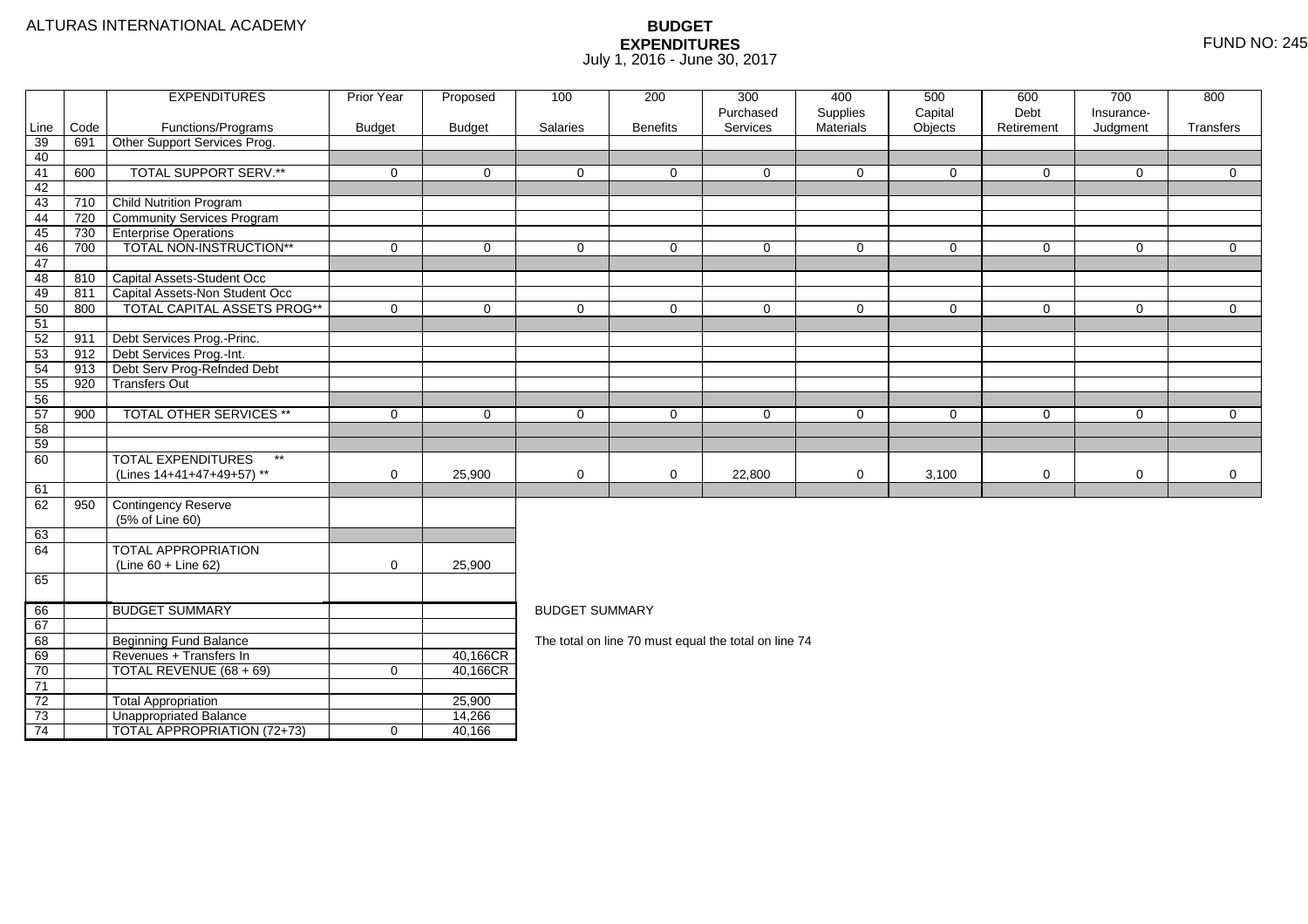|                |      | <b>EXPENDITURES</b>             | Prior Year    | Proposed      | 100      | 200             | 300       | 400              | 500     | 600        | 700         | 800            |
|----------------|------|---------------------------------|---------------|---------------|----------|-----------------|-----------|------------------|---------|------------|-------------|----------------|
|                |      |                                 |               |               |          |                 | Purchased | Supplies         | Capital | Debt       | Insurance-  |                |
| Line           | Code | Functions/Programs              | <b>Budget</b> | <b>Budget</b> | Salaries | <b>Benefits</b> | Services  | <b>Materials</b> | Objects | Retirement | Judgment    | Transfers      |
| $\overline{1}$ | 512  | Elemetary School Prog.          |               | 5,322         |          |                 |           |                  | 5,322   |            |             |                |
| $\overline{2}$ | 515  | Secondary School Prog.          |               |               |          |                 |           |                  |         |            |             |                |
| $\overline{3}$ | 517  | Alternative School Prog.        |               |               |          |                 |           |                  |         |            |             |                |
| $\overline{4}$ | 519  | Vocational-Technical Prog.      |               |               |          |                 |           |                  |         |            |             |                |
| $\overline{5}$ | 521  | <b>Exceptional Child Prog.</b>  |               |               |          |                 |           |                  |         |            |             |                |
| 6              | 522  | Preschool Exceptional Prog.     |               |               |          |                 |           |                  |         |            |             |                |
| $\overline{7}$ | 524  | Gifted & Talented Prog.         |               |               |          |                 |           |                  |         |            |             |                |
| $\overline{8}$ | 531  | Interscholastic Prog.           |               |               |          |                 |           |                  |         |            |             |                |
| $\overline{9}$ | 532  | School Activity Prog.           |               |               |          |                 |           |                  |         |            |             |                |
| 10             | 541  | Summer School Prog.             |               |               |          |                 |           |                  |         |            |             |                |
| 11             | 542  | Adult School Prog.              |               |               |          |                 |           |                  |         |            |             |                |
| 12             | 546  | Detention Center Prog.          |               |               |          |                 |           |                  |         |            |             |                |
| 13             |      |                                 |               |               |          |                 |           |                  |         |            |             |                |
| 14             | 500  | <b>TOTAL INSTRUCTION **</b>     | $\mathbf 0$   | 5,322         | $\Omega$ | $\Omega$        | $\Omega$  | $\mathbf 0$      | 5,322   | $\Omega$   | $\mathbf 0$ | $\overline{0}$ |
| 15             |      |                                 |               |               |          |                 |           |                  |         |            |             |                |
| 16             | 611  | Attend-Guidance-Health Prog     |               |               |          |                 |           |                  |         |            |             |                |
| 17             | 616  | Special Services Prog.          |               |               |          |                 |           |                  |         |            |             |                |
| 18             |      |                                 |               |               |          |                 |           |                  |         |            |             |                |
| 19             | 621  | Instruction Improvement Prog    |               |               |          |                 |           |                  |         |            |             |                |
| 20             | 622  | Educational Media Prog.         |               |               |          |                 |           |                  |         |            |             |                |
| 21             | 623  | Instruction-Related Tech Prog   |               |               |          |                 |           |                  |         |            |             |                |
| 22             | 631  | Board of Education Prog.        |               |               |          |                 |           |                  |         |            |             |                |
| 23             | 632  | District Admin Prog.            |               |               |          |                 |           |                  |         |            |             |                |
| 24             |      |                                 |               |               |          |                 |           |                  |         |            |             |                |
| 25             | 641  | School Administration Prog.     |               |               |          |                 |           |                  |         |            |             |                |
| 26             |      |                                 |               |               |          |                 |           |                  |         |            |             |                |
| 27             | 651  | <b>Business Operation Prog.</b> |               |               |          |                 |           |                  |         |            |             |                |
| 28             | 655  | Central Service Prog.           |               |               |          |                 |           |                  |         |            |             |                |
| 29             | 656  | Admin Tech Services Prog.       |               |               |          |                 |           |                  |         |            |             |                |
| 30             | 661  | Bldg-Care Prog. (Custodial)     |               |               |          |                 |           |                  |         |            |             |                |
| 31             | 663  | Maint-Non Student Occupied      |               |               |          |                 |           |                  |         |            |             |                |
| 32             | 664  | Maint-Student Occupied Bldgs    |               |               |          |                 |           |                  |         |            |             |                |
| 33             | 665  | Maintenance - Grounds           |               |               |          |                 |           |                  |         |            |             |                |
| 34             | 667  | Security Program                |               |               |          |                 |           |                  |         |            |             |                |
| 35             |      |                                 |               |               |          |                 |           |                  |         |            |             |                |
| 36             | 681  | Pupil-To School Trans. Prog.    |               |               |          |                 |           |                  |         |            |             |                |
| 37             |      | Pupil-Activity Trans. Prog.     |               |               |          |                 |           |                  |         |            |             |                |
|                | 682  |                                 |               |               |          |                 |           |                  |         |            |             |                |
| 38             | 683  | General Transportation Prog.    |               |               |          |                 |           |                  |         |            |             |                |
|                |      |                                 |               |               |          |                 |           |                  |         |            |             |                |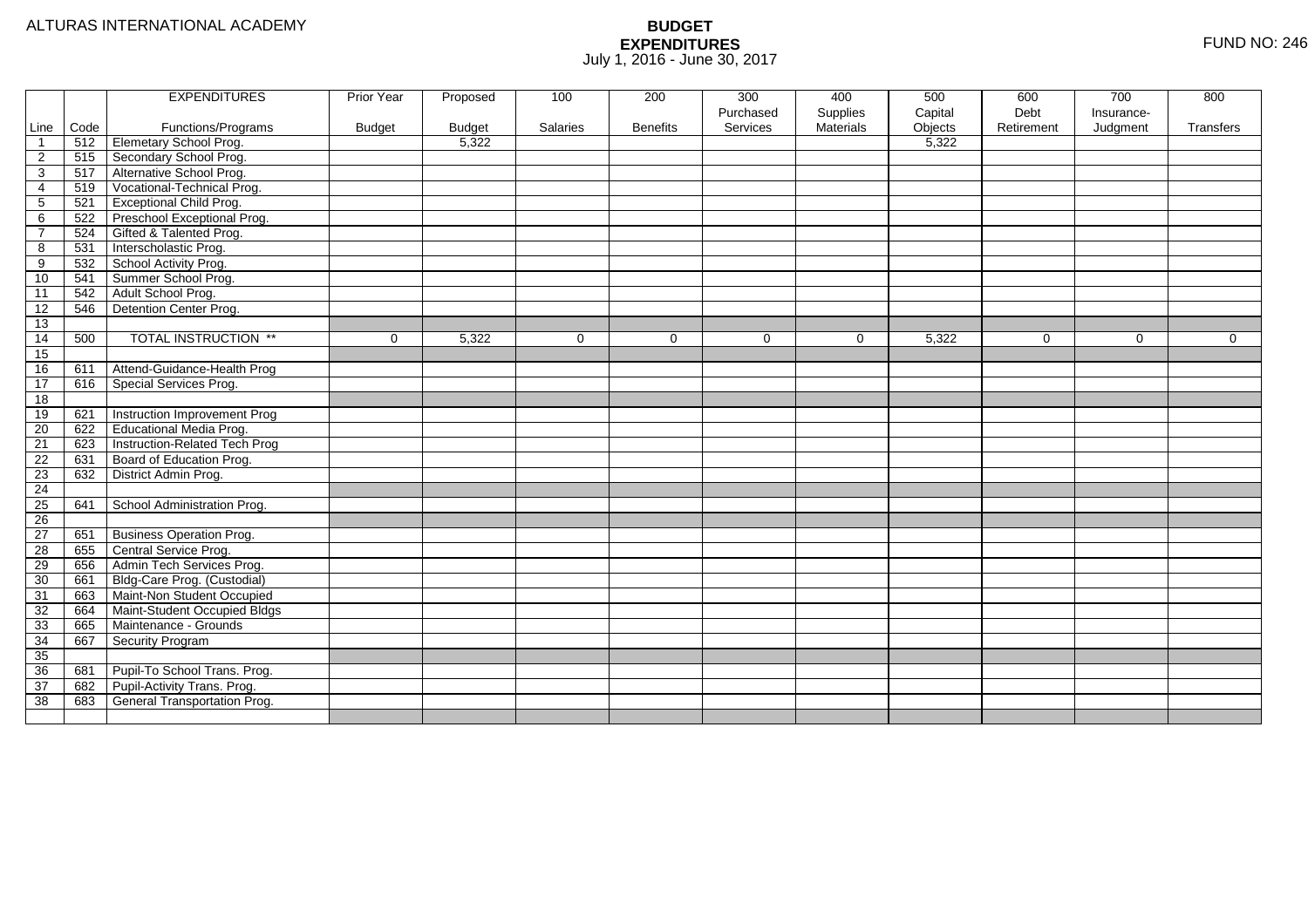| Debt<br>Purchased<br>Supplies<br>Capital<br>Insurance-<br>Code<br>Services<br>Materials<br>Objects<br>Retirement<br>Line<br>Functions/Programs<br><b>Budget</b><br><b>Budget</b><br>Salaries<br><b>Benefits</b><br>Judgment<br>Other Support Services Prog.<br>39<br>691<br>40<br><b>TOTAL SUPPORT SERV.**</b><br>600<br>41<br>$\mathbf 0$<br>$\mathbf 0$<br>$\mathbf 0$<br>$\mathbf 0$<br>$\overline{0}$<br>0<br>0<br>$\mathbf 0$<br>$\mathbf 0$<br>42<br>Child Nutrition Program<br>43<br>710<br>Community Services Program<br>44<br>720<br>730<br><b>Enterprise Operations</b><br>45<br>TOTAL NON-INSTRUCTION**<br>$\pmb{0}$<br>$\mathsf{O}$<br>$\overline{0}$<br>46<br>700<br>$\mathbf 0$<br>$\mathbf 0$<br>$\mathbf 0$<br>$\mathbf 0$<br>$\mathbf 0$<br>$\mathbf 0$<br>47 | Transfers                                                                                                                |  |  |  |  |  |  |  |
|--------------------------------------------------------------------------------------------------------------------------------------------------------------------------------------------------------------------------------------------------------------------------------------------------------------------------------------------------------------------------------------------------------------------------------------------------------------------------------------------------------------------------------------------------------------------------------------------------------------------------------------------------------------------------------------------------------------------------------------------------------------------------------|--------------------------------------------------------------------------------------------------------------------------|--|--|--|--|--|--|--|
|                                                                                                                                                                                                                                                                                                                                                                                                                                                                                                                                                                                                                                                                                                                                                                                |                                                                                                                          |  |  |  |  |  |  |  |
|                                                                                                                                                                                                                                                                                                                                                                                                                                                                                                                                                                                                                                                                                                                                                                                |                                                                                                                          |  |  |  |  |  |  |  |
|                                                                                                                                                                                                                                                                                                                                                                                                                                                                                                                                                                                                                                                                                                                                                                                |                                                                                                                          |  |  |  |  |  |  |  |
|                                                                                                                                                                                                                                                                                                                                                                                                                                                                                                                                                                                                                                                                                                                                                                                | $\mathbf 0$                                                                                                              |  |  |  |  |  |  |  |
|                                                                                                                                                                                                                                                                                                                                                                                                                                                                                                                                                                                                                                                                                                                                                                                |                                                                                                                          |  |  |  |  |  |  |  |
|                                                                                                                                                                                                                                                                                                                                                                                                                                                                                                                                                                                                                                                                                                                                                                                |                                                                                                                          |  |  |  |  |  |  |  |
|                                                                                                                                                                                                                                                                                                                                                                                                                                                                                                                                                                                                                                                                                                                                                                                |                                                                                                                          |  |  |  |  |  |  |  |
|                                                                                                                                                                                                                                                                                                                                                                                                                                                                                                                                                                                                                                                                                                                                                                                |                                                                                                                          |  |  |  |  |  |  |  |
|                                                                                                                                                                                                                                                                                                                                                                                                                                                                                                                                                                                                                                                                                                                                                                                | $\mathbf 0$                                                                                                              |  |  |  |  |  |  |  |
|                                                                                                                                                                                                                                                                                                                                                                                                                                                                                                                                                                                                                                                                                                                                                                                |                                                                                                                          |  |  |  |  |  |  |  |
| Capital Assets-Student Occ<br>48<br>810                                                                                                                                                                                                                                                                                                                                                                                                                                                                                                                                                                                                                                                                                                                                        |                                                                                                                          |  |  |  |  |  |  |  |
| 49<br>Capital Assets-Non Student Occ<br>811                                                                                                                                                                                                                                                                                                                                                                                                                                                                                                                                                                                                                                                                                                                                    |                                                                                                                          |  |  |  |  |  |  |  |
| <b>TOTAL CAPITAL ASSETS PROG**</b><br>50<br>800<br>$\mathbf 0$<br>$\mathbf 0$<br>$\mathbf{0}$<br>$\Omega$<br>$\mathbf 0$<br>$\mathbf 0$<br>$\mathbf 0$<br>$\mathbf 0$<br>$\mathbf 0$                                                                                                                                                                                                                                                                                                                                                                                                                                                                                                                                                                                           | $\overline{0}$                                                                                                           |  |  |  |  |  |  |  |
| 51                                                                                                                                                                                                                                                                                                                                                                                                                                                                                                                                                                                                                                                                                                                                                                             |                                                                                                                          |  |  |  |  |  |  |  |
| 52<br>Debt Services Prog.-Princ.<br>911<br>Debt Services Prog.-Int.<br>53<br>912                                                                                                                                                                                                                                                                                                                                                                                                                                                                                                                                                                                                                                                                                               |                                                                                                                          |  |  |  |  |  |  |  |
| 54<br>Debt Serv Prog-Refnded Debt<br>913                                                                                                                                                                                                                                                                                                                                                                                                                                                                                                                                                                                                                                                                                                                                       |                                                                                                                          |  |  |  |  |  |  |  |
| 920<br><b>Transfers Out</b><br>55                                                                                                                                                                                                                                                                                                                                                                                                                                                                                                                                                                                                                                                                                                                                              |                                                                                                                          |  |  |  |  |  |  |  |
| 56                                                                                                                                                                                                                                                                                                                                                                                                                                                                                                                                                                                                                                                                                                                                                                             |                                                                                                                          |  |  |  |  |  |  |  |
| 57<br>TOTAL OTHER SERVICES **<br>900<br>$\mathbf 0$<br>$\mathbf 0$                                                                                                                                                                                                                                                                                                                                                                                                                                                                                                                                                                                                                                                                                                             | $\overline{0}$<br>$\mathbf{0}$<br>$\mathbf 0$<br>$\mathbf 0$<br>$\mathbf 0$<br>$\mathbf 0$<br>$\mathbf 0$<br>$\mathbf 0$ |  |  |  |  |  |  |  |
| 58                                                                                                                                                                                                                                                                                                                                                                                                                                                                                                                                                                                                                                                                                                                                                                             |                                                                                                                          |  |  |  |  |  |  |  |
| 59                                                                                                                                                                                                                                                                                                                                                                                                                                                                                                                                                                                                                                                                                                                                                                             |                                                                                                                          |  |  |  |  |  |  |  |
| <b>TOTAL EXPENDITURES</b><br>$\star\star$<br>60                                                                                                                                                                                                                                                                                                                                                                                                                                                                                                                                                                                                                                                                                                                                |                                                                                                                          |  |  |  |  |  |  |  |
| 5,322<br>$\mathbf 0$<br>$\mathbf 0$<br>(Lines 14+41+47+49+57) **<br>$\mathbf 0$<br>0<br>0<br>0<br>5,322<br>$\mathbf 0$                                                                                                                                                                                                                                                                                                                                                                                                                                                                                                                                                                                                                                                         | $\overline{0}$                                                                                                           |  |  |  |  |  |  |  |
| 61                                                                                                                                                                                                                                                                                                                                                                                                                                                                                                                                                                                                                                                                                                                                                                             |                                                                                                                          |  |  |  |  |  |  |  |
| Contingency Reserve<br>62<br>950                                                                                                                                                                                                                                                                                                                                                                                                                                                                                                                                                                                                                                                                                                                                               |                                                                                                                          |  |  |  |  |  |  |  |
| (5% of Line 60)                                                                                                                                                                                                                                                                                                                                                                                                                                                                                                                                                                                                                                                                                                                                                                |                                                                                                                          |  |  |  |  |  |  |  |
| 63                                                                                                                                                                                                                                                                                                                                                                                                                                                                                                                                                                                                                                                                                                                                                                             |                                                                                                                          |  |  |  |  |  |  |  |
| <b>TOTAL APPROPRIATION</b><br>64                                                                                                                                                                                                                                                                                                                                                                                                                                                                                                                                                                                                                                                                                                                                               |                                                                                                                          |  |  |  |  |  |  |  |
| $\mathbf 0$<br>5,322<br>(Line 60 + Line 62)                                                                                                                                                                                                                                                                                                                                                                                                                                                                                                                                                                                                                                                                                                                                    |                                                                                                                          |  |  |  |  |  |  |  |
| 65                                                                                                                                                                                                                                                                                                                                                                                                                                                                                                                                                                                                                                                                                                                                                                             |                                                                                                                          |  |  |  |  |  |  |  |
|                                                                                                                                                                                                                                                                                                                                                                                                                                                                                                                                                                                                                                                                                                                                                                                |                                                                                                                          |  |  |  |  |  |  |  |
| <b>BUDGET SUMMARY</b><br><b>BUDGET SUMMARY</b><br>66                                                                                                                                                                                                                                                                                                                                                                                                                                                                                                                                                                                                                                                                                                                           |                                                                                                                          |  |  |  |  |  |  |  |
| 67<br>Beginning Fund Balance<br>68                                                                                                                                                                                                                                                                                                                                                                                                                                                                                                                                                                                                                                                                                                                                             |                                                                                                                          |  |  |  |  |  |  |  |
| The total on line 70 must equal the total on line 74<br>Revenues + Transfers In<br>69<br>5,322CR                                                                                                                                                                                                                                                                                                                                                                                                                                                                                                                                                                                                                                                                               |                                                                                                                          |  |  |  |  |  |  |  |
| 70<br>TOTAL REVENUE (68 + 69)<br>5,322CR<br>$\mathbf 0$                                                                                                                                                                                                                                                                                                                                                                                                                                                                                                                                                                                                                                                                                                                        |                                                                                                                          |  |  |  |  |  |  |  |
| 71                                                                                                                                                                                                                                                                                                                                                                                                                                                                                                                                                                                                                                                                                                                                                                             |                                                                                                                          |  |  |  |  |  |  |  |
| $\overline{72}$<br><b>Total Appropriation</b><br>5,322                                                                                                                                                                                                                                                                                                                                                                                                                                                                                                                                                                                                                                                                                                                         |                                                                                                                          |  |  |  |  |  |  |  |
| $\overline{73}$<br><b>Unappropriated Balance</b>                                                                                                                                                                                                                                                                                                                                                                                                                                                                                                                                                                                                                                                                                                                               |                                                                                                                          |  |  |  |  |  |  |  |
| <b>TOTAL APPROPRIATION (72+73)</b><br>74<br>5,322<br>$\mathbf 0$                                                                                                                                                                                                                                                                                                                                                                                                                                                                                                                                                                                                                                                                                                               |                                                                                                                          |  |  |  |  |  |  |  |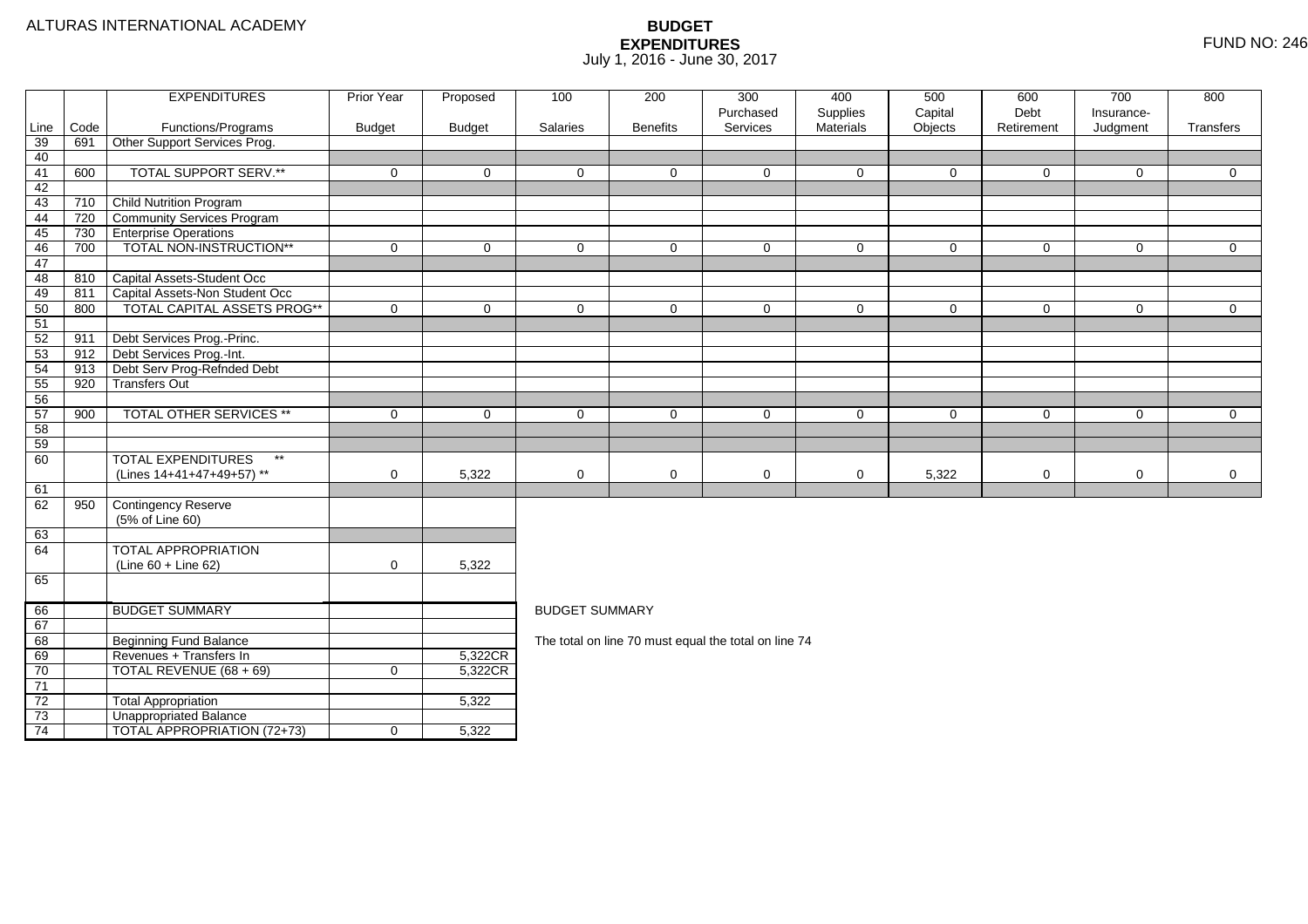|                 |      | <b>EXPENDITURES</b>                 | Prior Year    | Proposed      | 100      | 200             | 300       | 400       | 500     | 600        | 700        | 800         |
|-----------------|------|-------------------------------------|---------------|---------------|----------|-----------------|-----------|-----------|---------|------------|------------|-------------|
|                 |      |                                     |               |               |          |                 | Purchased | Supplies  | Capital | Debt       | Insurance- |             |
| Line            | Code | Functions/Programs                  | <b>Budget</b> | <b>Budget</b> | Salaries | <b>Benefits</b> | Services  | Materials | Objects | Retirement | Judgment   | Transfers   |
| $\mathbf{1}$    | 512  | Elemetary School Prog.              |               |               |          |                 |           |           |         |            |            |             |
| $\overline{2}$  | 515  | Secondary School Prog.              |               |               |          |                 |           |           |         |            |            |             |
| 3               | 517  | Alternative School Prog.            |               |               |          |                 |           |           |         |            |            |             |
| 4               | 519  | Vocational-Technical Prog.          |               |               |          |                 |           |           |         |            |            |             |
| 5               | 521  | <b>Exceptional Child Prog.</b>      |               |               |          |                 |           |           |         |            |            |             |
| 6               | 522  | Preschool Exceptional Prog.         |               |               |          |                 |           |           |         |            |            |             |
| $\overline{7}$  | 524  | Gifted & Talented Prog.             |               |               |          |                 |           |           |         |            |            |             |
| 8               | 531  | Interscholastic Prog.               |               |               |          |                 |           |           |         |            |            |             |
| 9               | 532  | School Activity Prog.               |               |               |          |                 |           |           |         |            |            |             |
| 10              | 541  | Summer School Prog.                 |               |               |          |                 |           |           |         |            |            |             |
| 11              | 542  | Adult School Prog.                  |               |               |          |                 |           |           |         |            |            |             |
| 12              | 546  | Detention Center Prog.              |               |               |          |                 |           |           |         |            |            |             |
| 13              |      |                                     |               |               |          |                 |           |           |         |            |            |             |
| 14              | 500  | <b>TOTAL INSTRUCTION **</b>         | $\mathbf 0$   | $\Omega$      | $\Omega$ | $\mathbf 0$     | 0         | $\Omega$  | 0       | $\Omega$   | 0          | $\mathbf 0$ |
| 15              |      |                                     |               |               |          |                 |           |           |         |            |            |             |
| 16              | 611  | Attend-Guidance-Health Prog         |               |               |          |                 |           |           |         |            |            |             |
| 17              | 616  | Special Services Prog.              |               |               |          |                 |           |           |         |            |            |             |
| 18              |      |                                     |               |               |          |                 |           |           |         |            |            |             |
| 19              | 621  | Instruction Improvement Prog        |               |               |          |                 |           |           |         |            |            |             |
| $\overline{20}$ | 622  | <b>Educational Media Prog.</b>      |               |               |          |                 |           |           |         |            |            |             |
| 21              | 623  | Instruction-Related Tech Prog       |               |               |          |                 |           |           |         |            |            |             |
| $\overline{22}$ | 631  | Board of Education Prog.            |               |               |          |                 |           |           |         |            |            |             |
| $\overline{23}$ | 632  | District Admin Prog.                |               |               |          |                 |           |           |         |            |            |             |
| $\overline{24}$ |      |                                     |               |               |          |                 |           |           |         |            |            |             |
| $\overline{25}$ | 641  | School Administration Prog.         |               |               |          |                 |           |           |         |            |            |             |
| 26              |      |                                     |               |               |          |                 |           |           |         |            |            |             |
| $\overline{27}$ | 651  | <b>Business Operation Prog.</b>     |               |               |          |                 |           |           |         |            |            |             |
| 28              | 655  | Central Service Prog.               |               |               |          |                 |           |           |         |            |            |             |
| 29              | 656  | Admin Tech Services Prog.           |               |               |          |                 |           |           |         |            |            |             |
| 30              | 661  | Bldg-Care Prog. (Custodial)         |               |               |          |                 |           |           |         |            |            |             |
| 31              | 663  | Maint-Non Student Occupied          |               |               |          |                 |           |           |         |            |            |             |
| 32              | 664  | Maint-Student Occupied Bldgs        |               |               |          |                 |           |           |         |            |            |             |
| 33              | 665  | Maintenance - Grounds               |               |               |          |                 |           |           |         |            |            |             |
| 34              | 667  | Security Program                    |               |               |          |                 |           |           |         |            |            |             |
| $\overline{35}$ |      |                                     |               |               |          |                 |           |           |         |            |            |             |
| 36              | 681  | Pupil-To School Trans. Prog.        |               |               |          |                 |           |           |         |            |            |             |
| 37              | 682  | Pupil-Activity Trans. Prog.         |               |               |          |                 |           |           |         |            |            |             |
| 38              | 683  | <b>General Transportation Prog.</b> |               |               |          |                 |           |           |         |            |            |             |
|                 |      |                                     |               |               |          |                 |           |           |         |            |            |             |
|                 |      |                                     |               |               |          |                 |           |           |         |            |            |             |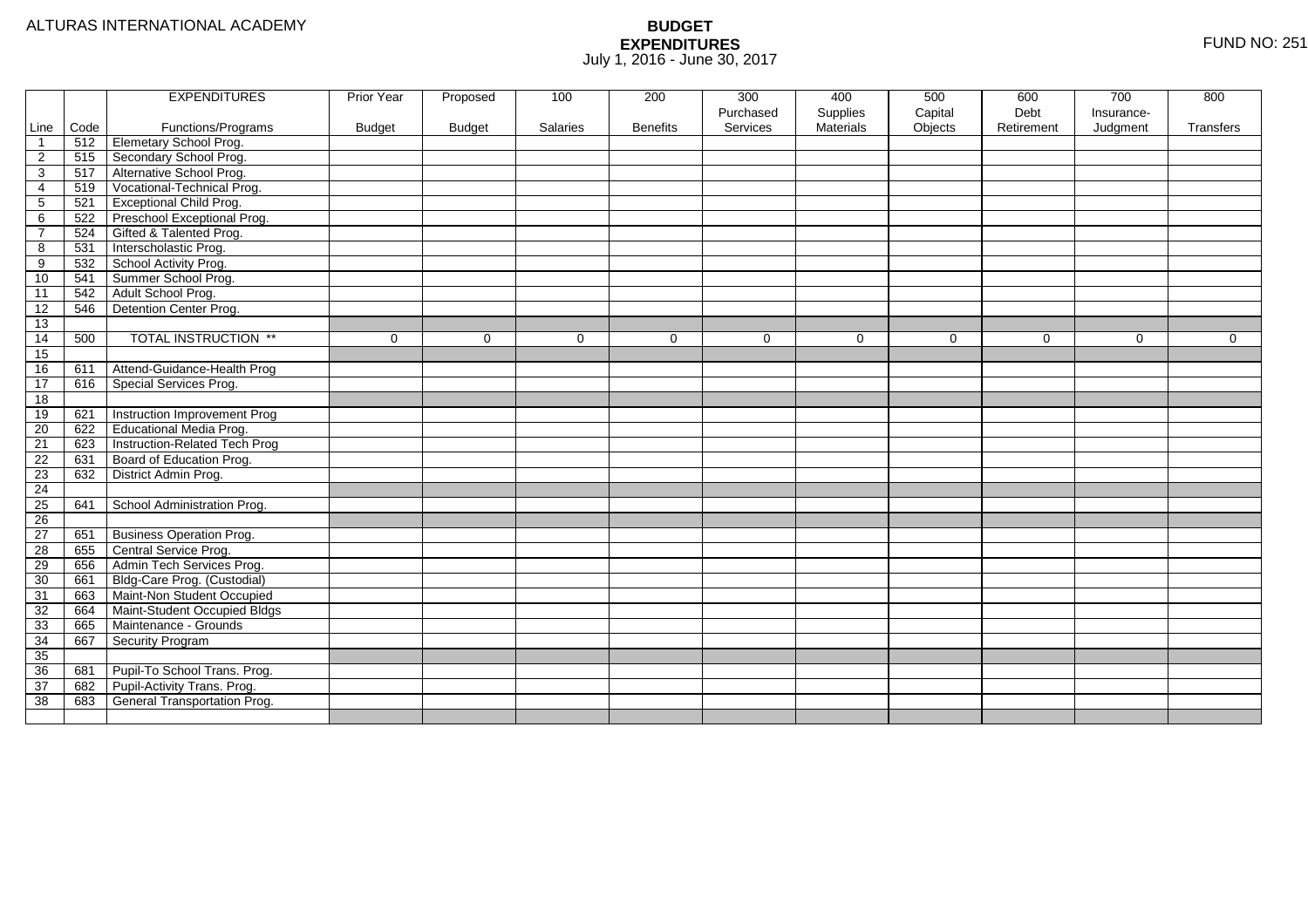|          |      | <b>EXPENDITURES</b>                       | <b>Prior Year</b> | Proposed            | 100                                                                                                           | 200             | 300                                                  | 400                   | 500                | 600                | 700                    | 800            |  |  |
|----------|------|-------------------------------------------|-------------------|---------------------|---------------------------------------------------------------------------------------------------------------|-----------------|------------------------------------------------------|-----------------------|--------------------|--------------------|------------------------|----------------|--|--|
| Line     | Code | Functions/Programs                        | <b>Budget</b>     | <b>Budget</b>       | Salaries                                                                                                      | <b>Benefits</b> | Purchased<br>Services                                | Supplies<br>Materials | Capital<br>Objects | Debt<br>Retirement | Insurance-<br>Judgment | Transfers      |  |  |
| 39       | 691  | Other Support Services Prog.              |                   |                     |                                                                                                               |                 |                                                      |                       |                    |                    |                        |                |  |  |
| 40       |      |                                           |                   |                     |                                                                                                               |                 |                                                      |                       |                    |                    |                        |                |  |  |
| 41       | 600  | <b>TOTAL SUPPORT SERV.**</b>              | $\mathbf 0$       | $\mathbf{0}$        | $\Omega$                                                                                                      | $\Omega$        | $\Omega$                                             | $\Omega$              | $\mathbf{0}$       | $\mathbf 0$        | $\Omega$               | $\overline{0}$ |  |  |
| 42       |      |                                           |                   |                     |                                                                                                               |                 |                                                      |                       |                    |                    |                        |                |  |  |
| 43       | 710  | <b>Child Nutrition Program</b>            |                   |                     |                                                                                                               |                 |                                                      |                       |                    |                    |                        |                |  |  |
| 44       | 720  | Community Services Program                |                   |                     |                                                                                                               |                 |                                                      |                       |                    |                    |                        |                |  |  |
| 45       | 730  | <b>Enterprise Operations</b>              |                   |                     |                                                                                                               |                 |                                                      |                       |                    |                    |                        |                |  |  |
| 46       | 700  | TOTAL NON-INSTRUCTION**                   | $\mathbf 0$       | $\mathbf 0$         | $\mathbf 0$                                                                                                   | $\Omega$        | $\mathbf 0$                                          | $\Omega$              | $\mathbf 0$        | $\mathbf 0$        | $\mathbf 0$            | $\overline{0}$ |  |  |
| 47       |      |                                           |                   |                     |                                                                                                               |                 |                                                      |                       |                    |                    |                        |                |  |  |
| 48       | 810  | Capital Assets-Student Occ                |                   |                     |                                                                                                               |                 |                                                      |                       |                    |                    |                        |                |  |  |
| 49       | 811  | Capital Assets-Non Student Occ            |                   |                     |                                                                                                               |                 |                                                      |                       |                    |                    |                        |                |  |  |
| 50       | 800  | TOTAL CAPITAL ASSETS PROG**               | $\Omega$          | $\overline{0}$      | $\Omega$                                                                                                      | $\Omega$        | $\Omega$                                             | $\Omega$              | $\mathbf 0$        | $\mathbf 0$        | $\mathbf 0$            | $\overline{0}$ |  |  |
| 51       |      |                                           |                   |                     |                                                                                                               |                 |                                                      |                       |                    |                    |                        |                |  |  |
| 52       | 911  | Debt Services Prog.-Princ.                |                   |                     |                                                                                                               |                 |                                                      |                       |                    |                    |                        |                |  |  |
| 53       | 912  | Debt Services Prog.-Int.                  |                   |                     |                                                                                                               |                 |                                                      |                       |                    |                    |                        |                |  |  |
| 54       | 913  | Debt Serv Prog-Refnded Debt               |                   |                     |                                                                                                               |                 |                                                      |                       |                    |                    |                        |                |  |  |
| 55       | 920  | <b>Transfers Out</b>                      |                   |                     |                                                                                                               |                 |                                                      |                       |                    |                    |                        |                |  |  |
| 56       |      | TOTAL OTHER SERVICES **                   |                   |                     |                                                                                                               |                 |                                                      |                       |                    |                    |                        |                |  |  |
| 57<br>58 | 900  |                                           | $\mathbf 0$       | $\mathbf 0$         | $\overline{0}$<br>$\mathbf 0$<br>$\mathbf 0$<br>$\mathbf 0$<br>$\mathbf 0$<br>$\mathbf 0$<br>0<br>$\mathbf 0$ |                 |                                                      |                       |                    |                    |                        |                |  |  |
| 59       |      |                                           |                   |                     |                                                                                                               |                 |                                                      |                       |                    |                    |                        |                |  |  |
| 60       |      | <b>TOTAL EXPENDITURES</b><br>$\star\star$ |                   |                     |                                                                                                               |                 |                                                      |                       |                    |                    |                        |                |  |  |
|          |      | (Lines 14+41+47+49+57) **                 | 0                 | $\mathbf 0$         | $\mathbf 0$                                                                                                   | 0               | 0                                                    | 0                     | $\mathbf 0$        | $\mathbf 0$        | 0                      | $\mathbf 0$    |  |  |
| 61       |      |                                           |                   |                     |                                                                                                               |                 |                                                      |                       |                    |                    |                        |                |  |  |
| 62       | 950  | Contingency Reserve                       |                   |                     |                                                                                                               |                 |                                                      |                       |                    |                    |                        |                |  |  |
|          |      | (5% of Line 60)                           |                   |                     |                                                                                                               |                 |                                                      |                       |                    |                    |                        |                |  |  |
| 63       |      |                                           |                   |                     |                                                                                                               |                 |                                                      |                       |                    |                    |                        |                |  |  |
| 64       |      | <b>TOTAL APPROPRIATION</b>                |                   |                     |                                                                                                               |                 |                                                      |                       |                    |                    |                        |                |  |  |
|          |      | $(Line 60 + Line 62)$                     | $\mathbf 0$       | $\mathsf{O}\xspace$ |                                                                                                               |                 |                                                      |                       |                    |                    |                        |                |  |  |
| 65       |      |                                           |                   |                     |                                                                                                               |                 |                                                      |                       |                    |                    |                        |                |  |  |
|          |      |                                           |                   |                     |                                                                                                               |                 |                                                      |                       |                    |                    |                        |                |  |  |
| 66       |      | <b>BUDGET SUMMARY</b>                     |                   |                     | <b>BUDGET SUMMARY</b>                                                                                         |                 |                                                      |                       |                    |                    |                        |                |  |  |
| 67       |      |                                           |                   |                     |                                                                                                               |                 |                                                      |                       |                    |                    |                        |                |  |  |
| 68       |      | <b>Beginning Fund Balance</b>             |                   |                     |                                                                                                               |                 | The total on line 70 must equal the total on line 74 |                       |                    |                    |                        |                |  |  |
| 69       |      | Revenues + Transfers In                   |                   |                     |                                                                                                               |                 |                                                      |                       |                    |                    |                        |                |  |  |
| 70       |      | TOTAL REVENUE (68 + 69)                   | $\mathbf 0$       | $\mathbf 0$         |                                                                                                               |                 |                                                      |                       |                    |                    |                        |                |  |  |
| 71       |      |                                           |                   |                     |                                                                                                               |                 |                                                      |                       |                    |                    |                        |                |  |  |
| 72       |      | <b>Total Appropriation</b>                |                   |                     |                                                                                                               |                 |                                                      |                       |                    |                    |                        |                |  |  |
| 73       |      | <b>Unappropriated Balance</b>             |                   |                     |                                                                                                               |                 |                                                      |                       |                    |                    |                        |                |  |  |
| 74       |      | TOTAL APPROPRIATION (72+73)               | $\mathbf 0$       | $\overline{0}$      |                                                                                                               |                 |                                                      |                       |                    |                    |                        |                |  |  |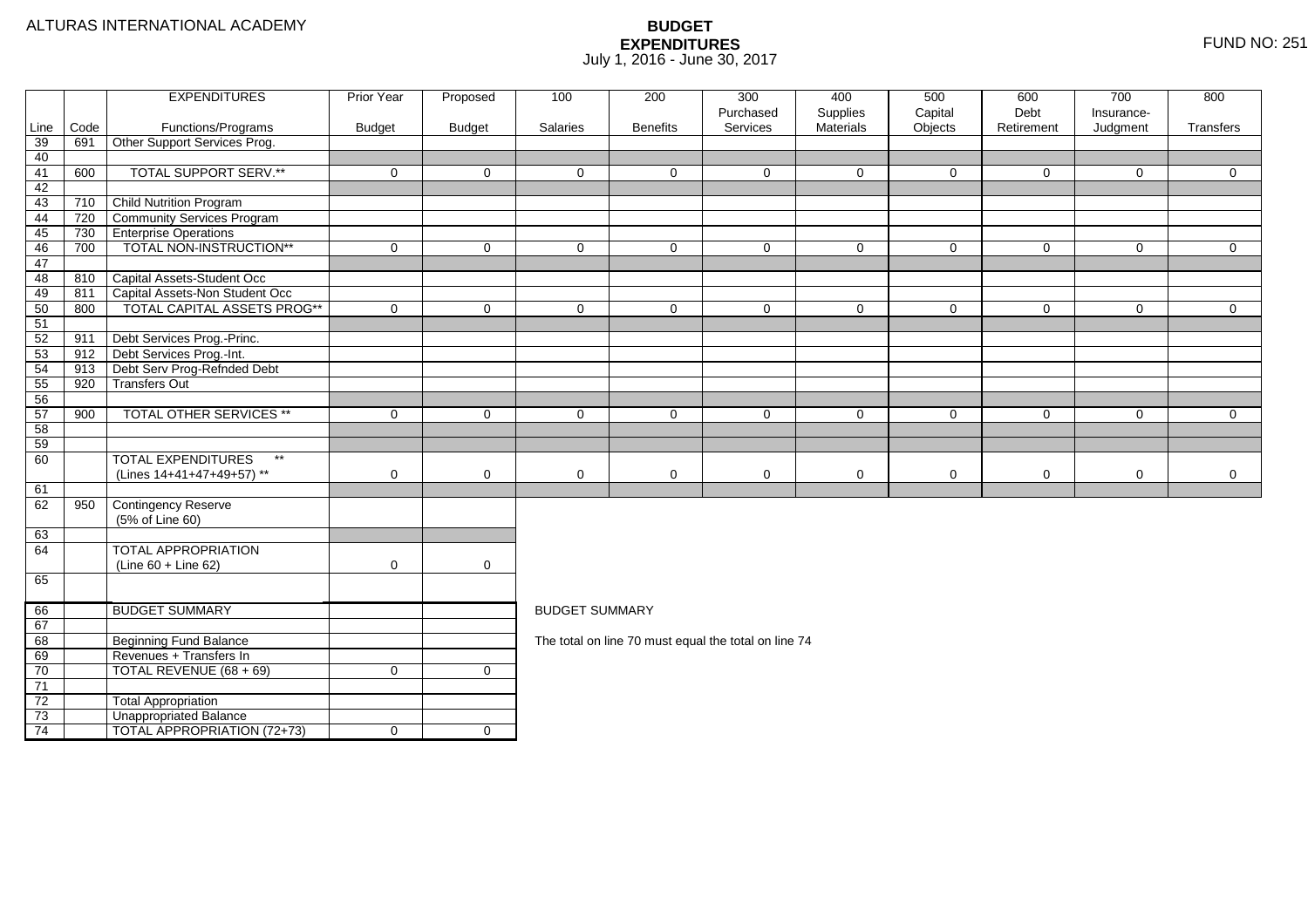|                 |      | <b>EXPENDITURES</b>             | Prior Year    | Proposed      | 100      | 200             | 300<br>Purchased | 400<br>Supplies | 500<br>Capital | 600<br>Debt | 700<br>Insurance- | 800         |
|-----------------|------|---------------------------------|---------------|---------------|----------|-----------------|------------------|-----------------|----------------|-------------|-------------------|-------------|
| Line            | Code | Functions/Programs              | <b>Budget</b> | <b>Budget</b> | Salaries | <b>Benefits</b> | Services         | Materials       | Objects        | Retirement  | Judgment          | Transfers   |
| $\overline{1}$  | 512  | Elemetary School Prog.          |               |               |          |                 |                  |                 |                |             |                   |             |
| $\overline{c}$  | 515  | Secondary School Prog.          |               |               |          |                 |                  |                 |                |             |                   |             |
| 3               | 517  | Alternative School Prog.        |               |               |          |                 |                  |                 |                |             |                   |             |
| 4               | 519  | Vocational-Technical Prog.      |               |               |          |                 |                  |                 |                |             |                   |             |
| 5               | 521  | <b>Exceptional Child Prog.</b>  |               | 26,900        | 20,300   | 1,600           | 5,000            |                 |                |             |                   |             |
| 6               | 522  | Preschool Exceptional Prog.     |               |               |          |                 |                  |                 |                |             |                   |             |
| $\overline{7}$  | 524  | Gifted & Talented Prog.         |               |               |          |                 |                  |                 |                |             |                   |             |
| 8               | 531  | Interscholastic Prog.           |               |               |          |                 |                  |                 |                |             |                   |             |
| 9               | 532  | School Activity Prog.           |               |               |          |                 |                  |                 |                |             |                   |             |
| 10              | 541  | Summer School Prog.             |               |               |          |                 |                  |                 |                |             |                   |             |
| 11              | 542  | Adult School Prog.              |               |               |          |                 |                  |                 |                |             |                   |             |
| 12              | 546  | Detention Center Prog.          |               |               |          |                 |                  |                 |                |             |                   |             |
| 13              |      |                                 |               |               |          |                 |                  |                 |                |             |                   |             |
| 14              | 500  | <b>TOTAL INSTRUCTION **</b>     | 0             | 26,900        | 20,300   | 1,600           | 5,000            | 0               | 0              | 0           | 0                 | $\mathbf 0$ |
| 15              |      |                                 |               |               |          |                 |                  |                 |                |             |                   |             |
| 16              | 611  | Attend-Guidance-Health Prog     |               |               |          |                 |                  |                 |                |             |                   |             |
| 17              | 616  | Special Services Prog.          |               |               |          |                 |                  |                 |                |             |                   |             |
| 18              |      |                                 |               |               |          |                 |                  |                 |                |             |                   |             |
| 19              | 621  | Instruction Improvement Prog    |               |               |          |                 |                  |                 |                |             |                   |             |
| $\overline{20}$ | 622  | Educational Media Prog.         |               |               |          |                 |                  |                 |                |             |                   |             |
| 21              | 623  | Instruction-Related Tech Prog   |               |               |          |                 |                  |                 |                |             |                   |             |
| 22              | 631  | Board of Education Prog.        |               |               |          |                 |                  |                 |                |             |                   |             |
| 23              | 632  | District Admin Prog.            |               |               |          |                 |                  |                 |                |             |                   |             |
| $\overline{24}$ |      |                                 |               |               |          |                 |                  |                 |                |             |                   |             |
| 25              | 641  | School Administration Prog.     |               |               |          |                 |                  |                 |                |             |                   |             |
| 26              |      |                                 |               |               |          |                 |                  |                 |                |             |                   |             |
| 27              | 651  | <b>Business Operation Prog.</b> |               |               |          |                 |                  |                 |                |             |                   |             |
| 28              | 655  | Central Service Prog.           |               |               |          |                 |                  |                 |                |             |                   |             |
| 29              | 656  | Admin Tech Services Prog.       |               |               |          |                 |                  |                 |                |             |                   |             |
| 30              | 661  | Bldg-Care Prog. (Custodial)     |               |               |          |                 |                  |                 |                |             |                   |             |
| 31              | 663  | Maint-Non Student Occupied      |               |               |          |                 |                  |                 |                |             |                   |             |
| 32              | 664  | Maint-Student Occupied Bldgs    |               |               |          |                 |                  |                 |                |             |                   |             |
| 33              | 665  | Maintenance - Grounds           |               |               |          |                 |                  |                 |                |             |                   |             |
| 34              | 667  | Security Program                |               |               |          |                 |                  |                 |                |             |                   |             |
| 35              |      |                                 |               |               |          |                 |                  |                 |                |             |                   |             |
| 36              | 681  | Pupil-To School Trans. Prog.    |               |               |          |                 |                  |                 |                |             |                   |             |
| 37              | 682  | Pupil-Activity Trans. Prog.     |               |               |          |                 |                  |                 |                |             |                   |             |
| 38              | 683  | General Transportation Prog.    |               |               |          |                 |                  |                 |                |             |                   |             |
|                 |      |                                 |               |               |          |                 |                  |                 |                |             |                   |             |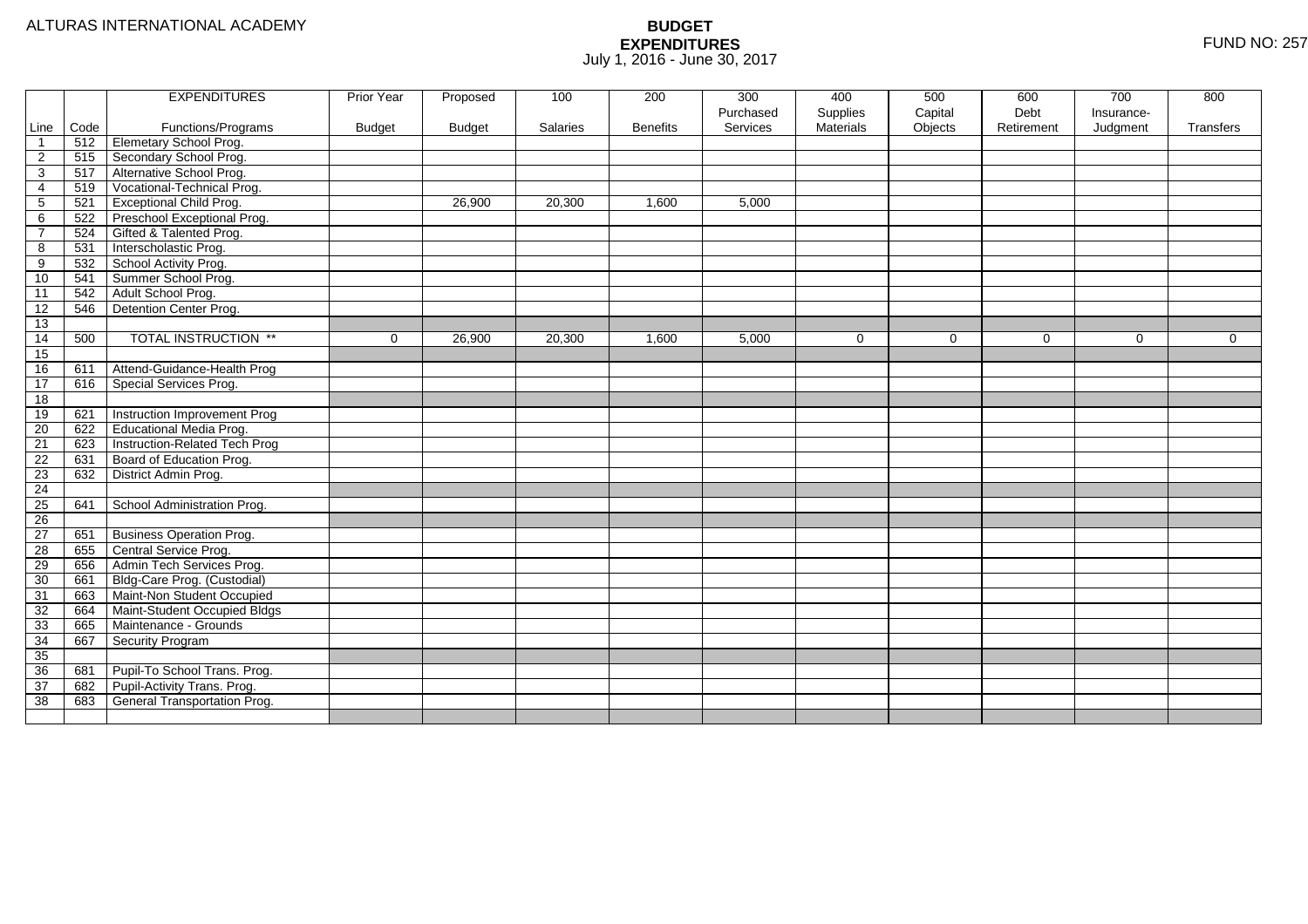| Code<br>Objects<br>Line<br>Functions/Programs<br><b>Budget</b><br><b>Budget</b><br>Salaries<br><b>Benefits</b><br>Services<br><b>Materials</b><br>Retirement<br>Judgment<br>Transfers<br>Other Support Services Prog.<br>39<br>691<br>40<br><b>TOTAL SUPPORT SERV.**</b><br>600<br>41<br>$\mathbf 0$<br>$\mathbf 0$<br>$\mathbf 0$<br>$\mathbf 0$<br>$\overline{0}$<br>$\overline{0}$<br>0<br>0<br>$\mathbf 0$<br>$\mathbf 0$<br>42<br><b>Child Nutrition Program</b><br>43<br>710<br>Community Services Program<br>44<br>720<br><b>Enterprise Operations</b><br>730<br>45<br>TOTAL NON-INSTRUCTION**<br>46<br>700<br>$\mathbf 0$<br>$\mathbf 0$<br>$\mathbf{0}$<br>$\mathbf 0$<br>$\mathbf 0$<br>$\mathbf 0$<br>0<br>$\mathbf 0$<br>0<br>0<br>47<br>Capital Assets-Student Occ<br>48<br>810<br>Capital Assets-Non Student Occ<br>49<br>811<br><b>TOTAL CAPITAL ASSETS PROG**</b><br>50<br>$\mathbf 0$<br>$\mathbf 0$<br>$\mathbf 0$<br>$\overline{0}$<br>$\overline{0}$<br>800<br>$\mathbf 0$<br>$\mathbf 0$<br>$\mathbf 0$<br>$\mathbf 0$<br>$\mathbf 0$<br>51<br>Debt Services Prog.-Princ.<br>52<br>911<br>Debt Services Prog.-Int.<br>53<br>912<br>54<br>Debt Serv Prog-Refnded Debt<br>913<br>55<br>920<br><b>Transfers Out</b><br>56<br>57<br>TOTAL OTHER SERVICES **<br>900<br>$\mathbf 0$<br>$\mathbf 0$<br>$\mathbf 0$<br>$\mathbf 0$<br>$\mathbf 0$<br>$\overline{0}$<br>$\mathbf 0$<br>0<br>0<br>0<br>58<br>59<br><b>TOTAL EXPENDITURES</b><br>$\star\star$<br>60<br>(Lines 14+41+47+49+57) **<br>$\mathbf 0$<br>20,300<br>5,000<br>$\mathbf 0$<br>$\mathbf 0$<br>$\mathbf 0$<br>$\mathbf 0$<br>$\overline{0}$<br>26,900<br>1,600<br>61<br>Contingency Reserve<br>62<br>950<br>(5% of Line 60)<br>63<br>64<br>TOTAL APPROPRIATION<br>(Line 60 + Line 62)<br>$\mathbf 0$<br>26,900<br>65<br><b>BUDGET SUMMARY</b><br>66<br><b>BUDGET SUMMARY</b><br>67<br>Beginning Fund Balance<br>68<br>The total on line 70 must equal the total on line 74<br>69<br>Revenues + Transfers In<br>26,900CR<br>70<br>TOTAL REVENUE (68 + 69)<br>26,900CR<br>$\mathbf 0$<br>71<br>$\overline{72}$<br><b>Total Appropriation</b><br>26,900<br>$\overline{73}$<br><b>Unappropriated Balance</b> |    | <b>EXPENDITURES</b>                | Prior Year  | Proposed | 100 | 200 | 300<br>Purchased | 400      | 500     | 600<br>Debt | 700<br>Insurance- | 800 |  |
|-----------------------------------------------------------------------------------------------------------------------------------------------------------------------------------------------------------------------------------------------------------------------------------------------------------------------------------------------------------------------------------------------------------------------------------------------------------------------------------------------------------------------------------------------------------------------------------------------------------------------------------------------------------------------------------------------------------------------------------------------------------------------------------------------------------------------------------------------------------------------------------------------------------------------------------------------------------------------------------------------------------------------------------------------------------------------------------------------------------------------------------------------------------------------------------------------------------------------------------------------------------------------------------------------------------------------------------------------------------------------------------------------------------------------------------------------------------------------------------------------------------------------------------------------------------------------------------------------------------------------------------------------------------------------------------------------------------------------------------------------------------------------------------------------------------------------------------------------------------------------------------------------------------------------------------------------------------------------------------------------------------------------------------------------------------------------------------------------------------------------------------------------------------------------------------------|----|------------------------------------|-------------|----------|-----|-----|------------------|----------|---------|-------------|-------------------|-----|--|
|                                                                                                                                                                                                                                                                                                                                                                                                                                                                                                                                                                                                                                                                                                                                                                                                                                                                                                                                                                                                                                                                                                                                                                                                                                                                                                                                                                                                                                                                                                                                                                                                                                                                                                                                                                                                                                                                                                                                                                                                                                                                                                                                                                                         |    |                                    |             |          |     |     |                  | Supplies | Capital |             |                   |     |  |
|                                                                                                                                                                                                                                                                                                                                                                                                                                                                                                                                                                                                                                                                                                                                                                                                                                                                                                                                                                                                                                                                                                                                                                                                                                                                                                                                                                                                                                                                                                                                                                                                                                                                                                                                                                                                                                                                                                                                                                                                                                                                                                                                                                                         |    |                                    |             |          |     |     |                  |          |         |             |                   |     |  |
|                                                                                                                                                                                                                                                                                                                                                                                                                                                                                                                                                                                                                                                                                                                                                                                                                                                                                                                                                                                                                                                                                                                                                                                                                                                                                                                                                                                                                                                                                                                                                                                                                                                                                                                                                                                                                                                                                                                                                                                                                                                                                                                                                                                         |    |                                    |             |          |     |     |                  |          |         |             |                   |     |  |
|                                                                                                                                                                                                                                                                                                                                                                                                                                                                                                                                                                                                                                                                                                                                                                                                                                                                                                                                                                                                                                                                                                                                                                                                                                                                                                                                                                                                                                                                                                                                                                                                                                                                                                                                                                                                                                                                                                                                                                                                                                                                                                                                                                                         |    |                                    |             |          |     |     |                  |          |         |             |                   |     |  |
|                                                                                                                                                                                                                                                                                                                                                                                                                                                                                                                                                                                                                                                                                                                                                                                                                                                                                                                                                                                                                                                                                                                                                                                                                                                                                                                                                                                                                                                                                                                                                                                                                                                                                                                                                                                                                                                                                                                                                                                                                                                                                                                                                                                         |    |                                    |             |          |     |     |                  |          |         |             |                   |     |  |
|                                                                                                                                                                                                                                                                                                                                                                                                                                                                                                                                                                                                                                                                                                                                                                                                                                                                                                                                                                                                                                                                                                                                                                                                                                                                                                                                                                                                                                                                                                                                                                                                                                                                                                                                                                                                                                                                                                                                                                                                                                                                                                                                                                                         |    |                                    |             |          |     |     |                  |          |         |             |                   |     |  |
|                                                                                                                                                                                                                                                                                                                                                                                                                                                                                                                                                                                                                                                                                                                                                                                                                                                                                                                                                                                                                                                                                                                                                                                                                                                                                                                                                                                                                                                                                                                                                                                                                                                                                                                                                                                                                                                                                                                                                                                                                                                                                                                                                                                         |    |                                    |             |          |     |     |                  |          |         |             |                   |     |  |
|                                                                                                                                                                                                                                                                                                                                                                                                                                                                                                                                                                                                                                                                                                                                                                                                                                                                                                                                                                                                                                                                                                                                                                                                                                                                                                                                                                                                                                                                                                                                                                                                                                                                                                                                                                                                                                                                                                                                                                                                                                                                                                                                                                                         |    |                                    |             |          |     |     |                  |          |         |             |                   |     |  |
|                                                                                                                                                                                                                                                                                                                                                                                                                                                                                                                                                                                                                                                                                                                                                                                                                                                                                                                                                                                                                                                                                                                                                                                                                                                                                                                                                                                                                                                                                                                                                                                                                                                                                                                                                                                                                                                                                                                                                                                                                                                                                                                                                                                         |    |                                    |             |          |     |     |                  |          |         |             |                   |     |  |
|                                                                                                                                                                                                                                                                                                                                                                                                                                                                                                                                                                                                                                                                                                                                                                                                                                                                                                                                                                                                                                                                                                                                                                                                                                                                                                                                                                                                                                                                                                                                                                                                                                                                                                                                                                                                                                                                                                                                                                                                                                                                                                                                                                                         |    |                                    |             |          |     |     |                  |          |         |             |                   |     |  |
|                                                                                                                                                                                                                                                                                                                                                                                                                                                                                                                                                                                                                                                                                                                                                                                                                                                                                                                                                                                                                                                                                                                                                                                                                                                                                                                                                                                                                                                                                                                                                                                                                                                                                                                                                                                                                                                                                                                                                                                                                                                                                                                                                                                         |    |                                    |             |          |     |     |                  |          |         |             |                   |     |  |
|                                                                                                                                                                                                                                                                                                                                                                                                                                                                                                                                                                                                                                                                                                                                                                                                                                                                                                                                                                                                                                                                                                                                                                                                                                                                                                                                                                                                                                                                                                                                                                                                                                                                                                                                                                                                                                                                                                                                                                                                                                                                                                                                                                                         |    |                                    |             |          |     |     |                  |          |         |             |                   |     |  |
|                                                                                                                                                                                                                                                                                                                                                                                                                                                                                                                                                                                                                                                                                                                                                                                                                                                                                                                                                                                                                                                                                                                                                                                                                                                                                                                                                                                                                                                                                                                                                                                                                                                                                                                                                                                                                                                                                                                                                                                                                                                                                                                                                                                         |    |                                    |             |          |     |     |                  |          |         |             |                   |     |  |
|                                                                                                                                                                                                                                                                                                                                                                                                                                                                                                                                                                                                                                                                                                                                                                                                                                                                                                                                                                                                                                                                                                                                                                                                                                                                                                                                                                                                                                                                                                                                                                                                                                                                                                                                                                                                                                                                                                                                                                                                                                                                                                                                                                                         |    |                                    |             |          |     |     |                  |          |         |             |                   |     |  |
|                                                                                                                                                                                                                                                                                                                                                                                                                                                                                                                                                                                                                                                                                                                                                                                                                                                                                                                                                                                                                                                                                                                                                                                                                                                                                                                                                                                                                                                                                                                                                                                                                                                                                                                                                                                                                                                                                                                                                                                                                                                                                                                                                                                         |    |                                    |             |          |     |     |                  |          |         |             |                   |     |  |
|                                                                                                                                                                                                                                                                                                                                                                                                                                                                                                                                                                                                                                                                                                                                                                                                                                                                                                                                                                                                                                                                                                                                                                                                                                                                                                                                                                                                                                                                                                                                                                                                                                                                                                                                                                                                                                                                                                                                                                                                                                                                                                                                                                                         |    |                                    |             |          |     |     |                  |          |         |             |                   |     |  |
|                                                                                                                                                                                                                                                                                                                                                                                                                                                                                                                                                                                                                                                                                                                                                                                                                                                                                                                                                                                                                                                                                                                                                                                                                                                                                                                                                                                                                                                                                                                                                                                                                                                                                                                                                                                                                                                                                                                                                                                                                                                                                                                                                                                         |    |                                    |             |          |     |     |                  |          |         |             |                   |     |  |
|                                                                                                                                                                                                                                                                                                                                                                                                                                                                                                                                                                                                                                                                                                                                                                                                                                                                                                                                                                                                                                                                                                                                                                                                                                                                                                                                                                                                                                                                                                                                                                                                                                                                                                                                                                                                                                                                                                                                                                                                                                                                                                                                                                                         |    |                                    |             |          |     |     |                  |          |         |             |                   |     |  |
|                                                                                                                                                                                                                                                                                                                                                                                                                                                                                                                                                                                                                                                                                                                                                                                                                                                                                                                                                                                                                                                                                                                                                                                                                                                                                                                                                                                                                                                                                                                                                                                                                                                                                                                                                                                                                                                                                                                                                                                                                                                                                                                                                                                         |    |                                    |             |          |     |     |                  |          |         |             |                   |     |  |
|                                                                                                                                                                                                                                                                                                                                                                                                                                                                                                                                                                                                                                                                                                                                                                                                                                                                                                                                                                                                                                                                                                                                                                                                                                                                                                                                                                                                                                                                                                                                                                                                                                                                                                                                                                                                                                                                                                                                                                                                                                                                                                                                                                                         |    |                                    |             |          |     |     |                  |          |         |             |                   |     |  |
|                                                                                                                                                                                                                                                                                                                                                                                                                                                                                                                                                                                                                                                                                                                                                                                                                                                                                                                                                                                                                                                                                                                                                                                                                                                                                                                                                                                                                                                                                                                                                                                                                                                                                                                                                                                                                                                                                                                                                                                                                                                                                                                                                                                         |    |                                    |             |          |     |     |                  |          |         |             |                   |     |  |
|                                                                                                                                                                                                                                                                                                                                                                                                                                                                                                                                                                                                                                                                                                                                                                                                                                                                                                                                                                                                                                                                                                                                                                                                                                                                                                                                                                                                                                                                                                                                                                                                                                                                                                                                                                                                                                                                                                                                                                                                                                                                                                                                                                                         |    |                                    |             |          |     |     |                  |          |         |             |                   |     |  |
|                                                                                                                                                                                                                                                                                                                                                                                                                                                                                                                                                                                                                                                                                                                                                                                                                                                                                                                                                                                                                                                                                                                                                                                                                                                                                                                                                                                                                                                                                                                                                                                                                                                                                                                                                                                                                                                                                                                                                                                                                                                                                                                                                                                         |    |                                    |             |          |     |     |                  |          |         |             |                   |     |  |
|                                                                                                                                                                                                                                                                                                                                                                                                                                                                                                                                                                                                                                                                                                                                                                                                                                                                                                                                                                                                                                                                                                                                                                                                                                                                                                                                                                                                                                                                                                                                                                                                                                                                                                                                                                                                                                                                                                                                                                                                                                                                                                                                                                                         |    |                                    |             |          |     |     |                  |          |         |             |                   |     |  |
|                                                                                                                                                                                                                                                                                                                                                                                                                                                                                                                                                                                                                                                                                                                                                                                                                                                                                                                                                                                                                                                                                                                                                                                                                                                                                                                                                                                                                                                                                                                                                                                                                                                                                                                                                                                                                                                                                                                                                                                                                                                                                                                                                                                         |    |                                    |             |          |     |     |                  |          |         |             |                   |     |  |
|                                                                                                                                                                                                                                                                                                                                                                                                                                                                                                                                                                                                                                                                                                                                                                                                                                                                                                                                                                                                                                                                                                                                                                                                                                                                                                                                                                                                                                                                                                                                                                                                                                                                                                                                                                                                                                                                                                                                                                                                                                                                                                                                                                                         |    |                                    |             |          |     |     |                  |          |         |             |                   |     |  |
|                                                                                                                                                                                                                                                                                                                                                                                                                                                                                                                                                                                                                                                                                                                                                                                                                                                                                                                                                                                                                                                                                                                                                                                                                                                                                                                                                                                                                                                                                                                                                                                                                                                                                                                                                                                                                                                                                                                                                                                                                                                                                                                                                                                         |    |                                    |             |          |     |     |                  |          |         |             |                   |     |  |
|                                                                                                                                                                                                                                                                                                                                                                                                                                                                                                                                                                                                                                                                                                                                                                                                                                                                                                                                                                                                                                                                                                                                                                                                                                                                                                                                                                                                                                                                                                                                                                                                                                                                                                                                                                                                                                                                                                                                                                                                                                                                                                                                                                                         |    |                                    |             |          |     |     |                  |          |         |             |                   |     |  |
|                                                                                                                                                                                                                                                                                                                                                                                                                                                                                                                                                                                                                                                                                                                                                                                                                                                                                                                                                                                                                                                                                                                                                                                                                                                                                                                                                                                                                                                                                                                                                                                                                                                                                                                                                                                                                                                                                                                                                                                                                                                                                                                                                                                         |    |                                    |             |          |     |     |                  |          |         |             |                   |     |  |
|                                                                                                                                                                                                                                                                                                                                                                                                                                                                                                                                                                                                                                                                                                                                                                                                                                                                                                                                                                                                                                                                                                                                                                                                                                                                                                                                                                                                                                                                                                                                                                                                                                                                                                                                                                                                                                                                                                                                                                                                                                                                                                                                                                                         |    |                                    |             |          |     |     |                  |          |         |             |                   |     |  |
|                                                                                                                                                                                                                                                                                                                                                                                                                                                                                                                                                                                                                                                                                                                                                                                                                                                                                                                                                                                                                                                                                                                                                                                                                                                                                                                                                                                                                                                                                                                                                                                                                                                                                                                                                                                                                                                                                                                                                                                                                                                                                                                                                                                         |    |                                    |             |          |     |     |                  |          |         |             |                   |     |  |
|                                                                                                                                                                                                                                                                                                                                                                                                                                                                                                                                                                                                                                                                                                                                                                                                                                                                                                                                                                                                                                                                                                                                                                                                                                                                                                                                                                                                                                                                                                                                                                                                                                                                                                                                                                                                                                                                                                                                                                                                                                                                                                                                                                                         |    |                                    |             |          |     |     |                  |          |         |             |                   |     |  |
|                                                                                                                                                                                                                                                                                                                                                                                                                                                                                                                                                                                                                                                                                                                                                                                                                                                                                                                                                                                                                                                                                                                                                                                                                                                                                                                                                                                                                                                                                                                                                                                                                                                                                                                                                                                                                                                                                                                                                                                                                                                                                                                                                                                         |    |                                    |             |          |     |     |                  |          |         |             |                   |     |  |
|                                                                                                                                                                                                                                                                                                                                                                                                                                                                                                                                                                                                                                                                                                                                                                                                                                                                                                                                                                                                                                                                                                                                                                                                                                                                                                                                                                                                                                                                                                                                                                                                                                                                                                                                                                                                                                                                                                                                                                                                                                                                                                                                                                                         |    |                                    |             |          |     |     |                  |          |         |             |                   |     |  |
|                                                                                                                                                                                                                                                                                                                                                                                                                                                                                                                                                                                                                                                                                                                                                                                                                                                                                                                                                                                                                                                                                                                                                                                                                                                                                                                                                                                                                                                                                                                                                                                                                                                                                                                                                                                                                                                                                                                                                                                                                                                                                                                                                                                         |    |                                    |             |          |     |     |                  |          |         |             |                   |     |  |
|                                                                                                                                                                                                                                                                                                                                                                                                                                                                                                                                                                                                                                                                                                                                                                                                                                                                                                                                                                                                                                                                                                                                                                                                                                                                                                                                                                                                                                                                                                                                                                                                                                                                                                                                                                                                                                                                                                                                                                                                                                                                                                                                                                                         |    |                                    |             |          |     |     |                  |          |         |             |                   |     |  |
|                                                                                                                                                                                                                                                                                                                                                                                                                                                                                                                                                                                                                                                                                                                                                                                                                                                                                                                                                                                                                                                                                                                                                                                                                                                                                                                                                                                                                                                                                                                                                                                                                                                                                                                                                                                                                                                                                                                                                                                                                                                                                                                                                                                         |    |                                    |             |          |     |     |                  |          |         |             |                   |     |  |
|                                                                                                                                                                                                                                                                                                                                                                                                                                                                                                                                                                                                                                                                                                                                                                                                                                                                                                                                                                                                                                                                                                                                                                                                                                                                                                                                                                                                                                                                                                                                                                                                                                                                                                                                                                                                                                                                                                                                                                                                                                                                                                                                                                                         |    |                                    |             |          |     |     |                  |          |         |             |                   |     |  |
|                                                                                                                                                                                                                                                                                                                                                                                                                                                                                                                                                                                                                                                                                                                                                                                                                                                                                                                                                                                                                                                                                                                                                                                                                                                                                                                                                                                                                                                                                                                                                                                                                                                                                                                                                                                                                                                                                                                                                                                                                                                                                                                                                                                         | 74 | <b>TOTAL APPROPRIATION (72+73)</b> | $\mathbf 0$ | 26,900   |     |     |                  |          |         |             |                   |     |  |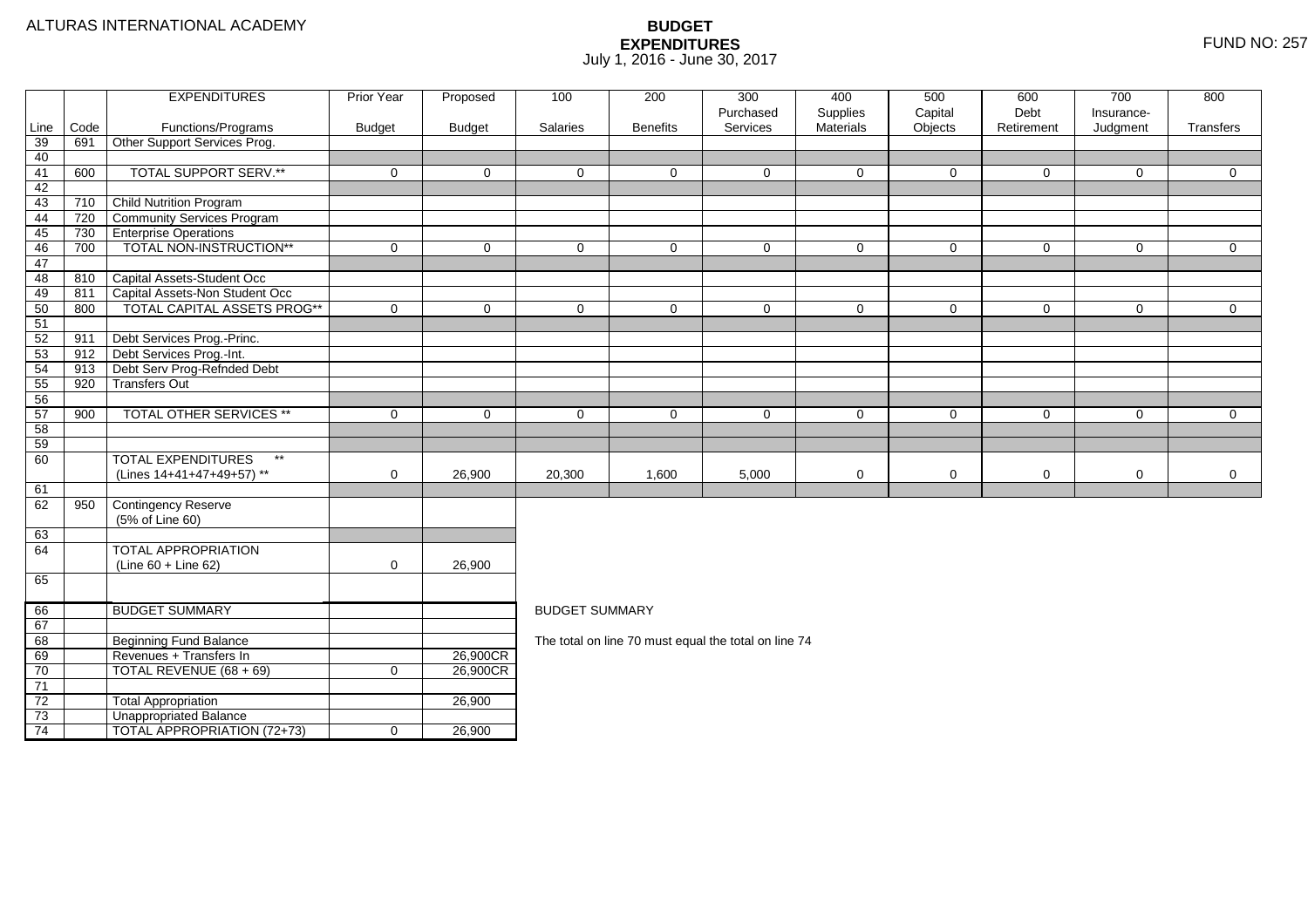|                 |      | <b>EXPENDITURES</b>             | Prior Year    | Proposed      | 100      | 200             | 300       | 400              | 500      | 600        | 700        | 800       |
|-----------------|------|---------------------------------|---------------|---------------|----------|-----------------|-----------|------------------|----------|------------|------------|-----------|
|                 |      |                                 |               |               |          |                 | Purchased | Supplies         | Capital  | Debt       | Insurance- |           |
| Line            | Code | Functions/Programs              | <b>Budget</b> | <b>Budget</b> | Salaries | <b>Benefits</b> | Services  | <b>Materials</b> | Objects  | Retirement | Judgment   | Transfers |
|                 | 512  | <b>Elemetary School Prog.</b>   |               |               |          |                 |           |                  |          |            |            |           |
| $\overline{c}$  | 515  | Secondary School Prog.          |               |               |          |                 |           |                  |          |            |            |           |
| 3               | 517  | Alternative School Prog.        |               |               |          |                 |           |                  |          |            |            |           |
| 4               | 519  | Vocational-Technical Prog.      |               |               |          |                 |           |                  |          |            |            |           |
| 5               | 521  | <b>Exceptional Child Prog.</b>  |               |               |          |                 |           |                  |          |            |            |           |
| 6               | 522  | Preschool Exceptional Prog.     |               |               |          |                 |           |                  |          |            |            |           |
| $\overline{7}$  | 524  | Gifted & Talented Prog.         |               |               |          |                 |           |                  |          |            |            |           |
| 8               | 531  | Interscholastic Prog.           |               |               |          |                 |           |                  |          |            |            |           |
| 9               | 532  | School Activity Prog.           |               |               |          |                 |           |                  |          |            |            |           |
| 10              | 541  | Summer School Prog.             |               |               |          |                 |           |                  |          |            |            |           |
| $\overline{11}$ | 542  | Adult School Prog.              |               |               |          |                 |           |                  |          |            |            |           |
| 12              | 546  | Detention Center Prog.          |               |               |          |                 |           |                  |          |            |            |           |
| 13              |      |                                 |               |               |          |                 |           |                  |          |            |            |           |
| 14              | 500  | <b>TOTAL INSTRUCTION **</b>     | $\Omega$      | $\Omega$      | $\Omega$ | $\Omega$        | $\Omega$  | $\Omega$         | $\Omega$ | $\Omega$   | $\Omega$   | $\Omega$  |
| 15              |      |                                 |               |               |          |                 |           |                  |          |            |            |           |
| 16              | 611  | Attend-Guidance-Health Prog     |               |               |          |                 |           |                  |          |            |            |           |
| 17              | 616  | Special Services Prog.          |               |               |          |                 |           |                  |          |            |            |           |
| 18              |      |                                 |               |               |          |                 |           |                  |          |            |            |           |
| 19              | 621  | Instruction Improvement Prog    |               |               |          |                 |           |                  |          |            |            |           |
| $\overline{20}$ | 622  | Educational Media Prog.         |               |               |          |                 |           |                  |          |            |            |           |
| $\overline{21}$ | 623  | Instruction-Related Tech Prog   |               |               |          |                 |           |                  |          |            |            |           |
| 22              | 631  | Board of Education Prog.        |               |               |          |                 |           |                  |          |            |            |           |
| 23              | 632  | District Admin Prog.            |               |               |          |                 |           |                  |          |            |            |           |
| 24              |      |                                 |               |               |          |                 |           |                  |          |            |            |           |
| 25              | 641  | School Administration Prog.     |               |               |          |                 |           |                  |          |            |            |           |
| 26              |      |                                 |               |               |          |                 |           |                  |          |            |            |           |
| 27              | 651  | <b>Business Operation Prog.</b> |               |               |          |                 |           |                  |          |            |            |           |
| 28              | 655  | Central Service Prog.           |               |               |          |                 |           |                  |          |            |            |           |
| 29              | 656  | Admin Tech Services Prog.       |               |               |          |                 |           |                  |          |            |            |           |
| 30              | 661  | Bldg-Care Prog. (Custodial)     |               |               |          |                 |           |                  |          |            |            |           |
| 31              | 663  | Maint-Non Student Occupied      |               |               |          |                 |           |                  |          |            |            |           |
| 32              | 664  | Maint-Student Occupied Bldgs    |               |               |          |                 |           |                  |          |            |            |           |
| 33              | 665  | Maintenance - Grounds           |               |               |          |                 |           |                  |          |            |            |           |
| 34              | 667  | Security Program                |               |               |          |                 |           |                  |          |            |            |           |
| 35              |      |                                 |               |               |          |                 |           |                  |          |            |            |           |
| 36              | 681  | Pupil-To School Trans. Prog.    |               |               |          |                 |           |                  |          |            |            |           |
| 37              | 682  | Pupil-Activity Trans. Prog.     |               |               |          |                 |           |                  |          |            |            |           |
| 38              | 683  | General Transportation Prog.    |               |               |          |                 |           |                  |          |            |            |           |
|                 |      |                                 |               |               |          |                 |           |                  |          |            |            |           |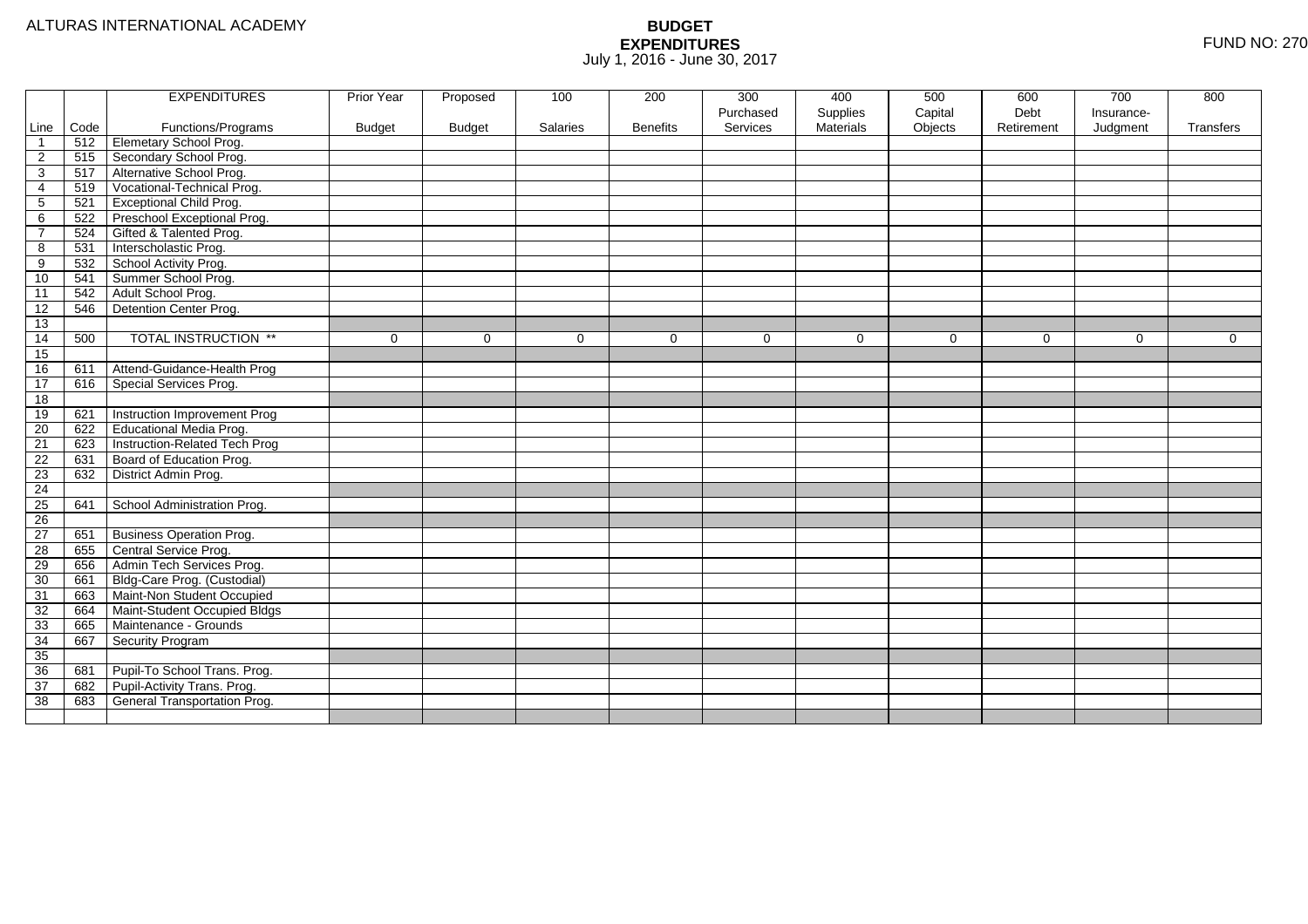|          |      | <b>EXPENDITURES</b>                       | <b>Prior Year</b> | Proposed            | 100                                                                                                           | 200             | 300                                                  | 400                   | 500                | 600                | 700                    | 800            |  |  |
|----------|------|-------------------------------------------|-------------------|---------------------|---------------------------------------------------------------------------------------------------------------|-----------------|------------------------------------------------------|-----------------------|--------------------|--------------------|------------------------|----------------|--|--|
| Line     | Code | Functions/Programs                        | <b>Budget</b>     | <b>Budget</b>       | Salaries                                                                                                      | <b>Benefits</b> | Purchased<br>Services                                | Supplies<br>Materials | Capital<br>Objects | Debt<br>Retirement | Insurance-<br>Judgment | Transfers      |  |  |
| 39       | 691  | Other Support Services Prog.              |                   |                     |                                                                                                               |                 |                                                      |                       |                    |                    |                        |                |  |  |
| 40       |      |                                           |                   |                     |                                                                                                               |                 |                                                      |                       |                    |                    |                        |                |  |  |
| 41       | 600  | <b>TOTAL SUPPORT SERV.**</b>              | $\mathbf 0$       | $\mathbf{0}$        | $\Omega$                                                                                                      | $\Omega$        | $\Omega$                                             | $\Omega$              | $\mathbf{0}$       | $\mathbf 0$        | $\Omega$               | $\overline{0}$ |  |  |
| 42       |      |                                           |                   |                     |                                                                                                               |                 |                                                      |                       |                    |                    |                        |                |  |  |
| 43       | 710  | <b>Child Nutrition Program</b>            |                   |                     |                                                                                                               |                 |                                                      |                       |                    |                    |                        |                |  |  |
| 44       | 720  | Community Services Program                |                   |                     |                                                                                                               |                 |                                                      |                       |                    |                    |                        |                |  |  |
| 45       | 730  | <b>Enterprise Operations</b>              |                   |                     |                                                                                                               |                 |                                                      |                       |                    |                    |                        |                |  |  |
| 46       | 700  | TOTAL NON-INSTRUCTION**                   | $\mathbf 0$       | $\mathbf 0$         | $\mathbf 0$                                                                                                   | $\Omega$        | $\mathbf 0$                                          | $\Omega$              | $\mathbf 0$        | $\mathbf 0$        | $\mathbf 0$            | $\overline{0}$ |  |  |
| 47       |      |                                           |                   |                     |                                                                                                               |                 |                                                      |                       |                    |                    |                        |                |  |  |
| 48       | 810  | Capital Assets-Student Occ                |                   |                     |                                                                                                               |                 |                                                      |                       |                    |                    |                        |                |  |  |
| 49       | 811  | Capital Assets-Non Student Occ            |                   |                     |                                                                                                               |                 |                                                      |                       |                    |                    |                        |                |  |  |
| 50       | 800  | TOTAL CAPITAL ASSETS PROG**               | $\Omega$          | $\overline{0}$      | $\Omega$                                                                                                      | $\Omega$        | $\Omega$                                             | $\Omega$              | $\mathbf 0$        | $\mathbf 0$        | $\mathbf 0$            | $\overline{0}$ |  |  |
| 51       |      |                                           |                   |                     |                                                                                                               |                 |                                                      |                       |                    |                    |                        |                |  |  |
| 52       | 911  | Debt Services Prog.-Princ.                |                   |                     |                                                                                                               |                 |                                                      |                       |                    |                    |                        |                |  |  |
| 53       | 912  | Debt Services Prog.-Int.                  |                   |                     |                                                                                                               |                 |                                                      |                       |                    |                    |                        |                |  |  |
| 54       | 913  | Debt Serv Prog-Refnded Debt               |                   |                     |                                                                                                               |                 |                                                      |                       |                    |                    |                        |                |  |  |
| 55       | 920  | <b>Transfers Out</b>                      |                   |                     |                                                                                                               |                 |                                                      |                       |                    |                    |                        |                |  |  |
| 56       |      | TOTAL OTHER SERVICES **                   |                   |                     |                                                                                                               |                 |                                                      |                       |                    |                    |                        |                |  |  |
| 57<br>58 | 900  |                                           | $\mathbf 0$       | $\mathbf 0$         | $\overline{0}$<br>$\mathbf 0$<br>$\mathbf 0$<br>$\mathbf 0$<br>$\mathbf 0$<br>$\mathbf 0$<br>0<br>$\mathbf 0$ |                 |                                                      |                       |                    |                    |                        |                |  |  |
| 59       |      |                                           |                   |                     |                                                                                                               |                 |                                                      |                       |                    |                    |                        |                |  |  |
| 60       |      | <b>TOTAL EXPENDITURES</b><br>$\star\star$ |                   |                     |                                                                                                               |                 |                                                      |                       |                    |                    |                        |                |  |  |
|          |      | (Lines 14+41+47+49+57) **                 | 0                 | $\mathbf 0$         | $\mathbf 0$                                                                                                   | 0               | 0                                                    | 0                     | $\mathbf 0$        | $\mathbf 0$        | 0                      | $\mathbf 0$    |  |  |
| 61       |      |                                           |                   |                     |                                                                                                               |                 |                                                      |                       |                    |                    |                        |                |  |  |
| 62       | 950  | Contingency Reserve                       |                   |                     |                                                                                                               |                 |                                                      |                       |                    |                    |                        |                |  |  |
|          |      | (5% of Line 60)                           |                   |                     |                                                                                                               |                 |                                                      |                       |                    |                    |                        |                |  |  |
| 63       |      |                                           |                   |                     |                                                                                                               |                 |                                                      |                       |                    |                    |                        |                |  |  |
| 64       |      | <b>TOTAL APPROPRIATION</b>                |                   |                     |                                                                                                               |                 |                                                      |                       |                    |                    |                        |                |  |  |
|          |      | $(Line 60 + Line 62)$                     | $\mathbf 0$       | $\mathsf{O}\xspace$ |                                                                                                               |                 |                                                      |                       |                    |                    |                        |                |  |  |
| 65       |      |                                           |                   |                     |                                                                                                               |                 |                                                      |                       |                    |                    |                        |                |  |  |
|          |      |                                           |                   |                     |                                                                                                               |                 |                                                      |                       |                    |                    |                        |                |  |  |
| 66       |      | <b>BUDGET SUMMARY</b>                     |                   |                     | <b>BUDGET SUMMARY</b>                                                                                         |                 |                                                      |                       |                    |                    |                        |                |  |  |
| 67       |      |                                           |                   |                     |                                                                                                               |                 |                                                      |                       |                    |                    |                        |                |  |  |
| 68       |      | <b>Beginning Fund Balance</b>             |                   |                     |                                                                                                               |                 | The total on line 70 must equal the total on line 74 |                       |                    |                    |                        |                |  |  |
| 69       |      | Revenues + Transfers In                   |                   |                     |                                                                                                               |                 |                                                      |                       |                    |                    |                        |                |  |  |
| 70       |      | TOTAL REVENUE (68 + 69)                   | $\mathbf 0$       | $\mathbf 0$         |                                                                                                               |                 |                                                      |                       |                    |                    |                        |                |  |  |
| 71       |      |                                           |                   |                     |                                                                                                               |                 |                                                      |                       |                    |                    |                        |                |  |  |
| 72       |      | <b>Total Appropriation</b>                |                   |                     |                                                                                                               |                 |                                                      |                       |                    |                    |                        |                |  |  |
| 73       |      | <b>Unappropriated Balance</b>             |                   |                     |                                                                                                               |                 |                                                      |                       |                    |                    |                        |                |  |  |
| 74       |      | TOTAL APPROPRIATION (72+73)               | $\mathbf 0$       | $\overline{0}$      |                                                                                                               |                 |                                                      |                       |                    |                    |                        |                |  |  |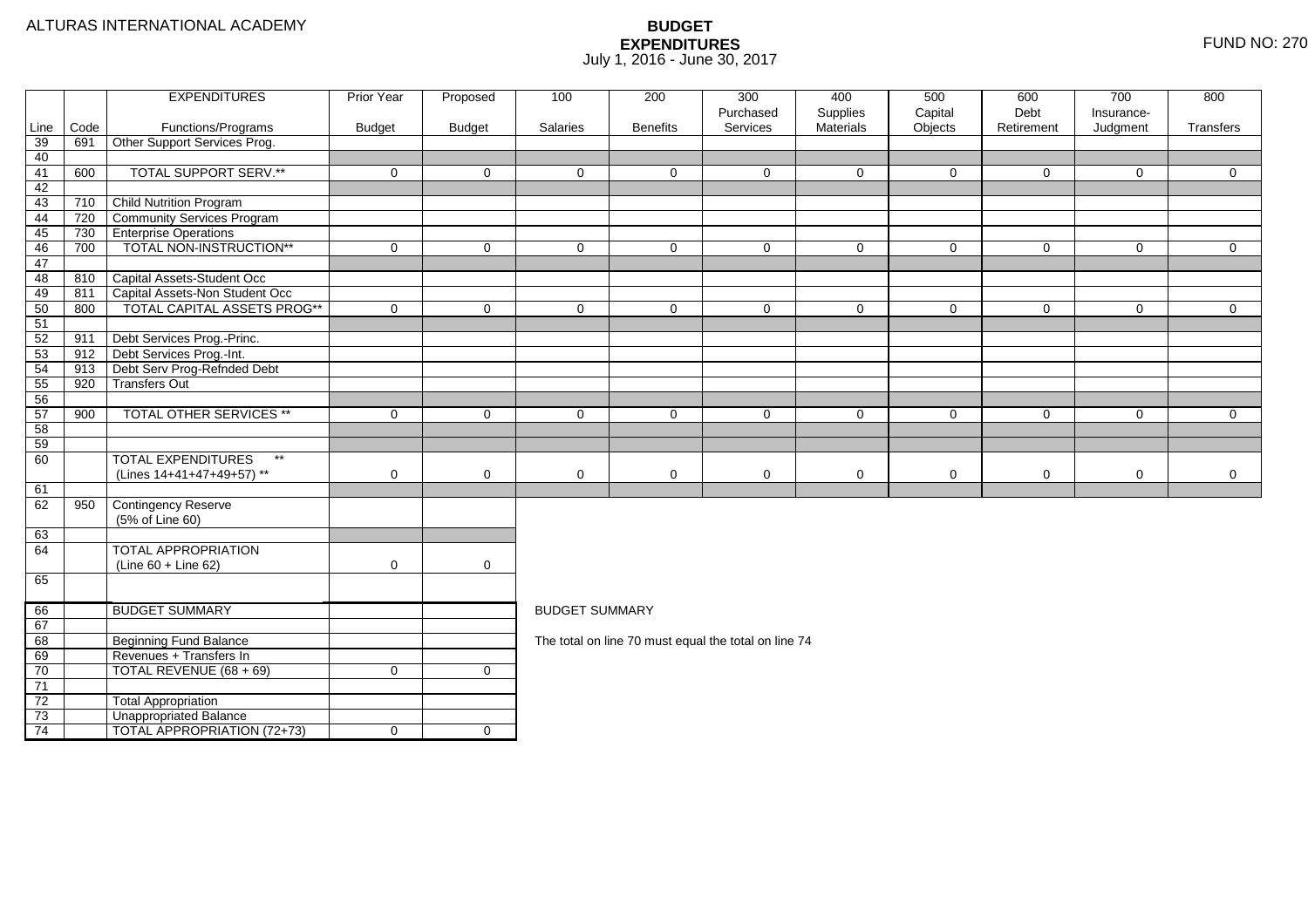|                 |      | <b>EXPENDITURES</b>             | Prior Year    | Proposed      | 100      | 200             | 300         | 400              | 500         | 600        | 700         | 800            |
|-----------------|------|---------------------------------|---------------|---------------|----------|-----------------|-------------|------------------|-------------|------------|-------------|----------------|
|                 |      |                                 |               |               |          |                 | Purchased   | Supplies         | Capital     | Debt       | Insurance-  |                |
| Line            | Code | Functions/Programs              | <b>Budget</b> | <b>Budget</b> | Salaries | <b>Benefits</b> | Services    | <b>Materials</b> | Objects     | Retirement | Judgment    | Transfers      |
| $\overline{1}$  | 512  | Elemetary School Prog.          |               |               |          |                 |             |                  |             |            |             |                |
| $\overline{2}$  | 515  | Secondary School Prog.          |               |               |          |                 |             |                  |             |            |             |                |
| 3               | 517  | Alternative School Prog.        |               |               |          |                 |             |                  |             |            |             |                |
| 4               | 519  | Vocational-Technical Prog.      |               |               |          |                 |             |                  |             |            |             |                |
| 5               | 521  | <b>Exceptional Child Prog.</b>  |               |               |          |                 |             |                  |             |            |             |                |
| 6               | 522  | Preschool Exceptional Prog.     |               |               |          |                 |             |                  |             |            |             |                |
| $\overline{7}$  | 524  | Gifted & Talented Prog.         |               |               |          |                 |             |                  |             |            |             |                |
| 8               | 531  | Interscholastic Prog.           |               |               |          |                 |             |                  |             |            |             |                |
| 9               | 532  | School Activity Prog.           |               |               |          |                 |             |                  |             |            |             |                |
| 10              | 541  | Summer School Prog.             |               |               |          |                 |             |                  |             |            |             |                |
| $\overline{11}$ | 542  | Adult School Prog.              |               |               |          |                 |             |                  |             |            |             |                |
| $\overline{12}$ | 546  | Detention Center Prog.          |               |               |          |                 |             |                  |             |            |             |                |
| 13              |      |                                 |               |               |          |                 |             |                  |             |            |             |                |
| 14              | 500  | <b>TOTAL INSTRUCTION **</b>     | $\mathbf 0$   | $\Omega$      | $\Omega$ | $\mathbf 0$     | $\mathbf 0$ | $\mathbf 0$      | $\mathbf 0$ | $\Omega$   | $\mathbf 0$ | $\overline{0}$ |
| 15              |      |                                 |               |               |          |                 |             |                  |             |            |             |                |
| 16              | 611  | Attend-Guidance-Health Prog     |               |               |          |                 |             |                  |             |            |             |                |
| 17              | 616  | Special Services Prog.          |               |               |          |                 |             |                  |             |            |             |                |
| 18              |      |                                 |               |               |          |                 |             |                  |             |            |             |                |
| 19              | 621  | Instruction Improvement Prog    |               | 16,140        |          |                 | 16,140      |                  |             |            |             |                |
| 20              | 622  | <b>Educational Media Prog.</b>  |               |               |          |                 |             |                  |             |            |             |                |
| 21              | 623  | Instruction-Related Tech Prog   |               |               |          |                 |             |                  |             |            |             |                |
| 22              | 631  | Board of Education Prog.        |               |               |          |                 |             |                  |             |            |             |                |
| 23              | 632  | District Admin Prog.            |               |               |          |                 |             |                  |             |            |             |                |
| 24              |      |                                 |               |               |          |                 |             |                  |             |            |             |                |
| 25              | 641  | School Administration Prog.     |               |               |          |                 |             |                  |             |            |             |                |
| 26              |      |                                 |               |               |          |                 |             |                  |             |            |             |                |
| 27              | 651  | <b>Business Operation Prog.</b> |               |               |          |                 |             |                  |             |            |             |                |
| 28              | 655  | Central Service Prog.           |               |               |          |                 |             |                  |             |            |             |                |
| 29              | 656  | Admin Tech Services Prog.       |               |               |          |                 |             |                  |             |            |             |                |
| 30              | 661  | Bldg-Care Prog. (Custodial)     |               |               |          |                 |             |                  |             |            |             |                |
| 31              | 663  | Maint-Non Student Occupied      |               |               |          |                 |             |                  |             |            |             |                |
| 32              | 664  | Maint-Student Occupied Bldgs    |               |               |          |                 |             |                  |             |            |             |                |
| 33              | 665  | Maintenance - Grounds           |               |               |          |                 |             |                  |             |            |             |                |
| 34              | 667  | Security Program                |               |               |          |                 |             |                  |             |            |             |                |
| 35              |      |                                 |               |               |          |                 |             |                  |             |            |             |                |
| 36              | 681  | Pupil-To School Trans. Prog.    |               |               |          |                 |             |                  |             |            |             |                |
| 37              | 682  | Pupil-Activity Trans. Prog.     |               |               |          |                 |             |                  |             |            |             |                |
| 38              | 683  | General Transportation Prog.    |               |               |          |                 |             |                  |             |            |             |                |
|                 |      |                                 |               |               |          |                 |             |                  |             |            |             |                |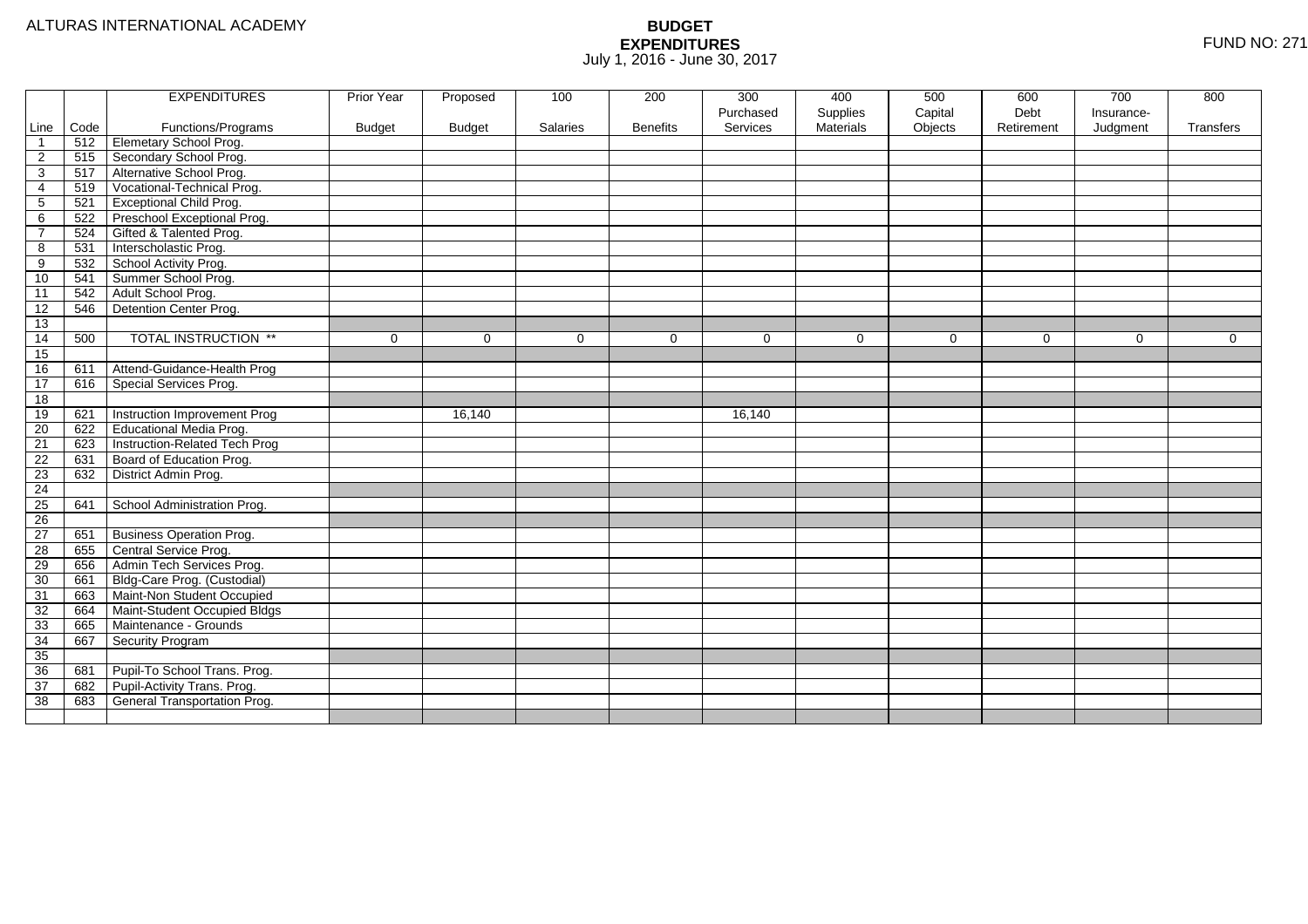#### ALTURAS INTERNATIONAL ACADEMY

|          |            | <b>EXPENDITURES</b>                                    | Prior Year    | Proposed      | 100                                                                                                 | 200             | 300<br>Purchased                                     | 400<br>Supplies | 500<br>Capital | 600<br>Debt    | 700<br>Insurance- | 800            |  |
|----------|------------|--------------------------------------------------------|---------------|---------------|-----------------------------------------------------------------------------------------------------|-----------------|------------------------------------------------------|-----------------|----------------|----------------|-------------------|----------------|--|
| Line     | Code       | Functions/Programs                                     | <b>Budget</b> | <b>Budget</b> | Salaries                                                                                            | <b>Benefits</b> | Services                                             | Materials       | Objects        | Retirement     | Judgment          | Transfers      |  |
| 39       | 691        | Other Support Services Prog.                           |               |               |                                                                                                     |                 |                                                      |                 |                |                |                   |                |  |
| 40       |            |                                                        |               |               |                                                                                                     |                 |                                                      |                 |                |                |                   |                |  |
| 41       | 600        | <b>TOTAL SUPPORT SERV.**</b>                           | $\mathbf 0$   | 16,140        | $\mathbf 0$                                                                                         | $\mathbf 0$     | 16,140                                               | $\overline{0}$  | $\mathbf 0$    | $\mathbf 0$    | $\mathbf 0$       | $\overline{0}$ |  |
| 42       |            |                                                        |               |               |                                                                                                     |                 |                                                      |                 |                |                |                   |                |  |
| 43       | 710        | <b>Child Nutrition Program</b>                         |               |               |                                                                                                     |                 |                                                      |                 |                |                |                   |                |  |
| 44       | 720        | Community Services Program                             |               |               |                                                                                                     |                 |                                                      |                 |                |                |                   |                |  |
| 45       | 730        | <b>Enterprise Operations</b>                           |               |               |                                                                                                     |                 |                                                      |                 |                |                |                   |                |  |
| 46       | 700        | TOTAL NON-INSTRUCTION**                                | $\mathbf 0$   | $\mathbf 0$   | $\Omega$                                                                                            | $\Omega$        | $\mathbf 0$                                          | $\mathbf 0$     | $\mathbf 0$    | $\mathsf{O}$   | $\mathbf 0$       | $\overline{0}$ |  |
| 47       |            |                                                        |               |               |                                                                                                     |                 |                                                      |                 |                |                |                   |                |  |
| 48       | 810        | Capital Assets-Student Occ                             |               |               |                                                                                                     |                 |                                                      |                 |                |                |                   |                |  |
| 49       | 811        | Capital Assets-Non Student Occ                         |               |               |                                                                                                     |                 |                                                      |                 |                |                |                   |                |  |
| 50       | 800        | TOTAL CAPITAL ASSETS PROG**                            | $\mathbf 0$   | $\mathbf{0}$  | $\Omega$                                                                                            | $\Omega$        | $\mathbf 0$                                          | $\mathbf 0$     | $\mathbf{0}$   | $\overline{0}$ | $\mathbf 0$       | $\overline{0}$ |  |
| 51       |            |                                                        |               |               |                                                                                                     |                 |                                                      |                 |                |                |                   |                |  |
| 52<br>53 | 911<br>912 | Debt Services Prog.-Princ.<br>Debt Services Prog.-Int. |               |               |                                                                                                     |                 |                                                      |                 |                |                |                   |                |  |
| 54       | 913        | Debt Serv Prog-Refnded Debt                            |               |               |                                                                                                     |                 |                                                      |                 |                |                |                   |                |  |
| 55       | 920        | <b>Transfers Out</b>                                   |               |               |                                                                                                     |                 |                                                      |                 |                |                |                   |                |  |
| 56       |            |                                                        |               |               |                                                                                                     |                 |                                                      |                 |                |                |                   |                |  |
| 57       | 900        | TOTAL OTHER SERVICES **                                | 0             | $\mathbf 0$   |                                                                                                     |                 |                                                      |                 |                |                |                   |                |  |
| 58       |            |                                                        |               |               | $\mathbf 0$<br>$\mathbf 0$<br>0<br>$\mathbf 0$<br>$\mathbf 0$<br>$\overline{0}$<br>0<br>$\mathbf 0$ |                 |                                                      |                 |                |                |                   |                |  |
| 59       |            |                                                        |               |               |                                                                                                     |                 |                                                      |                 |                |                |                   |                |  |
| 60       |            | <b>TOTAL EXPENDITURES</b><br>$\star\star$              |               |               |                                                                                                     |                 |                                                      |                 |                |                |                   |                |  |
|          |            | (Lines 14+41+47+49+57) **                              | 0             | 16,140        | $\mathbf 0$                                                                                         | $\mathbf 0$     | 16,140                                               | $\mathbf 0$     | $\mathbf 0$    | 0              | $\mathbf 0$       | $\mathbf 0$    |  |
| 61       |            |                                                        |               |               |                                                                                                     |                 |                                                      |                 |                |                |                   |                |  |
| 62       | 950        | Contingency Reserve                                    |               |               |                                                                                                     |                 |                                                      |                 |                |                |                   |                |  |
|          |            | (5% of Line 60)                                        |               |               |                                                                                                     |                 |                                                      |                 |                |                |                   |                |  |
| 63       |            |                                                        |               |               |                                                                                                     |                 |                                                      |                 |                |                |                   |                |  |
| 64       |            | <b>TOTAL APPROPRIATION</b>                             |               |               |                                                                                                     |                 |                                                      |                 |                |                |                   |                |  |
|          |            | (Line 60 + Line 62)                                    | 0             | 16,140        |                                                                                                     |                 |                                                      |                 |                |                |                   |                |  |
| 65       |            |                                                        |               |               |                                                                                                     |                 |                                                      |                 |                |                |                   |                |  |
| 66       |            | <b>BUDGET SUMMARY</b>                                  |               |               | <b>BUDGET SUMMARY</b>                                                                               |                 |                                                      |                 |                |                |                   |                |  |
| 67       |            |                                                        |               |               |                                                                                                     |                 |                                                      |                 |                |                |                   |                |  |
| 68       |            | Beginning Fund Balance                                 |               |               |                                                                                                     |                 | The total on line 70 must equal the total on line 74 |                 |                |                |                   |                |  |
| 69       |            | Revenues + Transfers In                                |               | 16,140CR      |                                                                                                     |                 |                                                      |                 |                |                |                   |                |  |
| 70       |            | TOTAL REVENUE (68 + 69)                                | 0             | 16,140CR      |                                                                                                     |                 |                                                      |                 |                |                |                   |                |  |
| 71       |            |                                                        |               |               |                                                                                                     |                 |                                                      |                 |                |                |                   |                |  |
| 72       |            | <b>Total Appropriation</b>                             |               | 16,140        |                                                                                                     |                 |                                                      |                 |                |                |                   |                |  |
| 73       |            | <b>Unappropriated Balance</b>                          |               |               |                                                                                                     |                 |                                                      |                 |                |                |                   |                |  |
| 74       |            | <b>TOTAL APPROPRIATION (72+73)</b>                     | $\mathbf 0$   | 16,140        |                                                                                                     |                 |                                                      |                 |                |                |                   |                |  |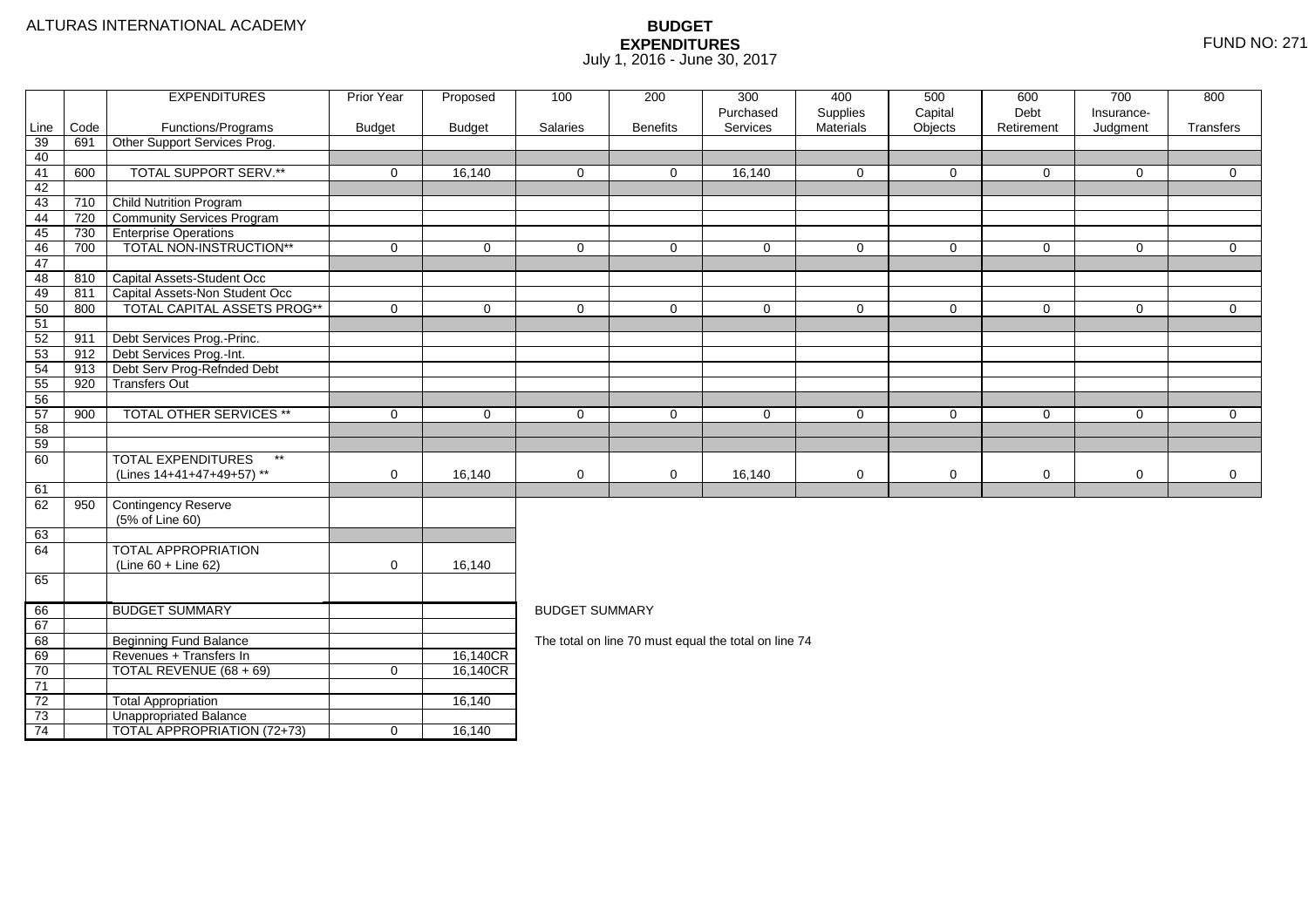|                         |      | <b>EXPENDITURES</b>             | Prior Year    | Proposed      | 100      | 200             | 300         | 400              | 500     | 600        | 700        | 800         |
|-------------------------|------|---------------------------------|---------------|---------------|----------|-----------------|-------------|------------------|---------|------------|------------|-------------|
|                         |      |                                 |               |               |          |                 | Purchased   | Supplies         | Capital | Debt       | Insurance- |             |
| Line                    | Code | Functions/Programs              | <b>Budget</b> | <b>Budget</b> | Salaries | <b>Benefits</b> | Services    | <b>Materials</b> | Objects | Retirement | Judgment   | Transfers   |
| $\overline{\mathbf{1}}$ | 512  | Elemetary School Prog.          |               |               |          |                 |             |                  |         |            |            |             |
| $\overline{2}$          | 515  | Secondary School Prog.          |               |               |          |                 |             |                  |         |            |            |             |
| 3                       | 517  | Alternative School Prog.        |               |               |          |                 |             |                  |         |            |            |             |
| 4                       | 519  | Vocational-Technical Prog.      |               |               |          |                 |             |                  |         |            |            |             |
| 5                       | 521  | <b>Exceptional Child Prog.</b>  |               |               |          |                 |             |                  |         |            |            |             |
| 6                       | 522  | Preschool Exceptional Prog.     |               |               |          |                 |             |                  |         |            |            |             |
| $\overline{7}$          | 524  | Gifted & Talented Prog.         |               |               |          |                 |             |                  |         |            |            |             |
| 8                       | 531  | Interscholastic Prog.           |               |               |          |                 |             |                  |         |            |            |             |
| 9                       | 532  | School Activity Prog.           |               |               |          |                 |             |                  |         |            |            |             |
| 10                      | 541  | Summer School Prog.             |               |               |          |                 |             |                  |         |            |            |             |
| $\overline{11}$         | 542  | Adult School Prog.              |               |               |          |                 |             |                  |         |            |            |             |
| 12                      | 546  | Detention Center Prog.          |               |               |          |                 |             |                  |         |            |            |             |
| 13                      |      |                                 |               |               |          |                 |             |                  |         |            |            |             |
| 14                      | 500  | <b>TOTAL INSTRUCTION **</b>     | $\mathbf 0$   | $\Omega$      | $\Omega$ | $\mathbf 0$     | $\mathbf 0$ | $\Omega$         | 0       | $\Omega$   | 0          | $\mathbf 0$ |
| 15                      |      |                                 |               |               |          |                 |             |                  |         |            |            |             |
| 16                      | 611  | Attend-Guidance-Health Prog     |               |               |          |                 |             |                  |         |            |            |             |
| 17                      | 616  | Special Services Prog.          |               |               |          |                 |             |                  |         |            |            |             |
| 18                      |      |                                 |               |               |          |                 |             |                  |         |            |            |             |
| 19                      | 621  | Instruction Improvement Prog    |               |               |          |                 |             |                  |         |            |            |             |
| $\overline{20}$         | 622  | Educational Media Prog.         |               |               |          |                 |             |                  |         |            |            |             |
| 21                      | 623  | Instruction-Related Tech Prog   |               |               |          |                 |             |                  |         |            |            |             |
| 22                      | 631  | Board of Education Prog.        |               |               |          |                 |             |                  |         |            |            |             |
| 23                      | 632  | District Admin Prog.            |               |               |          |                 |             |                  |         |            |            |             |
| 24                      |      |                                 |               |               |          |                 |             |                  |         |            |            |             |
| 25                      | 641  | School Administration Prog.     |               |               |          |                 |             |                  |         |            |            |             |
| 26                      |      |                                 |               |               |          |                 |             |                  |         |            |            |             |
| 27                      | 651  | <b>Business Operation Prog.</b> |               |               |          |                 |             |                  |         |            |            |             |
| 28                      | 655  | Central Service Prog.           |               |               |          |                 |             |                  |         |            |            |             |
| 29                      | 656  | Admin Tech Services Prog.       |               |               |          |                 |             |                  |         |            |            |             |
| 30                      | 661  | Bldg-Care Prog. (Custodial)     |               |               |          |                 |             |                  |         |            |            |             |
| 31                      | 663  | Maint-Non Student Occupied      |               |               |          |                 |             |                  |         |            |            |             |
| 32                      | 664  | Maint-Student Occupied Bldgs    |               |               |          |                 |             |                  |         |            |            |             |
| 33                      | 665  | Maintenance - Grounds           |               |               |          |                 |             |                  |         |            |            |             |
| 34                      | 667  | Security Program                |               |               |          |                 |             |                  |         |            |            |             |
| 35                      |      |                                 |               |               |          |                 |             |                  |         |            |            |             |
| 36                      | 681  | Pupil-To School Trans. Prog.    |               |               |          |                 |             |                  |         |            |            |             |
| 37                      | 682  | Pupil-Activity Trans. Prog.     |               |               |          |                 |             |                  |         |            |            |             |
| 38                      | 683  | General Transportation Prog.    |               |               |          |                 |             |                  |         |            |            |             |
|                         |      |                                 |               |               |          |                 |             |                  |         |            |            |             |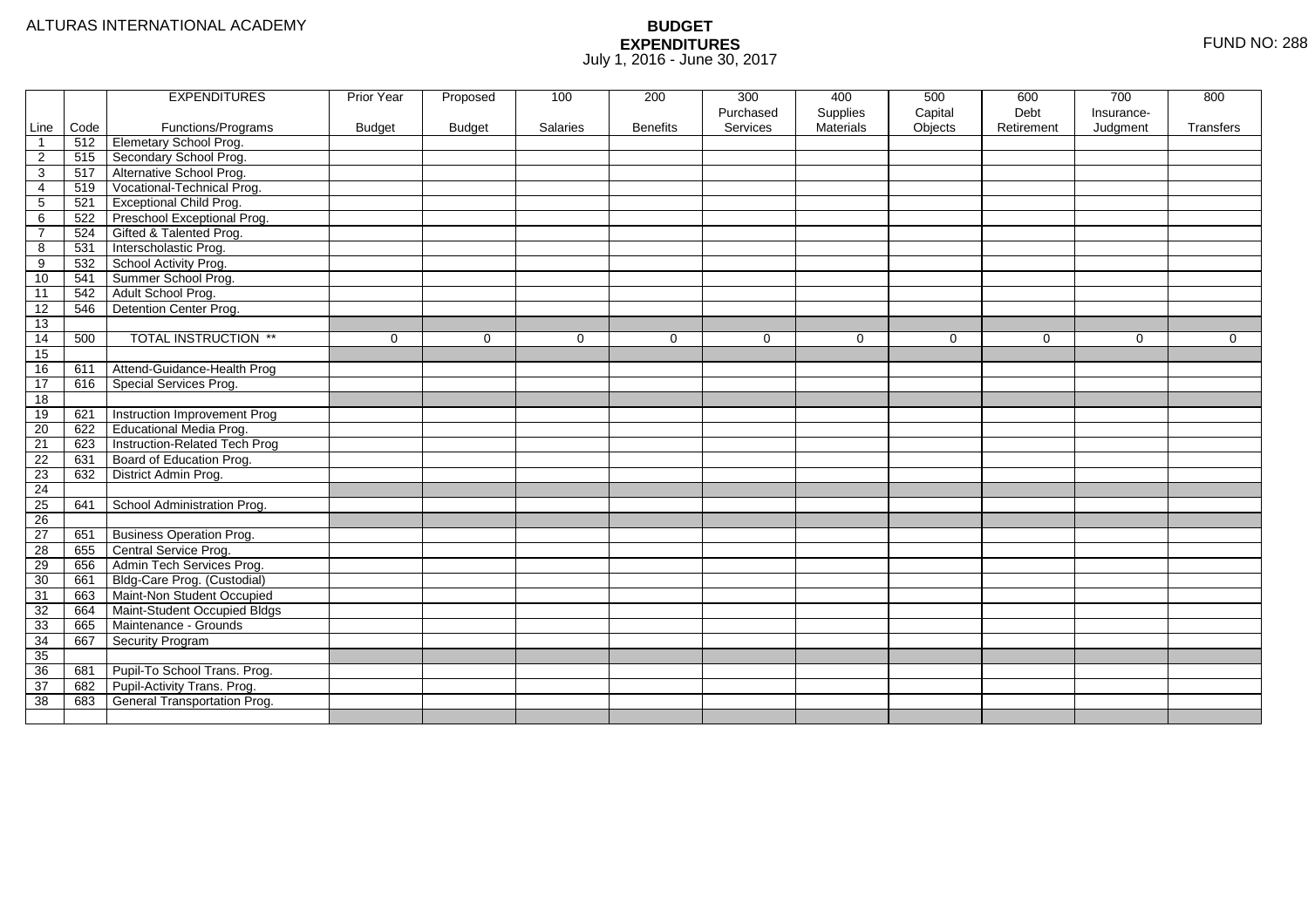|          |      | <b>EXPENDITURES</b>                       | <b>Prior Year</b> | Proposed            | 100                                                                                                           | 200             | 300                                                  | 400                   | 500                | 600                | 700                    | 800            |  |  |
|----------|------|-------------------------------------------|-------------------|---------------------|---------------------------------------------------------------------------------------------------------------|-----------------|------------------------------------------------------|-----------------------|--------------------|--------------------|------------------------|----------------|--|--|
| Line     | Code | Functions/Programs                        | <b>Budget</b>     | <b>Budget</b>       | Salaries                                                                                                      | <b>Benefits</b> | Purchased<br>Services                                | Supplies<br>Materials | Capital<br>Objects | Debt<br>Retirement | Insurance-<br>Judgment | Transfers      |  |  |
| 39       | 691  | Other Support Services Prog.              |                   |                     |                                                                                                               |                 |                                                      |                       |                    |                    |                        |                |  |  |
| 40       |      |                                           |                   |                     |                                                                                                               |                 |                                                      |                       |                    |                    |                        |                |  |  |
| 41       | 600  | <b>TOTAL SUPPORT SERV.**</b>              | $\mathbf 0$       | $\mathbf{0}$        | $\Omega$                                                                                                      | $\Omega$        | $\Omega$                                             | $\Omega$              | $\mathbf{0}$       | $\mathbf 0$        | $\Omega$               | $\overline{0}$ |  |  |
| 42       |      |                                           |                   |                     |                                                                                                               |                 |                                                      |                       |                    |                    |                        |                |  |  |
| 43       | 710  | <b>Child Nutrition Program</b>            |                   |                     |                                                                                                               |                 |                                                      |                       |                    |                    |                        |                |  |  |
| 44       | 720  | Community Services Program                |                   |                     |                                                                                                               |                 |                                                      |                       |                    |                    |                        |                |  |  |
| 45       | 730  | <b>Enterprise Operations</b>              |                   |                     |                                                                                                               |                 |                                                      |                       |                    |                    |                        |                |  |  |
| 46       | 700  | TOTAL NON-INSTRUCTION**                   | $\mathbf 0$       | $\mathbf 0$         | $\mathbf 0$                                                                                                   | $\Omega$        | $\mathbf 0$                                          | $\Omega$              | $\mathbf 0$        | $\mathbf 0$        | $\mathbf 0$            | $\overline{0}$ |  |  |
| 47       |      |                                           |                   |                     |                                                                                                               |                 |                                                      |                       |                    |                    |                        |                |  |  |
| 48       | 810  | Capital Assets-Student Occ                |                   |                     |                                                                                                               |                 |                                                      |                       |                    |                    |                        |                |  |  |
| 49       | 811  | Capital Assets-Non Student Occ            |                   |                     |                                                                                                               |                 |                                                      |                       |                    |                    |                        |                |  |  |
| 50       | 800  | TOTAL CAPITAL ASSETS PROG**               | $\Omega$          | $\overline{0}$      | $\Omega$                                                                                                      | $\Omega$        | $\Omega$                                             | $\Omega$              | $\mathbf 0$        | $\mathbf 0$        | $\mathbf 0$            | $\overline{0}$ |  |  |
| 51       |      |                                           |                   |                     |                                                                                                               |                 |                                                      |                       |                    |                    |                        |                |  |  |
| 52       | 911  | Debt Services Prog.-Princ.                |                   |                     |                                                                                                               |                 |                                                      |                       |                    |                    |                        |                |  |  |
| 53       | 912  | Debt Services Prog.-Int.                  |                   |                     |                                                                                                               |                 |                                                      |                       |                    |                    |                        |                |  |  |
| 54       | 913  | Debt Serv Prog-Refnded Debt               |                   |                     |                                                                                                               |                 |                                                      |                       |                    |                    |                        |                |  |  |
| 55       | 920  | <b>Transfers Out</b>                      |                   |                     |                                                                                                               |                 |                                                      |                       |                    |                    |                        |                |  |  |
| 56       |      | TOTAL OTHER SERVICES **                   |                   |                     |                                                                                                               |                 |                                                      |                       |                    |                    |                        |                |  |  |
| 57<br>58 | 900  |                                           | $\mathbf 0$       | $\mathbf 0$         | $\overline{0}$<br>$\mathbf 0$<br>$\mathbf 0$<br>$\mathbf 0$<br>$\mathbf 0$<br>$\mathbf 0$<br>0<br>$\mathbf 0$ |                 |                                                      |                       |                    |                    |                        |                |  |  |
| 59       |      |                                           |                   |                     |                                                                                                               |                 |                                                      |                       |                    |                    |                        |                |  |  |
| 60       |      | <b>TOTAL EXPENDITURES</b><br>$\star\star$ |                   |                     |                                                                                                               |                 |                                                      |                       |                    |                    |                        |                |  |  |
|          |      | (Lines 14+41+47+49+57) **                 | 0                 | $\mathbf 0$         | $\mathbf 0$                                                                                                   | 0               | 0                                                    | 0                     | $\mathbf 0$        | $\mathbf 0$        | 0                      | $\mathbf 0$    |  |  |
| 61       |      |                                           |                   |                     |                                                                                                               |                 |                                                      |                       |                    |                    |                        |                |  |  |
| 62       | 950  | Contingency Reserve                       |                   |                     |                                                                                                               |                 |                                                      |                       |                    |                    |                        |                |  |  |
|          |      | (5% of Line 60)                           |                   |                     |                                                                                                               |                 |                                                      |                       |                    |                    |                        |                |  |  |
| 63       |      |                                           |                   |                     |                                                                                                               |                 |                                                      |                       |                    |                    |                        |                |  |  |
| 64       |      | <b>TOTAL APPROPRIATION</b>                |                   |                     |                                                                                                               |                 |                                                      |                       |                    |                    |                        |                |  |  |
|          |      | $(Line 60 + Line 62)$                     | $\mathbf 0$       | $\mathsf{O}\xspace$ |                                                                                                               |                 |                                                      |                       |                    |                    |                        |                |  |  |
| 65       |      |                                           |                   |                     |                                                                                                               |                 |                                                      |                       |                    |                    |                        |                |  |  |
|          |      |                                           |                   |                     |                                                                                                               |                 |                                                      |                       |                    |                    |                        |                |  |  |
| 66       |      | <b>BUDGET SUMMARY</b>                     |                   |                     | <b>BUDGET SUMMARY</b>                                                                                         |                 |                                                      |                       |                    |                    |                        |                |  |  |
| 67       |      |                                           |                   |                     |                                                                                                               |                 |                                                      |                       |                    |                    |                        |                |  |  |
| 68       |      | <b>Beginning Fund Balance</b>             |                   |                     |                                                                                                               |                 | The total on line 70 must equal the total on line 74 |                       |                    |                    |                        |                |  |  |
| 69       |      | Revenues + Transfers In                   |                   |                     |                                                                                                               |                 |                                                      |                       |                    |                    |                        |                |  |  |
| 70       |      | TOTAL REVENUE (68 + 69)                   | $\mathbf 0$       | $\mathbf 0$         |                                                                                                               |                 |                                                      |                       |                    |                    |                        |                |  |  |
| 71       |      |                                           |                   |                     |                                                                                                               |                 |                                                      |                       |                    |                    |                        |                |  |  |
| 72       |      | <b>Total Appropriation</b>                |                   |                     |                                                                                                               |                 |                                                      |                       |                    |                    |                        |                |  |  |
| 73       |      | <b>Unappropriated Balance</b>             |                   |                     |                                                                                                               |                 |                                                      |                       |                    |                    |                        |                |  |  |
| 74       |      | TOTAL APPROPRIATION (72+73)               | $\mathbf 0$       | $\overline{0}$      |                                                                                                               |                 |                                                      |                       |                    |                    |                        |                |  |  |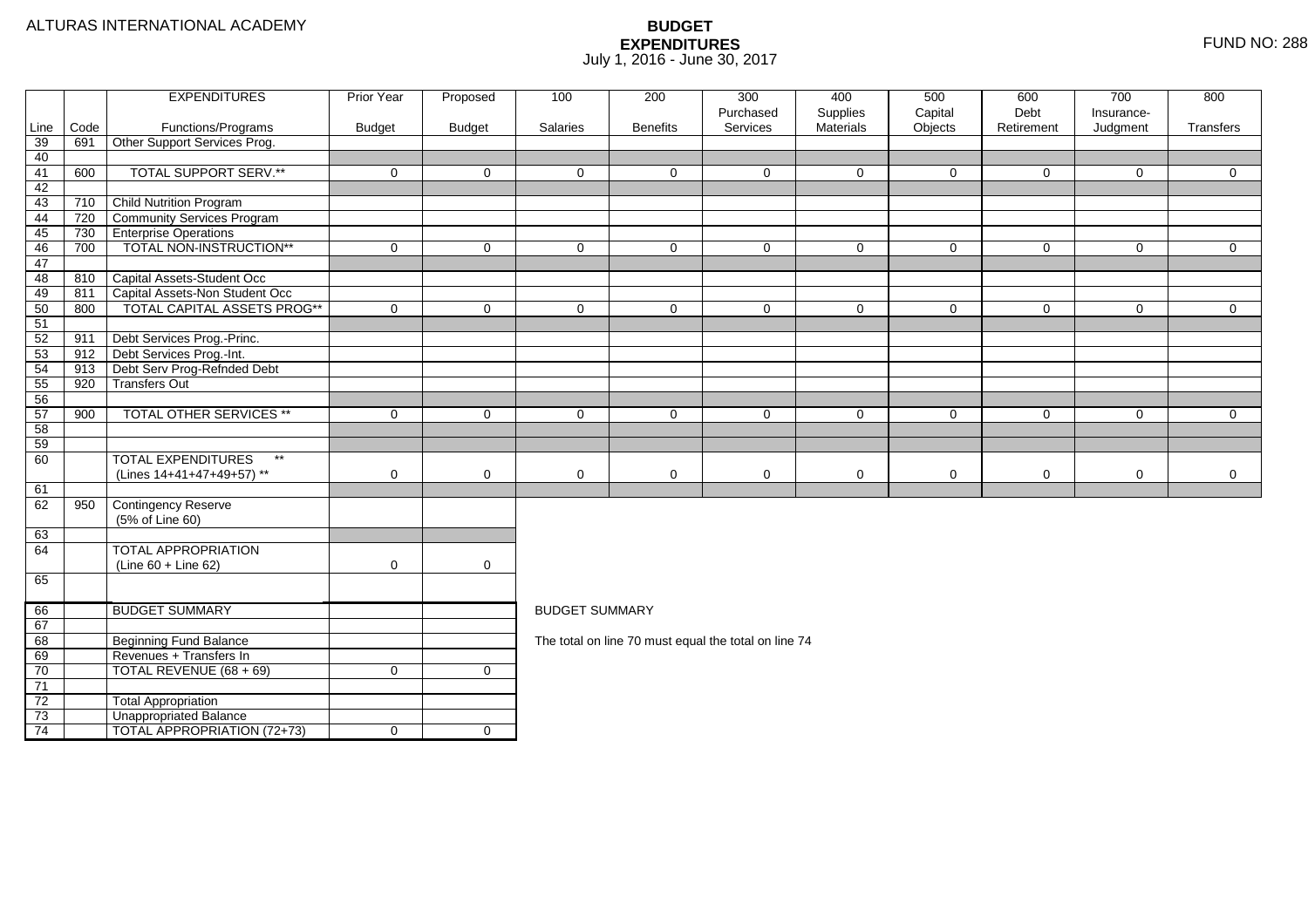|                 |      | <b>EXPENDITURES</b>                 | Prior Year    | Proposed      | 100      | 200             | 300       | 400       | 500      | 600        | 700        | 800       |
|-----------------|------|-------------------------------------|---------------|---------------|----------|-----------------|-----------|-----------|----------|------------|------------|-----------|
|                 |      |                                     |               |               |          |                 | Purchased | Supplies  | Capital  | Debt       | Insurance- |           |
| Line            | Code | Functions/Programs                  | <b>Budget</b> | <b>Budget</b> | Salaries | <b>Benefits</b> | Services  | Materials | Objects  | Retirement | Judgment   | Transfers |
| $\mathbf 1$     | 512  | Elemetary School Prog.              |               |               |          |                 |           |           |          |            |            |           |
| $\overline{2}$  | 515  | Secondary School Prog.              |               |               |          |                 |           |           |          |            |            |           |
| 3               | 517  | Alternative School Prog.            |               |               |          |                 |           |           |          |            |            |           |
| 4               | 519  | Vocational-Technical Prog.          |               |               |          |                 |           |           |          |            |            |           |
| $\mathbf{5}$    | 521  | <b>Exceptional Child Prog.</b>      |               |               |          |                 |           |           |          |            |            |           |
| 6               | 522  | Preschool Exceptional Prog.         |               |               |          |                 |           |           |          |            |            |           |
| $\overline{7}$  | 524  | Gifted & Talented Prog.             |               |               |          |                 |           |           |          |            |            |           |
| 8               | 531  | Interscholastic Prog.               |               |               |          |                 |           |           |          |            |            |           |
| 9               | 532  | School Activity Prog.               |               |               |          |                 |           |           |          |            |            |           |
| 10              | 541  | Summer School Prog.                 |               |               |          |                 |           |           |          |            |            |           |
| 11              | 542  | Adult School Prog.                  |               |               |          |                 |           |           |          |            |            |           |
| 12              | 546  | Detention Center Prog.              |               |               |          |                 |           |           |          |            |            |           |
| 13              |      |                                     |               |               |          |                 |           |           |          |            |            |           |
| 14              | 500  | <b>TOTAL INSTRUCTION **</b>         | $\mathbf 0$   | $\Omega$      | $\Omega$ | $\Omega$        | $\Omega$  | $\Omega$  | $\Omega$ | $\Omega$   | $\Omega$   | $\Omega$  |
| 15              |      |                                     |               |               |          |                 |           |           |          |            |            |           |
| 16              | 611  | Attend-Guidance-Health Prog         |               |               |          |                 |           |           |          |            |            |           |
| 17              | 616  | Special Services Prog.              |               |               |          |                 |           |           |          |            |            |           |
| 18              |      |                                     |               |               |          |                 |           |           |          |            |            |           |
| 19              | 621  | Instruction Improvement Prog        |               |               |          |                 |           |           |          |            |            |           |
| $\overline{20}$ | 622  | <b>Educational Media Prog.</b>      |               |               |          |                 |           |           |          |            |            |           |
| 21              | 623  | Instruction-Related Tech Prog       |               |               |          |                 |           |           |          |            |            |           |
| $\overline{22}$ | 631  | Board of Education Prog.            |               |               |          |                 |           |           |          |            |            |           |
| 23              | 632  | District Admin Prog.                |               |               |          |                 |           |           |          |            |            |           |
| $\overline{24}$ |      |                                     |               |               |          |                 |           |           |          |            |            |           |
| $\overline{25}$ | 641  | School Administration Prog.         |               |               |          |                 |           |           |          |            |            |           |
| 26              |      |                                     |               |               |          |                 |           |           |          |            |            |           |
| 27              | 651  | <b>Business Operation Prog.</b>     |               |               |          |                 |           |           |          |            |            |           |
| 28              | 655  | Central Service Prog.               |               |               |          |                 |           |           |          |            |            |           |
| 29              | 656  | Admin Tech Services Prog.           |               |               |          |                 |           |           |          |            |            |           |
| 30              | 661  | Bldg-Care Prog. (Custodial)         |               |               |          |                 |           |           |          |            |            |           |
| 31              | 663  | Maint-Non Student Occupied          |               |               |          |                 |           |           |          |            |            |           |
| 32              | 664  | Maint-Student Occupied Bldgs        |               |               |          |                 |           |           |          |            |            |           |
| 33              | 665  | Maintenance - Grounds               |               |               |          |                 |           |           |          |            |            |           |
| 34              | 667  | Security Program                    |               |               |          |                 |           |           |          |            |            |           |
| 35              |      |                                     |               |               |          |                 |           |           |          |            |            |           |
| 36              | 681  | Pupil-To School Trans. Prog.        |               |               |          |                 |           |           |          |            |            |           |
| $\overline{37}$ | 682  | Pupil-Activity Trans. Prog.         |               |               |          |                 |           |           |          |            |            |           |
| 38              | 683  | <b>General Transportation Prog.</b> |               |               |          |                 |           |           |          |            |            |           |
|                 |      |                                     |               |               |          |                 |           |           |          |            |            |           |
|                 |      |                                     |               |               |          |                 |           |           |          |            |            |           |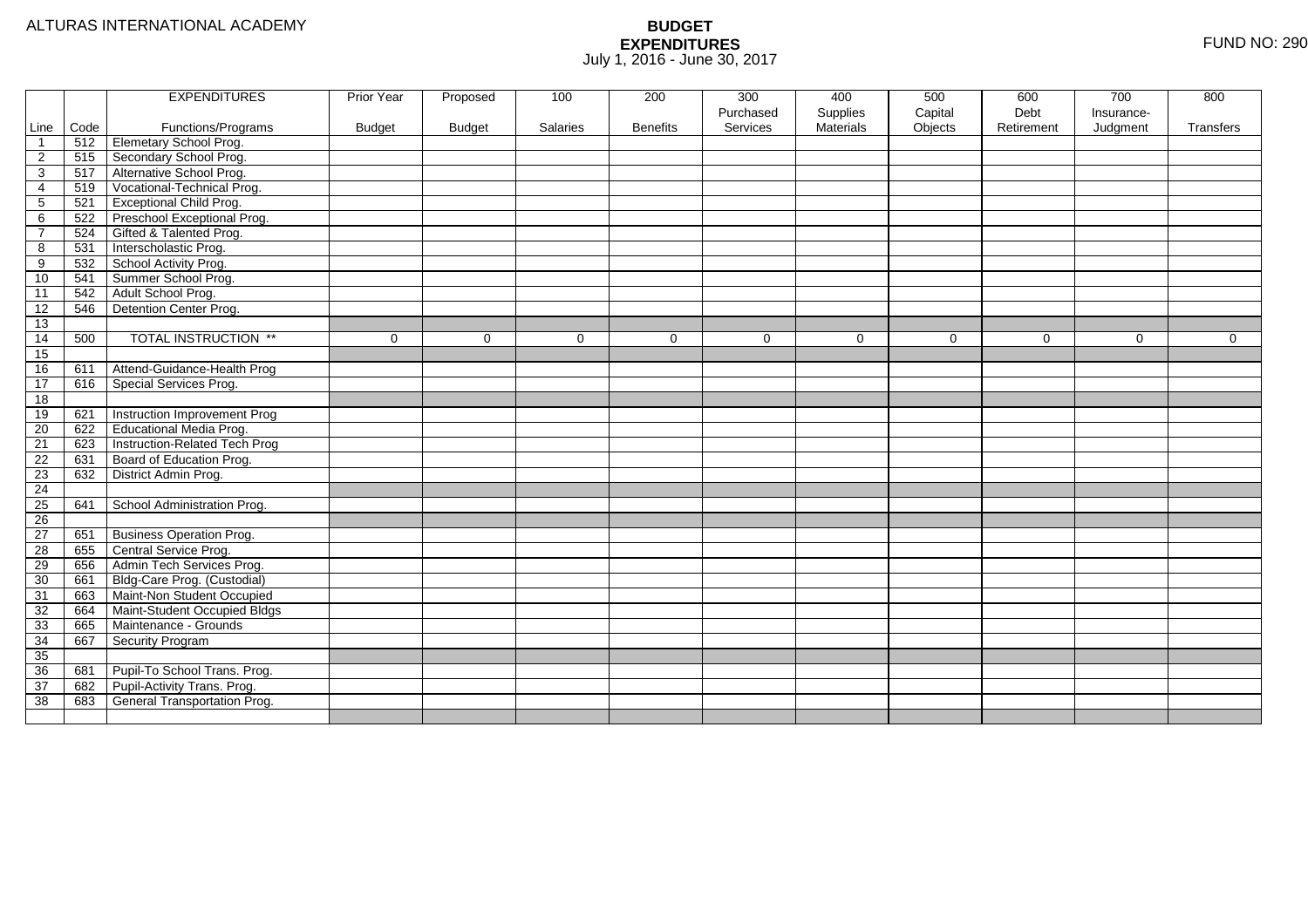|                 |      | <b>EXPENDITURES</b>                                | Prior Year    | Proposed               | 100                   | 200             | 300<br>Purchased                                     | 400<br>Supplies | 500<br>Capital | 600<br>Debt    | 700<br>Insurance- | 800            |
|-----------------|------|----------------------------------------------------|---------------|------------------------|-----------------------|-----------------|------------------------------------------------------|-----------------|----------------|----------------|-------------------|----------------|
| Line            | Code | Functions/Programs                                 | <b>Budget</b> | <b>Budget</b>          | Salaries              | <b>Benefits</b> | Services                                             | Materials       | Objects        | Retirement     | Judgment          | Transfers      |
| 39              | 691  | Other Support Services Prog.                       |               |                        |                       |                 |                                                      |                 |                |                |                   |                |
| 40              |      |                                                    |               |                        |                       |                 |                                                      |                 |                |                |                   |                |
| 41              | 600  | <b>TOTAL SUPPORT SERV.**</b>                       | $\mathbf 0$   | $\mathbf 0$            | $\Omega$              | 0               | $\Omega$                                             | $\Omega$        | $\mathbf 0$    | $\mathbf 0$    | $\Omega$          | $\overline{0}$ |
| 42              |      |                                                    |               |                        |                       |                 |                                                      |                 |                |                |                   |                |
| 43              | 710  | Child Nutrition Program                            |               | 116,851                | 12,000                | 3,976           | 100,875                                              |                 |                |                |                   |                |
| 44              | 720  | Community Services Program                         |               |                        |                       |                 |                                                      |                 |                |                |                   |                |
| 45              | 730  | <b>Enterprise Operations</b>                       |               |                        |                       |                 |                                                      |                 |                |                |                   |                |
| 46              | 700  | TOTAL NON-INSTRUCTION**                            | $\mathbf 0$   | 116,851                | 12,000                | 3,976           | 100,875                                              | $\Omega$        | $\mathbf 0$    | $\mathsf{O}$   | $\mathbf 0$       | $\overline{0}$ |
| 47              |      |                                                    |               |                        |                       |                 |                                                      |                 |                |                |                   |                |
| 48              | 810  | Capital Assets-Student Occ                         |               |                        |                       |                 |                                                      |                 |                |                |                   |                |
| 49              | 811  | Capital Assets-Non Student Occ                     |               |                        |                       |                 |                                                      |                 |                |                |                   |                |
| 50              | 800  | TOTAL CAPITAL ASSETS PROG**                        | $\mathbf 0$   | $\mathbf 0$            | $\mathbf{0}$          | 0               | $\mathbf 0$                                          | $\Omega$        | $\mathbf 0$    | $\overline{0}$ | $\mathbf 0$       | $\overline{0}$ |
| 51              |      |                                                    |               |                        |                       |                 |                                                      |                 |                |                |                   |                |
| 52              | 911  | Debt Services Prog.-Princ.                         |               |                        |                       |                 |                                                      |                 |                |                |                   |                |
| 53              | 912  | Debt Services Prog.-Int.                           |               |                        |                       |                 |                                                      |                 |                |                |                   |                |
| 54              | 913  | Debt Serv Prog-Refnded Debt                        |               |                        |                       |                 |                                                      |                 |                |                |                   |                |
| 55              | 920  | <b>Transfers Out</b>                               |               |                        |                       |                 |                                                      |                 |                |                |                   |                |
| 56              |      |                                                    |               |                        |                       |                 |                                                      |                 |                |                |                   |                |
| 57              | 900  | TOTAL OTHER SERVICES **                            | $\mathbf 0$   | 0                      | $\mathbf 0$           | 0               | $\mathbf 0$                                          | $\mathbf 0$     | 0              | $\mathsf{O}$   | 0                 | $\mathbf 0$    |
| 58              |      |                                                    |               |                        |                       |                 |                                                      |                 |                |                |                   |                |
| 59              |      |                                                    |               |                        |                       |                 |                                                      |                 |                |                |                   |                |
| 60              |      | <b>TOTAL EXPENDITURES</b><br>$\star\star$          |               |                        |                       |                 |                                                      |                 |                |                |                   |                |
|                 |      | (Lines 14+41+47+49+57) **                          | $\mathbf 0$   | 116,851                | 12,000                | 3,976           | 100,875                                              | 0               | $\mathbf 0$    | 0              | 0                 | $\mathbf 0$    |
| 61              |      |                                                    |               |                        |                       |                 |                                                      |                 |                |                |                   |                |
| 62              | 950  | Contingency Reserve                                |               |                        |                       |                 |                                                      |                 |                |                |                   |                |
|                 |      | (5% of Line 60)                                    |               |                        |                       |                 |                                                      |                 |                |                |                   |                |
| 63              |      |                                                    |               |                        |                       |                 |                                                      |                 |                |                |                   |                |
| 64              |      | <b>TOTAL APPROPRIATION</b>                         |               |                        |                       |                 |                                                      |                 |                |                |                   |                |
|                 |      | $(Line 60 + Line 62)$                              | $\mathbf 0$   | 116,851                |                       |                 |                                                      |                 |                |                |                   |                |
| 65              |      |                                                    |               |                        |                       |                 |                                                      |                 |                |                |                   |                |
|                 |      | <b>BUDGET SUMMARY</b>                              |               |                        |                       |                 |                                                      |                 |                |                |                   |                |
| 66              |      |                                                    |               |                        | <b>BUDGET SUMMARY</b> |                 |                                                      |                 |                |                |                   |                |
| 67              |      |                                                    |               |                        |                       |                 |                                                      |                 |                |                |                   |                |
| 68              |      | <b>Beginning Fund Balance</b>                      |               |                        |                       |                 | The total on line 70 must equal the total on line 74 |                 |                |                |                   |                |
| 69<br>70        |      | Revenues + Transfers In<br>TOTAL REVENUE (68 + 69) | $\mathbf 0$   | 116,851CR<br>116,851CR |                       |                 |                                                      |                 |                |                |                   |                |
| 71              |      |                                                    |               |                        |                       |                 |                                                      |                 |                |                |                   |                |
| $\overline{72}$ |      | <b>Total Appropriation</b>                         |               |                        |                       |                 |                                                      |                 |                |                |                   |                |
| $\overline{73}$ |      | <b>Unappropriated Balance</b>                      |               | 116,851                |                       |                 |                                                      |                 |                |                |                   |                |
| 74              |      | <b>TOTAL APPROPRIATION (72+73)</b>                 | $\mathbf 0$   | 116,851                |                       |                 |                                                      |                 |                |                |                   |                |
|                 |      |                                                    |               |                        |                       |                 |                                                      |                 |                |                |                   |                |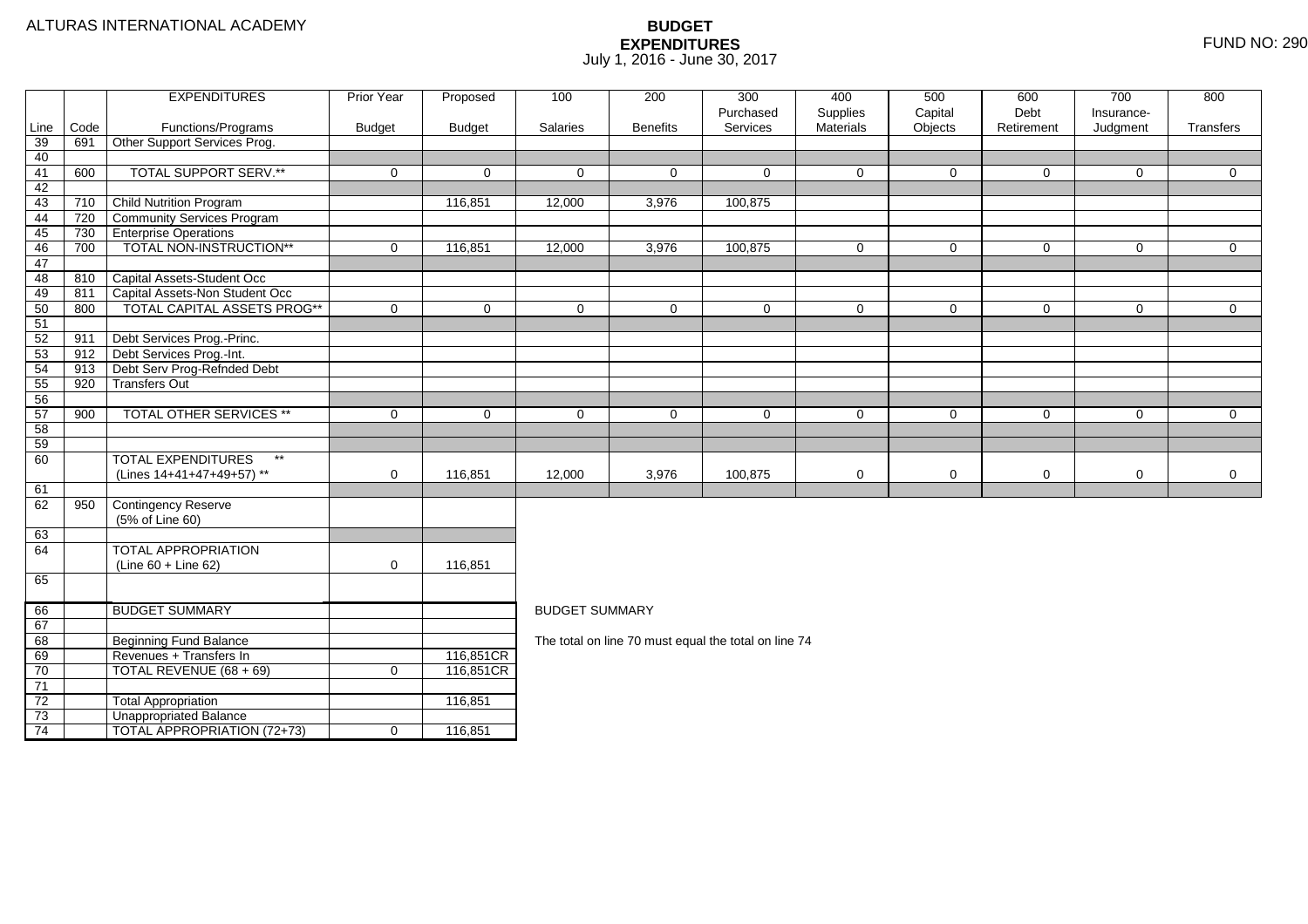|                 |      | <b>EXPENDITURES</b>             | Prior Year    | Proposed      | 100      | 200             | 300       | 400              | 500      | 600        | 700        | 800       |
|-----------------|------|---------------------------------|---------------|---------------|----------|-----------------|-----------|------------------|----------|------------|------------|-----------|
|                 |      |                                 |               |               |          |                 | Purchased | Supplies         | Capital  | Debt       | Insurance- |           |
| Line            | Code | Functions/Programs              | <b>Budget</b> | <b>Budget</b> | Salaries | <b>Benefits</b> | Services  | <b>Materials</b> | Objects  | Retirement | Judgment   | Transfers |
|                 | 512  | <b>Elemetary School Prog.</b>   |               |               |          |                 |           |                  |          |            |            |           |
| $\overline{c}$  | 515  | Secondary School Prog.          |               |               |          |                 |           |                  |          |            |            |           |
| 3               | 517  | Alternative School Prog.        |               |               |          |                 |           |                  |          |            |            |           |
| 4               | 519  | Vocational-Technical Prog.      |               |               |          |                 |           |                  |          |            |            |           |
| 5               | 521  | <b>Exceptional Child Prog.</b>  |               |               |          |                 |           |                  |          |            |            |           |
| 6               | 522  | Preschool Exceptional Prog.     |               |               |          |                 |           |                  |          |            |            |           |
| $\overline{7}$  | 524  | Gifted & Talented Prog.         |               |               |          |                 |           |                  |          |            |            |           |
| 8               | 531  | Interscholastic Prog.           |               |               |          |                 |           |                  |          |            |            |           |
| 9               | 532  | School Activity Prog.           |               |               |          |                 |           |                  |          |            |            |           |
| 10              | 541  | Summer School Prog.             |               |               |          |                 |           |                  |          |            |            |           |
| $\overline{11}$ | 542  | Adult School Prog.              |               |               |          |                 |           |                  |          |            |            |           |
| 12              | 546  | Detention Center Prog.          |               |               |          |                 |           |                  |          |            |            |           |
| 13              |      |                                 |               |               |          |                 |           |                  |          |            |            |           |
| 14              | 500  | <b>TOTAL INSTRUCTION **</b>     | $\Omega$      | $\Omega$      | $\Omega$ | $\Omega$        | $\Omega$  | $\Omega$         | $\Omega$ | $\Omega$   | $\Omega$   | $\Omega$  |
| 15              |      |                                 |               |               |          |                 |           |                  |          |            |            |           |
| 16              | 611  | Attend-Guidance-Health Prog     |               |               |          |                 |           |                  |          |            |            |           |
| 17              | 616  | Special Services Prog.          |               |               |          |                 |           |                  |          |            |            |           |
| 18              |      |                                 |               |               |          |                 |           |                  |          |            |            |           |
| 19              | 621  | Instruction Improvement Prog    |               |               |          |                 |           |                  |          |            |            |           |
| $\overline{20}$ | 622  | Educational Media Prog.         |               |               |          |                 |           |                  |          |            |            |           |
| $\overline{21}$ | 623  | Instruction-Related Tech Prog   |               |               |          |                 |           |                  |          |            |            |           |
| 22              | 631  | Board of Education Prog.        |               |               |          |                 |           |                  |          |            |            |           |
| 23              | 632  | District Admin Prog.            |               |               |          |                 |           |                  |          |            |            |           |
| 24              |      |                                 |               |               |          |                 |           |                  |          |            |            |           |
| 25              | 641  | School Administration Prog.     |               |               |          |                 |           |                  |          |            |            |           |
| 26              |      |                                 |               |               |          |                 |           |                  |          |            |            |           |
| 27              | 651  | <b>Business Operation Prog.</b> |               |               |          |                 |           |                  |          |            |            |           |
| 28              | 655  | Central Service Prog.           |               |               |          |                 |           |                  |          |            |            |           |
| 29              | 656  | Admin Tech Services Prog.       |               |               |          |                 |           |                  |          |            |            |           |
| 30              | 661  | Bldg-Care Prog. (Custodial)     |               |               |          |                 |           |                  |          |            |            |           |
| 31              | 663  | Maint-Non Student Occupied      |               |               |          |                 |           |                  |          |            |            |           |
| 32              | 664  | Maint-Student Occupied Bldgs    |               |               |          |                 |           |                  |          |            |            |           |
| 33              | 665  | Maintenance - Grounds           |               |               |          |                 |           |                  |          |            |            |           |
| 34              | 667  | Security Program                |               |               |          |                 |           |                  |          |            |            |           |
| 35              |      |                                 |               |               |          |                 |           |                  |          |            |            |           |
| 36              | 681  | Pupil-To School Trans. Prog.    |               |               |          |                 |           |                  |          |            |            |           |
| 37              | 682  | Pupil-Activity Trans. Prog.     |               |               |          |                 |           |                  |          |            |            |           |
| 38              | 683  | General Transportation Prog.    |               |               |          |                 |           |                  |          |            |            |           |
|                 |      |                                 |               |               |          |                 |           |                  |          |            |            |           |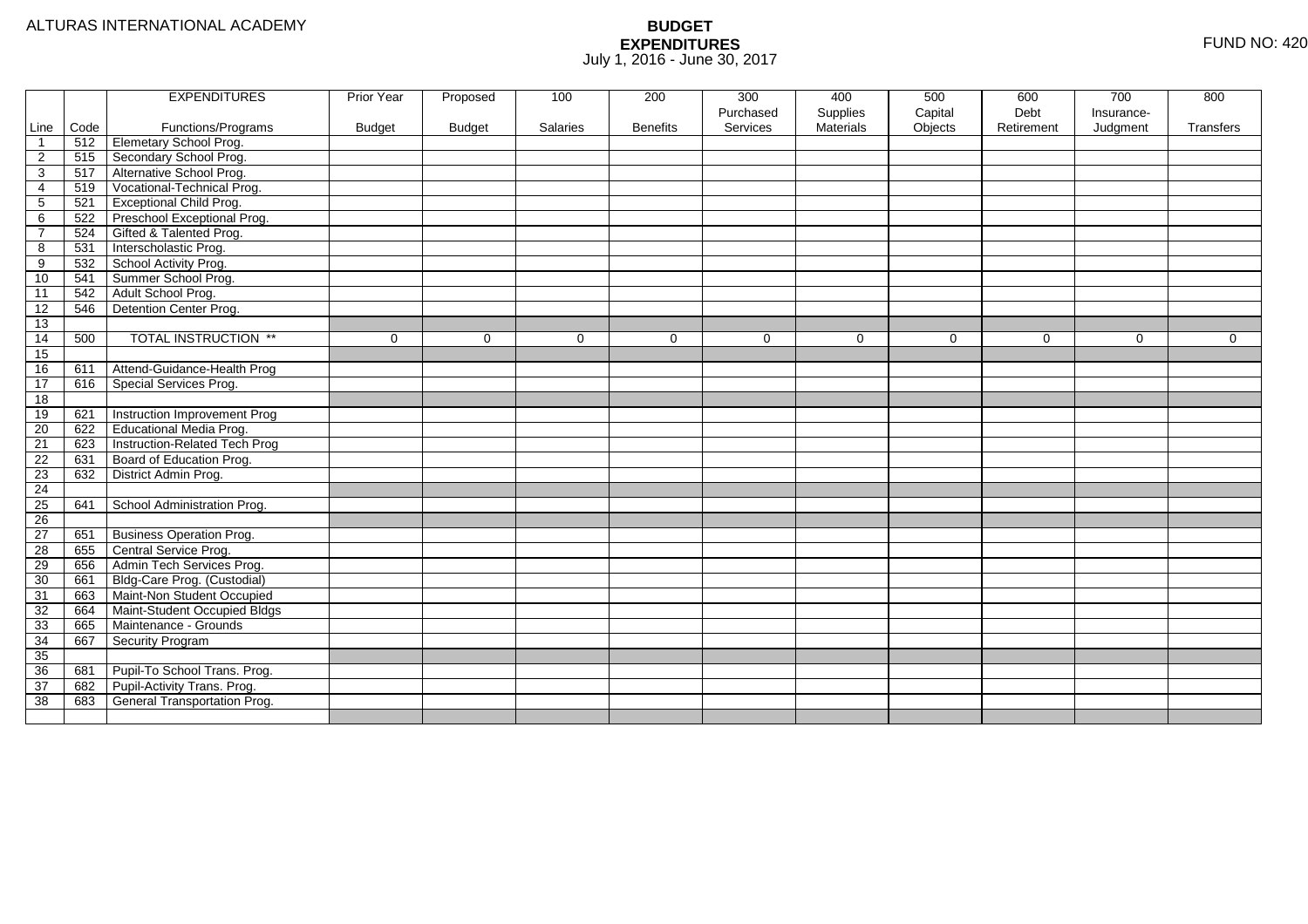|          |      | <b>EXPENDITURES</b>                       | <b>Prior Year</b> | Proposed            | 100                   | 200             | 300                                                  | 400                   | 500                | 600                | 700                    | 800            |
|----------|------|-------------------------------------------|-------------------|---------------------|-----------------------|-----------------|------------------------------------------------------|-----------------------|--------------------|--------------------|------------------------|----------------|
| Line     | Code | Functions/Programs                        | <b>Budget</b>     | <b>Budget</b>       | Salaries              | <b>Benefits</b> | Purchased<br>Services                                | Supplies<br>Materials | Capital<br>Objects | Debt<br>Retirement | Insurance-<br>Judgment | Transfers      |
| 39       | 691  | Other Support Services Prog.              |                   |                     |                       |                 |                                                      |                       |                    |                    |                        |                |
| 40       |      |                                           |                   |                     |                       |                 |                                                      |                       |                    |                    |                        |                |
| 41       | 600  | <b>TOTAL SUPPORT SERV.**</b>              | $\mathbf 0$       | $\mathbf{0}$        | $\Omega$              | $\Omega$        | $\Omega$                                             | $\Omega$              | $\mathbf{0}$       | $\mathbf 0$        | $\Omega$               | $\overline{0}$ |
| 42       |      |                                           |                   |                     |                       |                 |                                                      |                       |                    |                    |                        |                |
| 43       | 710  | <b>Child Nutrition Program</b>            |                   |                     |                       |                 |                                                      |                       |                    |                    |                        |                |
| 44       | 720  | Community Services Program                |                   |                     |                       |                 |                                                      |                       |                    |                    |                        |                |
| 45       | 730  | <b>Enterprise Operations</b>              |                   |                     |                       |                 |                                                      |                       |                    |                    |                        |                |
| 46       | 700  | TOTAL NON-INSTRUCTION**                   | $\mathbf 0$       | $\mathbf 0$         | $\mathbf 0$           | $\Omega$        | $\mathbf 0$                                          | $\Omega$              | $\mathbf 0$        | $\mathbf 0$        | $\mathbf 0$            | $\overline{0}$ |
| 47       |      |                                           |                   |                     |                       |                 |                                                      |                       |                    |                    |                        |                |
| 48       | 810  | Capital Assets-Student Occ                |                   |                     |                       |                 |                                                      |                       |                    |                    |                        |                |
| 49       | 811  | Capital Assets-Non Student Occ            |                   |                     |                       |                 |                                                      |                       |                    |                    |                        |                |
| 50       | 800  | TOTAL CAPITAL ASSETS PROG**               | $\Omega$          | $\overline{0}$      | $\Omega$              | $\Omega$        | $\Omega$                                             | $\Omega$              | $\mathbf 0$        | $\mathbf 0$        | $\mathbf 0$            | $\overline{0}$ |
| 51       |      |                                           |                   |                     |                       |                 |                                                      |                       |                    |                    |                        |                |
| 52       | 911  | Debt Services Prog.-Princ.                |                   |                     |                       |                 |                                                      |                       |                    |                    |                        |                |
| 53       | 912  | Debt Services Prog.-Int.                  |                   |                     |                       |                 |                                                      |                       |                    |                    |                        |                |
| 54       | 913  | Debt Serv Prog-Refnded Debt               |                   |                     |                       |                 |                                                      |                       |                    |                    |                        |                |
| 55       | 920  | <b>Transfers Out</b>                      |                   |                     |                       |                 |                                                      |                       |                    |                    |                        |                |
| 56       |      | TOTAL OTHER SERVICES **                   |                   |                     |                       |                 |                                                      |                       |                    |                    |                        |                |
| 57<br>58 | 900  |                                           | $\mathbf 0$       | $\mathbf 0$         | $\mathbf 0$           | $\mathbf 0$     | $\mathbf 0$                                          | $\mathbf 0$           | $\mathbf 0$        | 0                  | $\mathbf 0$            | $\overline{0}$ |
| 59       |      |                                           |                   |                     |                       |                 |                                                      |                       |                    |                    |                        |                |
| 60       |      | <b>TOTAL EXPENDITURES</b><br>$\star\star$ |                   |                     |                       |                 |                                                      |                       |                    |                    |                        |                |
|          |      | (Lines 14+41+47+49+57) **                 | 0                 | $\mathbf 0$         | $\mathbf 0$           | 0               | 0                                                    | 0                     | $\mathbf 0$        | $\mathbf 0$        | 0                      | $\mathbf 0$    |
| 61       |      |                                           |                   |                     |                       |                 |                                                      |                       |                    |                    |                        |                |
| 62       | 950  | Contingency Reserve                       |                   |                     |                       |                 |                                                      |                       |                    |                    |                        |                |
|          |      | (5% of Line 60)                           |                   |                     |                       |                 |                                                      |                       |                    |                    |                        |                |
| 63       |      |                                           |                   |                     |                       |                 |                                                      |                       |                    |                    |                        |                |
| 64       |      | <b>TOTAL APPROPRIATION</b>                |                   |                     |                       |                 |                                                      |                       |                    |                    |                        |                |
|          |      | $(Line 60 + Line 62)$                     | $\mathbf 0$       | $\mathsf{O}\xspace$ |                       |                 |                                                      |                       |                    |                    |                        |                |
| 65       |      |                                           |                   |                     |                       |                 |                                                      |                       |                    |                    |                        |                |
|          |      |                                           |                   |                     |                       |                 |                                                      |                       |                    |                    |                        |                |
| 66       |      | <b>BUDGET SUMMARY</b>                     |                   |                     | <b>BUDGET SUMMARY</b> |                 |                                                      |                       |                    |                    |                        |                |
| 67       |      |                                           |                   |                     |                       |                 |                                                      |                       |                    |                    |                        |                |
| 68       |      | <b>Beginning Fund Balance</b>             |                   |                     |                       |                 | The total on line 70 must equal the total on line 74 |                       |                    |                    |                        |                |
| 69       |      | Revenues + Transfers In                   |                   |                     |                       |                 |                                                      |                       |                    |                    |                        |                |
| 70       |      | TOTAL REVENUE (68 + 69)                   | $\mathbf 0$       | $\mathbf 0$         |                       |                 |                                                      |                       |                    |                    |                        |                |
| 71       |      |                                           |                   |                     |                       |                 |                                                      |                       |                    |                    |                        |                |
| 72       |      | <b>Total Appropriation</b>                |                   |                     |                       |                 |                                                      |                       |                    |                    |                        |                |
| 73       |      | <b>Unappropriated Balance</b>             |                   |                     |                       |                 |                                                      |                       |                    |                    |                        |                |
| 74       |      | TOTAL APPROPRIATION (72+73)               | $\mathbf 0$       | $\overline{0}$      |                       |                 |                                                      |                       |                    |                    |                        |                |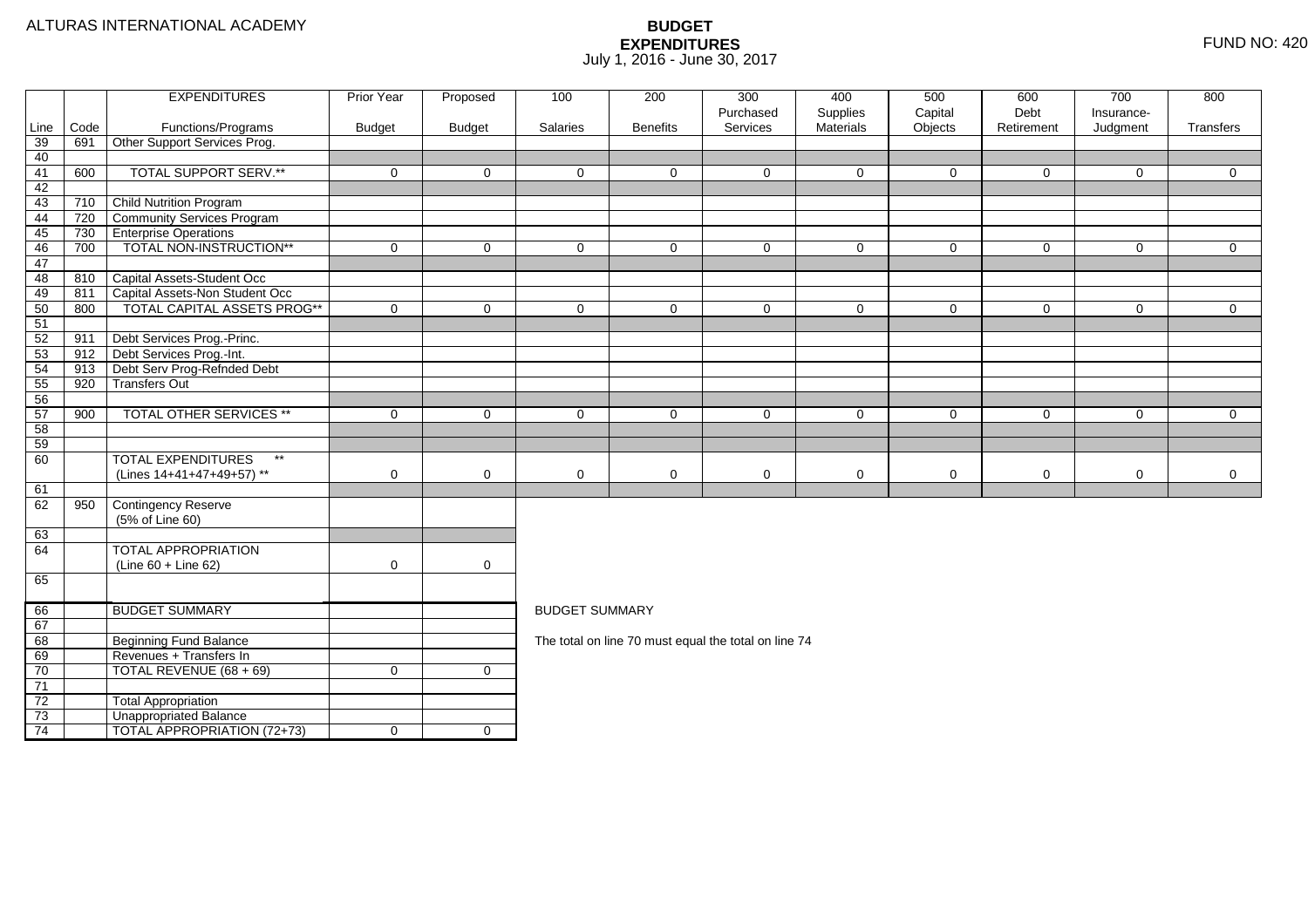| Purchased<br>Supplies<br>Capital<br>Debt<br>Insurance-<br>Code<br>Functions/Programs<br><b>Budget</b><br>Salaries<br><b>Benefits</b><br>Services<br><b>Materials</b><br>Objects<br>Judgment<br>Line<br><b>Budget</b><br>Retirement<br>Transfers<br>Elemetary School Prog.<br>512<br>$\overline{\mathbf{1}}$<br>Secondary School Prog.<br>515<br>$\overline{2}$<br>517<br>Alternative School Prog.<br>3<br>Vocational-Technical Prog.<br>519<br>4<br><b>Exceptional Child Prog.</b><br>5<br>521<br>Preschool Exceptional Prog.<br>522<br>6<br>Gifted & Talented Prog.<br>524<br>$\overline{7}$<br>Interscholastic Prog.<br>8<br>531<br>School Activity Prog.<br>9<br>532<br>Summer School Prog.<br>10<br>541<br>Adult School Prog.<br>$\overline{11}$<br>542<br>12<br>Detention Center Prog.<br>546<br>13<br><b>TOTAL INSTRUCTION **</b><br>14<br>500<br>$\mathbf 0$<br>$\Omega$<br>$\mathbf 0$<br>$\Omega$<br>0<br>$\mathbf 0$<br>$\Omega$<br>$\mathbf 0$<br>$\Omega$<br>0<br>15<br>Attend-Guidance-Health Prog<br>16<br>611<br>Special Services Prog.<br>17<br>616<br>18<br>Instruction Improvement Prog<br>19<br>621<br>Educational Media Prog.<br>$\overline{20}$<br>622<br>21<br>Instruction-Related Tech Prog<br>623<br>22<br>Board of Education Prog.<br>631<br>23<br>District Admin Prog.<br>632<br>24<br>25<br>641<br>School Administration Prog.<br>26<br>27<br><b>Business Operation Prog.</b><br>651<br>28<br>Central Service Prog.<br>655<br>29<br>Admin Tech Services Prog.<br>656<br>Bldg-Care Prog. (Custodial)<br>30<br>661<br>Maint-Non Student Occupied<br>31<br>663<br>32<br>Maint-Student Occupied Bldgs<br>664<br>33<br>Maintenance - Grounds<br>665<br>34<br>667<br>Security Program<br>35<br>36<br>Pupil-To School Trans. Prog.<br>681<br>Pupil-Activity Trans. Prog.<br>37<br>682<br>38<br>General Transportation Prog.<br>683 |  | <b>EXPENDITURES</b> | Prior Year | Proposed | 100 | 200 | 300 | 400 | 500 | 600 | 700 | 800 |
|--------------------------------------------------------------------------------------------------------------------------------------------------------------------------------------------------------------------------------------------------------------------------------------------------------------------------------------------------------------------------------------------------------------------------------------------------------------------------------------------------------------------------------------------------------------------------------------------------------------------------------------------------------------------------------------------------------------------------------------------------------------------------------------------------------------------------------------------------------------------------------------------------------------------------------------------------------------------------------------------------------------------------------------------------------------------------------------------------------------------------------------------------------------------------------------------------------------------------------------------------------------------------------------------------------------------------------------------------------------------------------------------------------------------------------------------------------------------------------------------------------------------------------------------------------------------------------------------------------------------------------------------------------------------------------------------------------------------------------------------------------------------------------------------------------------------------------------------------------|--|---------------------|------------|----------|-----|-----|-----|-----|-----|-----|-----|-----|
|                                                                                                                                                                                                                                                                                                                                                                                                                                                                                                                                                                                                                                                                                                                                                                                                                                                                                                                                                                                                                                                                                                                                                                                                                                                                                                                                                                                                                                                                                                                                                                                                                                                                                                                                                                                                                                                        |  |                     |            |          |     |     |     |     |     |     |     |     |
|                                                                                                                                                                                                                                                                                                                                                                                                                                                                                                                                                                                                                                                                                                                                                                                                                                                                                                                                                                                                                                                                                                                                                                                                                                                                                                                                                                                                                                                                                                                                                                                                                                                                                                                                                                                                                                                        |  |                     |            |          |     |     |     |     |     |     |     |     |
|                                                                                                                                                                                                                                                                                                                                                                                                                                                                                                                                                                                                                                                                                                                                                                                                                                                                                                                                                                                                                                                                                                                                                                                                                                                                                                                                                                                                                                                                                                                                                                                                                                                                                                                                                                                                                                                        |  |                     |            |          |     |     |     |     |     |     |     |     |
|                                                                                                                                                                                                                                                                                                                                                                                                                                                                                                                                                                                                                                                                                                                                                                                                                                                                                                                                                                                                                                                                                                                                                                                                                                                                                                                                                                                                                                                                                                                                                                                                                                                                                                                                                                                                                                                        |  |                     |            |          |     |     |     |     |     |     |     |     |
|                                                                                                                                                                                                                                                                                                                                                                                                                                                                                                                                                                                                                                                                                                                                                                                                                                                                                                                                                                                                                                                                                                                                                                                                                                                                                                                                                                                                                                                                                                                                                                                                                                                                                                                                                                                                                                                        |  |                     |            |          |     |     |     |     |     |     |     |     |
|                                                                                                                                                                                                                                                                                                                                                                                                                                                                                                                                                                                                                                                                                                                                                                                                                                                                                                                                                                                                                                                                                                                                                                                                                                                                                                                                                                                                                                                                                                                                                                                                                                                                                                                                                                                                                                                        |  |                     |            |          |     |     |     |     |     |     |     |     |
|                                                                                                                                                                                                                                                                                                                                                                                                                                                                                                                                                                                                                                                                                                                                                                                                                                                                                                                                                                                                                                                                                                                                                                                                                                                                                                                                                                                                                                                                                                                                                                                                                                                                                                                                                                                                                                                        |  |                     |            |          |     |     |     |     |     |     |     |     |
|                                                                                                                                                                                                                                                                                                                                                                                                                                                                                                                                                                                                                                                                                                                                                                                                                                                                                                                                                                                                                                                                                                                                                                                                                                                                                                                                                                                                                                                                                                                                                                                                                                                                                                                                                                                                                                                        |  |                     |            |          |     |     |     |     |     |     |     |     |
|                                                                                                                                                                                                                                                                                                                                                                                                                                                                                                                                                                                                                                                                                                                                                                                                                                                                                                                                                                                                                                                                                                                                                                                                                                                                                                                                                                                                                                                                                                                                                                                                                                                                                                                                                                                                                                                        |  |                     |            |          |     |     |     |     |     |     |     |     |
|                                                                                                                                                                                                                                                                                                                                                                                                                                                                                                                                                                                                                                                                                                                                                                                                                                                                                                                                                                                                                                                                                                                                                                                                                                                                                                                                                                                                                                                                                                                                                                                                                                                                                                                                                                                                                                                        |  |                     |            |          |     |     |     |     |     |     |     |     |
|                                                                                                                                                                                                                                                                                                                                                                                                                                                                                                                                                                                                                                                                                                                                                                                                                                                                                                                                                                                                                                                                                                                                                                                                                                                                                                                                                                                                                                                                                                                                                                                                                                                                                                                                                                                                                                                        |  |                     |            |          |     |     |     |     |     |     |     |     |
|                                                                                                                                                                                                                                                                                                                                                                                                                                                                                                                                                                                                                                                                                                                                                                                                                                                                                                                                                                                                                                                                                                                                                                                                                                                                                                                                                                                                                                                                                                                                                                                                                                                                                                                                                                                                                                                        |  |                     |            |          |     |     |     |     |     |     |     |     |
|                                                                                                                                                                                                                                                                                                                                                                                                                                                                                                                                                                                                                                                                                                                                                                                                                                                                                                                                                                                                                                                                                                                                                                                                                                                                                                                                                                                                                                                                                                                                                                                                                                                                                                                                                                                                                                                        |  |                     |            |          |     |     |     |     |     |     |     |     |
|                                                                                                                                                                                                                                                                                                                                                                                                                                                                                                                                                                                                                                                                                                                                                                                                                                                                                                                                                                                                                                                                                                                                                                                                                                                                                                                                                                                                                                                                                                                                                                                                                                                                                                                                                                                                                                                        |  |                     |            |          |     |     |     |     |     |     |     |     |
|                                                                                                                                                                                                                                                                                                                                                                                                                                                                                                                                                                                                                                                                                                                                                                                                                                                                                                                                                                                                                                                                                                                                                                                                                                                                                                                                                                                                                                                                                                                                                                                                                                                                                                                                                                                                                                                        |  |                     |            |          |     |     |     |     |     |     |     |     |
|                                                                                                                                                                                                                                                                                                                                                                                                                                                                                                                                                                                                                                                                                                                                                                                                                                                                                                                                                                                                                                                                                                                                                                                                                                                                                                                                                                                                                                                                                                                                                                                                                                                                                                                                                                                                                                                        |  |                     |            |          |     |     |     |     |     |     |     |     |
|                                                                                                                                                                                                                                                                                                                                                                                                                                                                                                                                                                                                                                                                                                                                                                                                                                                                                                                                                                                                                                                                                                                                                                                                                                                                                                                                                                                                                                                                                                                                                                                                                                                                                                                                                                                                                                                        |  |                     |            |          |     |     |     |     |     |     |     |     |
|                                                                                                                                                                                                                                                                                                                                                                                                                                                                                                                                                                                                                                                                                                                                                                                                                                                                                                                                                                                                                                                                                                                                                                                                                                                                                                                                                                                                                                                                                                                                                                                                                                                                                                                                                                                                                                                        |  |                     |            |          |     |     |     |     |     |     |     |     |
|                                                                                                                                                                                                                                                                                                                                                                                                                                                                                                                                                                                                                                                                                                                                                                                                                                                                                                                                                                                                                                                                                                                                                                                                                                                                                                                                                                                                                                                                                                                                                                                                                                                                                                                                                                                                                                                        |  |                     |            |          |     |     |     |     |     |     |     |     |
|                                                                                                                                                                                                                                                                                                                                                                                                                                                                                                                                                                                                                                                                                                                                                                                                                                                                                                                                                                                                                                                                                                                                                                                                                                                                                                                                                                                                                                                                                                                                                                                                                                                                                                                                                                                                                                                        |  |                     |            |          |     |     |     |     |     |     |     |     |
|                                                                                                                                                                                                                                                                                                                                                                                                                                                                                                                                                                                                                                                                                                                                                                                                                                                                                                                                                                                                                                                                                                                                                                                                                                                                                                                                                                                                                                                                                                                                                                                                                                                                                                                                                                                                                                                        |  |                     |            |          |     |     |     |     |     |     |     |     |
|                                                                                                                                                                                                                                                                                                                                                                                                                                                                                                                                                                                                                                                                                                                                                                                                                                                                                                                                                                                                                                                                                                                                                                                                                                                                                                                                                                                                                                                                                                                                                                                                                                                                                                                                                                                                                                                        |  |                     |            |          |     |     |     |     |     |     |     |     |
|                                                                                                                                                                                                                                                                                                                                                                                                                                                                                                                                                                                                                                                                                                                                                                                                                                                                                                                                                                                                                                                                                                                                                                                                                                                                                                                                                                                                                                                                                                                                                                                                                                                                                                                                                                                                                                                        |  |                     |            |          |     |     |     |     |     |     |     |     |
|                                                                                                                                                                                                                                                                                                                                                                                                                                                                                                                                                                                                                                                                                                                                                                                                                                                                                                                                                                                                                                                                                                                                                                                                                                                                                                                                                                                                                                                                                                                                                                                                                                                                                                                                                                                                                                                        |  |                     |            |          |     |     |     |     |     |     |     |     |
|                                                                                                                                                                                                                                                                                                                                                                                                                                                                                                                                                                                                                                                                                                                                                                                                                                                                                                                                                                                                                                                                                                                                                                                                                                                                                                                                                                                                                                                                                                                                                                                                                                                                                                                                                                                                                                                        |  |                     |            |          |     |     |     |     |     |     |     |     |
|                                                                                                                                                                                                                                                                                                                                                                                                                                                                                                                                                                                                                                                                                                                                                                                                                                                                                                                                                                                                                                                                                                                                                                                                                                                                                                                                                                                                                                                                                                                                                                                                                                                                                                                                                                                                                                                        |  |                     |            |          |     |     |     |     |     |     |     |     |
|                                                                                                                                                                                                                                                                                                                                                                                                                                                                                                                                                                                                                                                                                                                                                                                                                                                                                                                                                                                                                                                                                                                                                                                                                                                                                                                                                                                                                                                                                                                                                                                                                                                                                                                                                                                                                                                        |  |                     |            |          |     |     |     |     |     |     |     |     |
|                                                                                                                                                                                                                                                                                                                                                                                                                                                                                                                                                                                                                                                                                                                                                                                                                                                                                                                                                                                                                                                                                                                                                                                                                                                                                                                                                                                                                                                                                                                                                                                                                                                                                                                                                                                                                                                        |  |                     |            |          |     |     |     |     |     |     |     |     |
|                                                                                                                                                                                                                                                                                                                                                                                                                                                                                                                                                                                                                                                                                                                                                                                                                                                                                                                                                                                                                                                                                                                                                                                                                                                                                                                                                                                                                                                                                                                                                                                                                                                                                                                                                                                                                                                        |  |                     |            |          |     |     |     |     |     |     |     |     |
|                                                                                                                                                                                                                                                                                                                                                                                                                                                                                                                                                                                                                                                                                                                                                                                                                                                                                                                                                                                                                                                                                                                                                                                                                                                                                                                                                                                                                                                                                                                                                                                                                                                                                                                                                                                                                                                        |  |                     |            |          |     |     |     |     |     |     |     |     |
|                                                                                                                                                                                                                                                                                                                                                                                                                                                                                                                                                                                                                                                                                                                                                                                                                                                                                                                                                                                                                                                                                                                                                                                                                                                                                                                                                                                                                                                                                                                                                                                                                                                                                                                                                                                                                                                        |  |                     |            |          |     |     |     |     |     |     |     |     |
|                                                                                                                                                                                                                                                                                                                                                                                                                                                                                                                                                                                                                                                                                                                                                                                                                                                                                                                                                                                                                                                                                                                                                                                                                                                                                                                                                                                                                                                                                                                                                                                                                                                                                                                                                                                                                                                        |  |                     |            |          |     |     |     |     |     |     |     |     |
|                                                                                                                                                                                                                                                                                                                                                                                                                                                                                                                                                                                                                                                                                                                                                                                                                                                                                                                                                                                                                                                                                                                                                                                                                                                                                                                                                                                                                                                                                                                                                                                                                                                                                                                                                                                                                                                        |  |                     |            |          |     |     |     |     |     |     |     |     |
|                                                                                                                                                                                                                                                                                                                                                                                                                                                                                                                                                                                                                                                                                                                                                                                                                                                                                                                                                                                                                                                                                                                                                                                                                                                                                                                                                                                                                                                                                                                                                                                                                                                                                                                                                                                                                                                        |  |                     |            |          |     |     |     |     |     |     |     |     |
|                                                                                                                                                                                                                                                                                                                                                                                                                                                                                                                                                                                                                                                                                                                                                                                                                                                                                                                                                                                                                                                                                                                                                                                                                                                                                                                                                                                                                                                                                                                                                                                                                                                                                                                                                                                                                                                        |  |                     |            |          |     |     |     |     |     |     |     |     |
|                                                                                                                                                                                                                                                                                                                                                                                                                                                                                                                                                                                                                                                                                                                                                                                                                                                                                                                                                                                                                                                                                                                                                                                                                                                                                                                                                                                                                                                                                                                                                                                                                                                                                                                                                                                                                                                        |  |                     |            |          |     |     |     |     |     |     |     |     |
|                                                                                                                                                                                                                                                                                                                                                                                                                                                                                                                                                                                                                                                                                                                                                                                                                                                                                                                                                                                                                                                                                                                                                                                                                                                                                                                                                                                                                                                                                                                                                                                                                                                                                                                                                                                                                                                        |  |                     |            |          |     |     |     |     |     |     |     |     |
|                                                                                                                                                                                                                                                                                                                                                                                                                                                                                                                                                                                                                                                                                                                                                                                                                                                                                                                                                                                                                                                                                                                                                                                                                                                                                                                                                                                                                                                                                                                                                                                                                                                                                                                                                                                                                                                        |  |                     |            |          |     |     |     |     |     |     |     |     |
|                                                                                                                                                                                                                                                                                                                                                                                                                                                                                                                                                                                                                                                                                                                                                                                                                                                                                                                                                                                                                                                                                                                                                                                                                                                                                                                                                                                                                                                                                                                                                                                                                                                                                                                                                                                                                                                        |  |                     |            |          |     |     |     |     |     |     |     |     |
|                                                                                                                                                                                                                                                                                                                                                                                                                                                                                                                                                                                                                                                                                                                                                                                                                                                                                                                                                                                                                                                                                                                                                                                                                                                                                                                                                                                                                                                                                                                                                                                                                                                                                                                                                                                                                                                        |  |                     |            |          |     |     |     |     |     |     |     |     |
|                                                                                                                                                                                                                                                                                                                                                                                                                                                                                                                                                                                                                                                                                                                                                                                                                                                                                                                                                                                                                                                                                                                                                                                                                                                                                                                                                                                                                                                                                                                                                                                                                                                                                                                                                                                                                                                        |  |                     |            |          |     |     |     |     |     |     |     |     |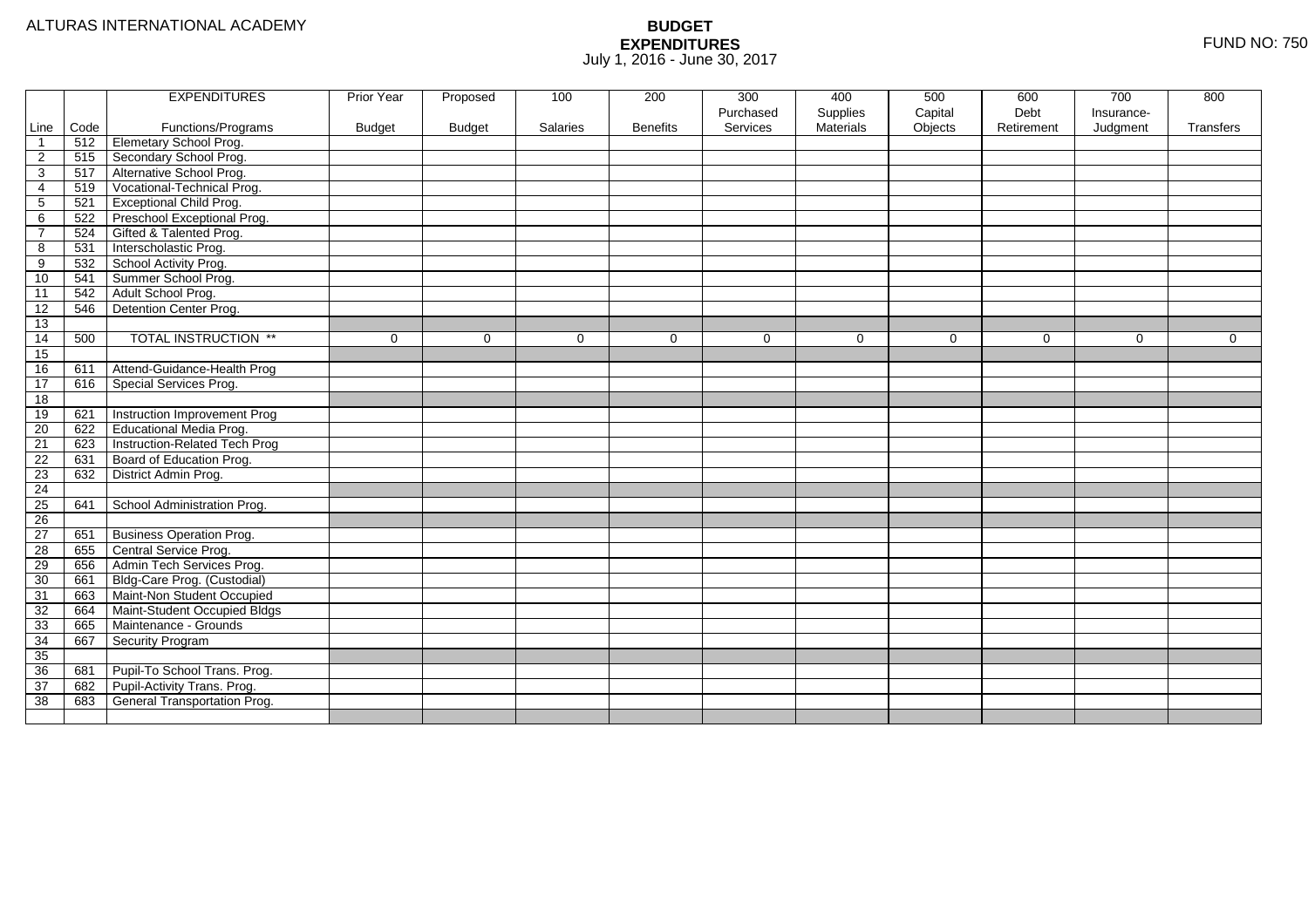|          |      | <b>EXPENDITURES</b>                       | <b>Prior Year</b> | Proposed            | 100                   | 200             | 300                                                  | 400                   | 500                | 600                | 700                    | 800            |
|----------|------|-------------------------------------------|-------------------|---------------------|-----------------------|-----------------|------------------------------------------------------|-----------------------|--------------------|--------------------|------------------------|----------------|
| Line     | Code | Functions/Programs                        | <b>Budget</b>     | <b>Budget</b>       | Salaries              | <b>Benefits</b> | Purchased<br>Services                                | Supplies<br>Materials | Capital<br>Objects | Debt<br>Retirement | Insurance-<br>Judgment | Transfers      |
| 39       | 691  | Other Support Services Prog.              |                   |                     |                       |                 |                                                      |                       |                    |                    |                        |                |
| 40       |      |                                           |                   |                     |                       |                 |                                                      |                       |                    |                    |                        |                |
| 41       | 600  | <b>TOTAL SUPPORT SERV.**</b>              | $\mathbf 0$       | $\mathbf{0}$        | $\Omega$              | $\Omega$        | $\Omega$                                             | $\Omega$              | $\mathbf{0}$       | $\mathbf 0$        | $\Omega$               | $\overline{0}$ |
| 42       |      |                                           |                   |                     |                       |                 |                                                      |                       |                    |                    |                        |                |
| 43       | 710  | <b>Child Nutrition Program</b>            |                   |                     |                       |                 |                                                      |                       |                    |                    |                        |                |
| 44       | 720  | Community Services Program                |                   |                     |                       |                 |                                                      |                       |                    |                    |                        |                |
| 45       | 730  | <b>Enterprise Operations</b>              |                   |                     |                       |                 |                                                      |                       |                    |                    |                        |                |
| 46       | 700  | TOTAL NON-INSTRUCTION**                   | $\mathbf 0$       | $\mathbf 0$         | $\mathbf 0$           | $\Omega$        | $\mathbf 0$                                          | $\Omega$              | $\mathbf 0$        | $\mathbf 0$        | $\mathbf 0$            | $\overline{0}$ |
| 47       |      |                                           |                   |                     |                       |                 |                                                      |                       |                    |                    |                        |                |
| 48       | 810  | Capital Assets-Student Occ                |                   |                     |                       |                 |                                                      |                       |                    |                    |                        |                |
| 49       | 811  | Capital Assets-Non Student Occ            |                   |                     |                       |                 |                                                      |                       |                    |                    |                        |                |
| 50       | 800  | TOTAL CAPITAL ASSETS PROG**               | $\Omega$          | $\overline{0}$      | $\Omega$              | $\Omega$        | $\Omega$                                             | $\Omega$              | $\mathbf 0$        | $\mathbf 0$        | $\mathbf 0$            | $\overline{0}$ |
| 51       |      |                                           |                   |                     |                       |                 |                                                      |                       |                    |                    |                        |                |
| 52       | 911  | Debt Services Prog.-Princ.                |                   |                     |                       |                 |                                                      |                       |                    |                    |                        |                |
| 53       | 912  | Debt Services Prog.-Int.                  |                   |                     |                       |                 |                                                      |                       |                    |                    |                        |                |
| 54       | 913  | Debt Serv Prog-Refnded Debt               |                   |                     |                       |                 |                                                      |                       |                    |                    |                        |                |
| 55       | 920  | <b>Transfers Out</b>                      |                   |                     |                       |                 |                                                      |                       |                    |                    |                        |                |
| 56       |      | TOTAL OTHER SERVICES **                   |                   |                     |                       |                 |                                                      |                       |                    |                    |                        |                |
| 57<br>58 | 900  |                                           | $\mathbf 0$       | $\mathbf 0$         | $\mathbf 0$           | $\mathbf 0$     | $\mathbf 0$                                          | $\mathbf 0$           | $\mathbf 0$        | 0                  | $\mathbf 0$            | $\overline{0}$ |
| 59       |      |                                           |                   |                     |                       |                 |                                                      |                       |                    |                    |                        |                |
| 60       |      | <b>TOTAL EXPENDITURES</b><br>$\star\star$ |                   |                     |                       |                 |                                                      |                       |                    |                    |                        |                |
|          |      | (Lines 14+41+47+49+57) **                 | 0                 | $\mathbf 0$         | $\mathbf 0$           | 0               | 0                                                    | 0                     | $\mathbf 0$        | $\mathbf 0$        | 0                      | $\mathbf 0$    |
| 61       |      |                                           |                   |                     |                       |                 |                                                      |                       |                    |                    |                        |                |
| 62       | 950  | Contingency Reserve                       |                   |                     |                       |                 |                                                      |                       |                    |                    |                        |                |
|          |      | (5% of Line 60)                           |                   |                     |                       |                 |                                                      |                       |                    |                    |                        |                |
| 63       |      |                                           |                   |                     |                       |                 |                                                      |                       |                    |                    |                        |                |
| 64       |      | <b>TOTAL APPROPRIATION</b>                |                   |                     |                       |                 |                                                      |                       |                    |                    |                        |                |
|          |      | $(Line 60 + Line 62)$                     | $\mathbf 0$       | $\mathsf{O}\xspace$ |                       |                 |                                                      |                       |                    |                    |                        |                |
| 65       |      |                                           |                   |                     |                       |                 |                                                      |                       |                    |                    |                        |                |
|          |      |                                           |                   |                     |                       |                 |                                                      |                       |                    |                    |                        |                |
| 66       |      | <b>BUDGET SUMMARY</b>                     |                   |                     | <b>BUDGET SUMMARY</b> |                 |                                                      |                       |                    |                    |                        |                |
| 67       |      |                                           |                   |                     |                       |                 |                                                      |                       |                    |                    |                        |                |
| 68       |      | <b>Beginning Fund Balance</b>             |                   |                     |                       |                 | The total on line 70 must equal the total on line 74 |                       |                    |                    |                        |                |
| 69       |      | Revenues + Transfers In                   |                   |                     |                       |                 |                                                      |                       |                    |                    |                        |                |
| 70       |      | TOTAL REVENUE (68 + 69)                   | $\mathbf 0$       | $\mathbf 0$         |                       |                 |                                                      |                       |                    |                    |                        |                |
| 71       |      |                                           |                   |                     |                       |                 |                                                      |                       |                    |                    |                        |                |
| 72       |      | <b>Total Appropriation</b>                |                   |                     |                       |                 |                                                      |                       |                    |                    |                        |                |
| 73       |      | <b>Unappropriated Balance</b>             |                   |                     |                       |                 |                                                      |                       |                    |                    |                        |                |
| 74       |      | TOTAL APPROPRIATION (72+73)               | $\mathbf 0$       | $\overline{0}$      |                       |                 |                                                      |                       |                    |                    |                        |                |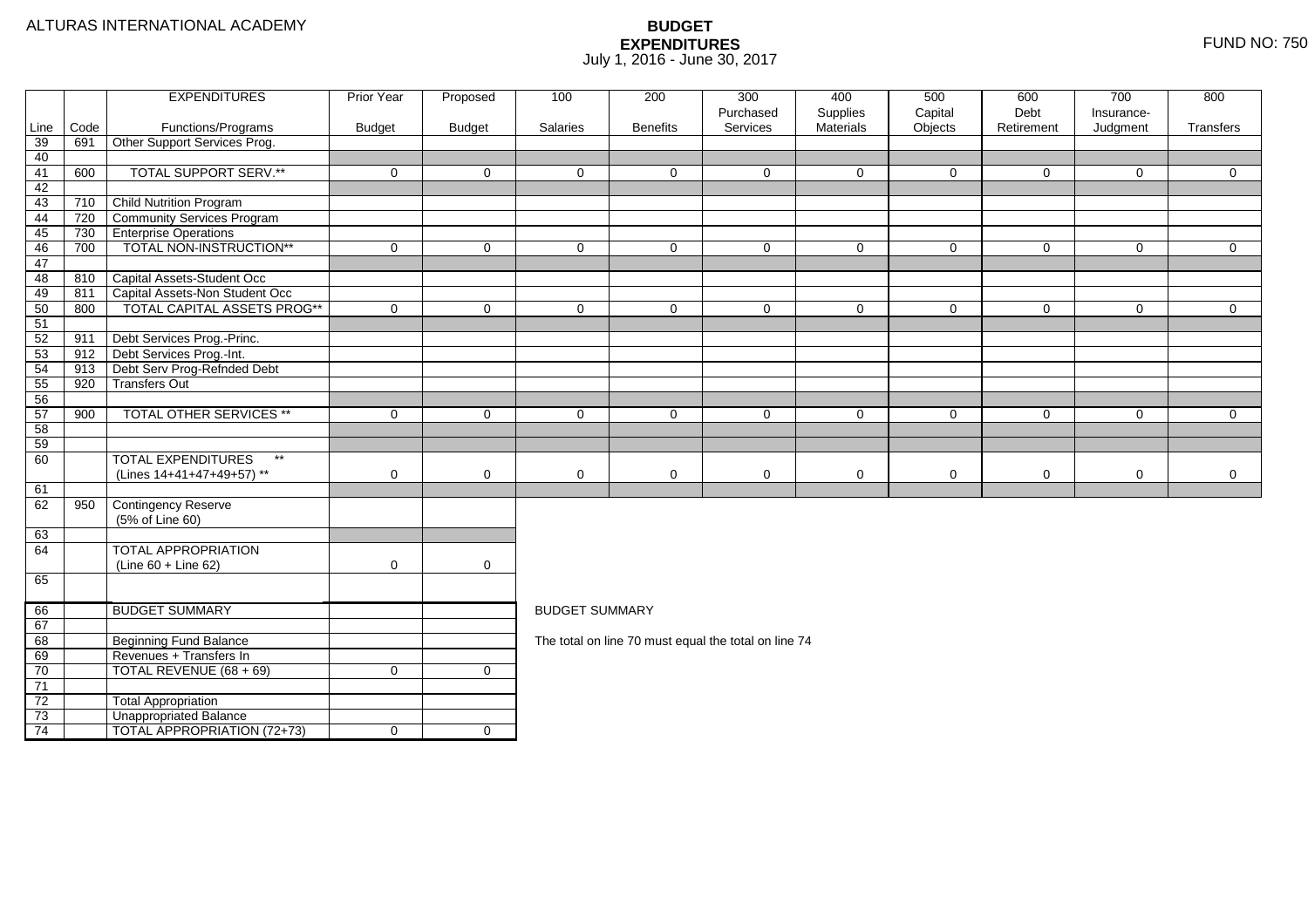| Purchased<br>Supplies<br>Capital<br>Debt<br>Insurance-<br>Code<br>Functions/Programs<br><b>Budget</b><br>Salaries<br><b>Benefits</b><br>Services<br><b>Materials</b><br>Objects<br>Judgment<br>Line<br><b>Budget</b><br>Retirement<br>Transfers<br>Elemetary School Prog.<br>512<br>$\overline{\mathbf{1}}$<br>Secondary School Prog.<br>515<br>$\overline{2}$<br>517<br>Alternative School Prog.<br>3<br>Vocational-Technical Prog.<br>519<br>4<br><b>Exceptional Child Prog.</b><br>5<br>521<br>Preschool Exceptional Prog.<br>522<br>6<br>Gifted & Talented Prog.<br>524<br>$\overline{7}$<br>Interscholastic Prog.<br>8<br>531<br>School Activity Prog.<br>9<br>532<br>Summer School Prog.<br>10<br>541<br>Adult School Prog.<br>$\overline{11}$<br>542<br>12<br>Detention Center Prog.<br>546<br>13<br><b>TOTAL INSTRUCTION **</b><br>14<br>500<br>$\mathbf 0$<br>$\Omega$<br>$\mathbf 0$<br>$\Omega$<br>0<br>$\mathbf 0$<br>$\Omega$<br>$\mathbf 0$<br>$\Omega$<br>0<br>15<br>Attend-Guidance-Health Prog<br>16<br>611<br>Special Services Prog.<br>17<br>616<br>18<br>Instruction Improvement Prog<br>19<br>621<br>Educational Media Prog.<br>$\overline{20}$<br>622<br>21<br>Instruction-Related Tech Prog<br>623<br>22<br>Board of Education Prog.<br>631<br>23<br>District Admin Prog.<br>632<br>24<br>25<br>641<br>School Administration Prog.<br>26<br>27<br><b>Business Operation Prog.</b><br>651<br>28<br>Central Service Prog.<br>655<br>29<br>Admin Tech Services Prog.<br>656<br>Bldg-Care Prog. (Custodial)<br>30<br>661<br>Maint-Non Student Occupied<br>31<br>663<br>32<br>Maint-Student Occupied Bldgs<br>664<br>33<br>Maintenance - Grounds<br>665<br>34<br>667<br>Security Program<br>35<br>36<br>Pupil-To School Trans. Prog.<br>681<br>Pupil-Activity Trans. Prog.<br>37<br>682<br>38<br>General Transportation Prog.<br>683 |  | <b>EXPENDITURES</b> | Prior Year | Proposed | 100 | 200 | 300 | 400 | 500 | 600 | 700 | 800 |
|--------------------------------------------------------------------------------------------------------------------------------------------------------------------------------------------------------------------------------------------------------------------------------------------------------------------------------------------------------------------------------------------------------------------------------------------------------------------------------------------------------------------------------------------------------------------------------------------------------------------------------------------------------------------------------------------------------------------------------------------------------------------------------------------------------------------------------------------------------------------------------------------------------------------------------------------------------------------------------------------------------------------------------------------------------------------------------------------------------------------------------------------------------------------------------------------------------------------------------------------------------------------------------------------------------------------------------------------------------------------------------------------------------------------------------------------------------------------------------------------------------------------------------------------------------------------------------------------------------------------------------------------------------------------------------------------------------------------------------------------------------------------------------------------------------------------------------------------------------|--|---------------------|------------|----------|-----|-----|-----|-----|-----|-----|-----|-----|
|                                                                                                                                                                                                                                                                                                                                                                                                                                                                                                                                                                                                                                                                                                                                                                                                                                                                                                                                                                                                                                                                                                                                                                                                                                                                                                                                                                                                                                                                                                                                                                                                                                                                                                                                                                                                                                                        |  |                     |            |          |     |     |     |     |     |     |     |     |
|                                                                                                                                                                                                                                                                                                                                                                                                                                                                                                                                                                                                                                                                                                                                                                                                                                                                                                                                                                                                                                                                                                                                                                                                                                                                                                                                                                                                                                                                                                                                                                                                                                                                                                                                                                                                                                                        |  |                     |            |          |     |     |     |     |     |     |     |     |
|                                                                                                                                                                                                                                                                                                                                                                                                                                                                                                                                                                                                                                                                                                                                                                                                                                                                                                                                                                                                                                                                                                                                                                                                                                                                                                                                                                                                                                                                                                                                                                                                                                                                                                                                                                                                                                                        |  |                     |            |          |     |     |     |     |     |     |     |     |
|                                                                                                                                                                                                                                                                                                                                                                                                                                                                                                                                                                                                                                                                                                                                                                                                                                                                                                                                                                                                                                                                                                                                                                                                                                                                                                                                                                                                                                                                                                                                                                                                                                                                                                                                                                                                                                                        |  |                     |            |          |     |     |     |     |     |     |     |     |
|                                                                                                                                                                                                                                                                                                                                                                                                                                                                                                                                                                                                                                                                                                                                                                                                                                                                                                                                                                                                                                                                                                                                                                                                                                                                                                                                                                                                                                                                                                                                                                                                                                                                                                                                                                                                                                                        |  |                     |            |          |     |     |     |     |     |     |     |     |
|                                                                                                                                                                                                                                                                                                                                                                                                                                                                                                                                                                                                                                                                                                                                                                                                                                                                                                                                                                                                                                                                                                                                                                                                                                                                                                                                                                                                                                                                                                                                                                                                                                                                                                                                                                                                                                                        |  |                     |            |          |     |     |     |     |     |     |     |     |
|                                                                                                                                                                                                                                                                                                                                                                                                                                                                                                                                                                                                                                                                                                                                                                                                                                                                                                                                                                                                                                                                                                                                                                                                                                                                                                                                                                                                                                                                                                                                                                                                                                                                                                                                                                                                                                                        |  |                     |            |          |     |     |     |     |     |     |     |     |
|                                                                                                                                                                                                                                                                                                                                                                                                                                                                                                                                                                                                                                                                                                                                                                                                                                                                                                                                                                                                                                                                                                                                                                                                                                                                                                                                                                                                                                                                                                                                                                                                                                                                                                                                                                                                                                                        |  |                     |            |          |     |     |     |     |     |     |     |     |
|                                                                                                                                                                                                                                                                                                                                                                                                                                                                                                                                                                                                                                                                                                                                                                                                                                                                                                                                                                                                                                                                                                                                                                                                                                                                                                                                                                                                                                                                                                                                                                                                                                                                                                                                                                                                                                                        |  |                     |            |          |     |     |     |     |     |     |     |     |
|                                                                                                                                                                                                                                                                                                                                                                                                                                                                                                                                                                                                                                                                                                                                                                                                                                                                                                                                                                                                                                                                                                                                                                                                                                                                                                                                                                                                                                                                                                                                                                                                                                                                                                                                                                                                                                                        |  |                     |            |          |     |     |     |     |     |     |     |     |
|                                                                                                                                                                                                                                                                                                                                                                                                                                                                                                                                                                                                                                                                                                                                                                                                                                                                                                                                                                                                                                                                                                                                                                                                                                                                                                                                                                                                                                                                                                                                                                                                                                                                                                                                                                                                                                                        |  |                     |            |          |     |     |     |     |     |     |     |     |
|                                                                                                                                                                                                                                                                                                                                                                                                                                                                                                                                                                                                                                                                                                                                                                                                                                                                                                                                                                                                                                                                                                                                                                                                                                                                                                                                                                                                                                                                                                                                                                                                                                                                                                                                                                                                                                                        |  |                     |            |          |     |     |     |     |     |     |     |     |
|                                                                                                                                                                                                                                                                                                                                                                                                                                                                                                                                                                                                                                                                                                                                                                                                                                                                                                                                                                                                                                                                                                                                                                                                                                                                                                                                                                                                                                                                                                                                                                                                                                                                                                                                                                                                                                                        |  |                     |            |          |     |     |     |     |     |     |     |     |
|                                                                                                                                                                                                                                                                                                                                                                                                                                                                                                                                                                                                                                                                                                                                                                                                                                                                                                                                                                                                                                                                                                                                                                                                                                                                                                                                                                                                                                                                                                                                                                                                                                                                                                                                                                                                                                                        |  |                     |            |          |     |     |     |     |     |     |     |     |
|                                                                                                                                                                                                                                                                                                                                                                                                                                                                                                                                                                                                                                                                                                                                                                                                                                                                                                                                                                                                                                                                                                                                                                                                                                                                                                                                                                                                                                                                                                                                                                                                                                                                                                                                                                                                                                                        |  |                     |            |          |     |     |     |     |     |     |     |     |
|                                                                                                                                                                                                                                                                                                                                                                                                                                                                                                                                                                                                                                                                                                                                                                                                                                                                                                                                                                                                                                                                                                                                                                                                                                                                                                                                                                                                                                                                                                                                                                                                                                                                                                                                                                                                                                                        |  |                     |            |          |     |     |     |     |     |     |     |     |
|                                                                                                                                                                                                                                                                                                                                                                                                                                                                                                                                                                                                                                                                                                                                                                                                                                                                                                                                                                                                                                                                                                                                                                                                                                                                                                                                                                                                                                                                                                                                                                                                                                                                                                                                                                                                                                                        |  |                     |            |          |     |     |     |     |     |     |     |     |
|                                                                                                                                                                                                                                                                                                                                                                                                                                                                                                                                                                                                                                                                                                                                                                                                                                                                                                                                                                                                                                                                                                                                                                                                                                                                                                                                                                                                                                                                                                                                                                                                                                                                                                                                                                                                                                                        |  |                     |            |          |     |     |     |     |     |     |     |     |
|                                                                                                                                                                                                                                                                                                                                                                                                                                                                                                                                                                                                                                                                                                                                                                                                                                                                                                                                                                                                                                                                                                                                                                                                                                                                                                                                                                                                                                                                                                                                                                                                                                                                                                                                                                                                                                                        |  |                     |            |          |     |     |     |     |     |     |     |     |
|                                                                                                                                                                                                                                                                                                                                                                                                                                                                                                                                                                                                                                                                                                                                                                                                                                                                                                                                                                                                                                                                                                                                                                                                                                                                                                                                                                                                                                                                                                                                                                                                                                                                                                                                                                                                                                                        |  |                     |            |          |     |     |     |     |     |     |     |     |
|                                                                                                                                                                                                                                                                                                                                                                                                                                                                                                                                                                                                                                                                                                                                                                                                                                                                                                                                                                                                                                                                                                                                                                                                                                                                                                                                                                                                                                                                                                                                                                                                                                                                                                                                                                                                                                                        |  |                     |            |          |     |     |     |     |     |     |     |     |
|                                                                                                                                                                                                                                                                                                                                                                                                                                                                                                                                                                                                                                                                                                                                                                                                                                                                                                                                                                                                                                                                                                                                                                                                                                                                                                                                                                                                                                                                                                                                                                                                                                                                                                                                                                                                                                                        |  |                     |            |          |     |     |     |     |     |     |     |     |
|                                                                                                                                                                                                                                                                                                                                                                                                                                                                                                                                                                                                                                                                                                                                                                                                                                                                                                                                                                                                                                                                                                                                                                                                                                                                                                                                                                                                                                                                                                                                                                                                                                                                                                                                                                                                                                                        |  |                     |            |          |     |     |     |     |     |     |     |     |
|                                                                                                                                                                                                                                                                                                                                                                                                                                                                                                                                                                                                                                                                                                                                                                                                                                                                                                                                                                                                                                                                                                                                                                                                                                                                                                                                                                                                                                                                                                                                                                                                                                                                                                                                                                                                                                                        |  |                     |            |          |     |     |     |     |     |     |     |     |
|                                                                                                                                                                                                                                                                                                                                                                                                                                                                                                                                                                                                                                                                                                                                                                                                                                                                                                                                                                                                                                                                                                                                                                                                                                                                                                                                                                                                                                                                                                                                                                                                                                                                                                                                                                                                                                                        |  |                     |            |          |     |     |     |     |     |     |     |     |
|                                                                                                                                                                                                                                                                                                                                                                                                                                                                                                                                                                                                                                                                                                                                                                                                                                                                                                                                                                                                                                                                                                                                                                                                                                                                                                                                                                                                                                                                                                                                                                                                                                                                                                                                                                                                                                                        |  |                     |            |          |     |     |     |     |     |     |     |     |
|                                                                                                                                                                                                                                                                                                                                                                                                                                                                                                                                                                                                                                                                                                                                                                                                                                                                                                                                                                                                                                                                                                                                                                                                                                                                                                                                                                                                                                                                                                                                                                                                                                                                                                                                                                                                                                                        |  |                     |            |          |     |     |     |     |     |     |     |     |
|                                                                                                                                                                                                                                                                                                                                                                                                                                                                                                                                                                                                                                                                                                                                                                                                                                                                                                                                                                                                                                                                                                                                                                                                                                                                                                                                                                                                                                                                                                                                                                                                                                                                                                                                                                                                                                                        |  |                     |            |          |     |     |     |     |     |     |     |     |
|                                                                                                                                                                                                                                                                                                                                                                                                                                                                                                                                                                                                                                                                                                                                                                                                                                                                                                                                                                                                                                                                                                                                                                                                                                                                                                                                                                                                                                                                                                                                                                                                                                                                                                                                                                                                                                                        |  |                     |            |          |     |     |     |     |     |     |     |     |
|                                                                                                                                                                                                                                                                                                                                                                                                                                                                                                                                                                                                                                                                                                                                                                                                                                                                                                                                                                                                                                                                                                                                                                                                                                                                                                                                                                                                                                                                                                                                                                                                                                                                                                                                                                                                                                                        |  |                     |            |          |     |     |     |     |     |     |     |     |
|                                                                                                                                                                                                                                                                                                                                                                                                                                                                                                                                                                                                                                                                                                                                                                                                                                                                                                                                                                                                                                                                                                                                                                                                                                                                                                                                                                                                                                                                                                                                                                                                                                                                                                                                                                                                                                                        |  |                     |            |          |     |     |     |     |     |     |     |     |
|                                                                                                                                                                                                                                                                                                                                                                                                                                                                                                                                                                                                                                                                                                                                                                                                                                                                                                                                                                                                                                                                                                                                                                                                                                                                                                                                                                                                                                                                                                                                                                                                                                                                                                                                                                                                                                                        |  |                     |            |          |     |     |     |     |     |     |     |     |
|                                                                                                                                                                                                                                                                                                                                                                                                                                                                                                                                                                                                                                                                                                                                                                                                                                                                                                                                                                                                                                                                                                                                                                                                                                                                                                                                                                                                                                                                                                                                                                                                                                                                                                                                                                                                                                                        |  |                     |            |          |     |     |     |     |     |     |     |     |
|                                                                                                                                                                                                                                                                                                                                                                                                                                                                                                                                                                                                                                                                                                                                                                                                                                                                                                                                                                                                                                                                                                                                                                                                                                                                                                                                                                                                                                                                                                                                                                                                                                                                                                                                                                                                                                                        |  |                     |            |          |     |     |     |     |     |     |     |     |
|                                                                                                                                                                                                                                                                                                                                                                                                                                                                                                                                                                                                                                                                                                                                                                                                                                                                                                                                                                                                                                                                                                                                                                                                                                                                                                                                                                                                                                                                                                                                                                                                                                                                                                                                                                                                                                                        |  |                     |            |          |     |     |     |     |     |     |     |     |
|                                                                                                                                                                                                                                                                                                                                                                                                                                                                                                                                                                                                                                                                                                                                                                                                                                                                                                                                                                                                                                                                                                                                                                                                                                                                                                                                                                                                                                                                                                                                                                                                                                                                                                                                                                                                                                                        |  |                     |            |          |     |     |     |     |     |     |     |     |
|                                                                                                                                                                                                                                                                                                                                                                                                                                                                                                                                                                                                                                                                                                                                                                                                                                                                                                                                                                                                                                                                                                                                                                                                                                                                                                                                                                                                                                                                                                                                                                                                                                                                                                                                                                                                                                                        |  |                     |            |          |     |     |     |     |     |     |     |     |
|                                                                                                                                                                                                                                                                                                                                                                                                                                                                                                                                                                                                                                                                                                                                                                                                                                                                                                                                                                                                                                                                                                                                                                                                                                                                                                                                                                                                                                                                                                                                                                                                                                                                                                                                                                                                                                                        |  |                     |            |          |     |     |     |     |     |     |     |     |
|                                                                                                                                                                                                                                                                                                                                                                                                                                                                                                                                                                                                                                                                                                                                                                                                                                                                                                                                                                                                                                                                                                                                                                                                                                                                                                                                                                                                                                                                                                                                                                                                                                                                                                                                                                                                                                                        |  |                     |            |          |     |     |     |     |     |     |     |     |
|                                                                                                                                                                                                                                                                                                                                                                                                                                                                                                                                                                                                                                                                                                                                                                                                                                                                                                                                                                                                                                                                                                                                                                                                                                                                                                                                                                                                                                                                                                                                                                                                                                                                                                                                                                                                                                                        |  |                     |            |          |     |     |     |     |     |     |     |     |
|                                                                                                                                                                                                                                                                                                                                                                                                                                                                                                                                                                                                                                                                                                                                                                                                                                                                                                                                                                                                                                                                                                                                                                                                                                                                                                                                                                                                                                                                                                                                                                                                                                                                                                                                                                                                                                                        |  |                     |            |          |     |     |     |     |     |     |     |     |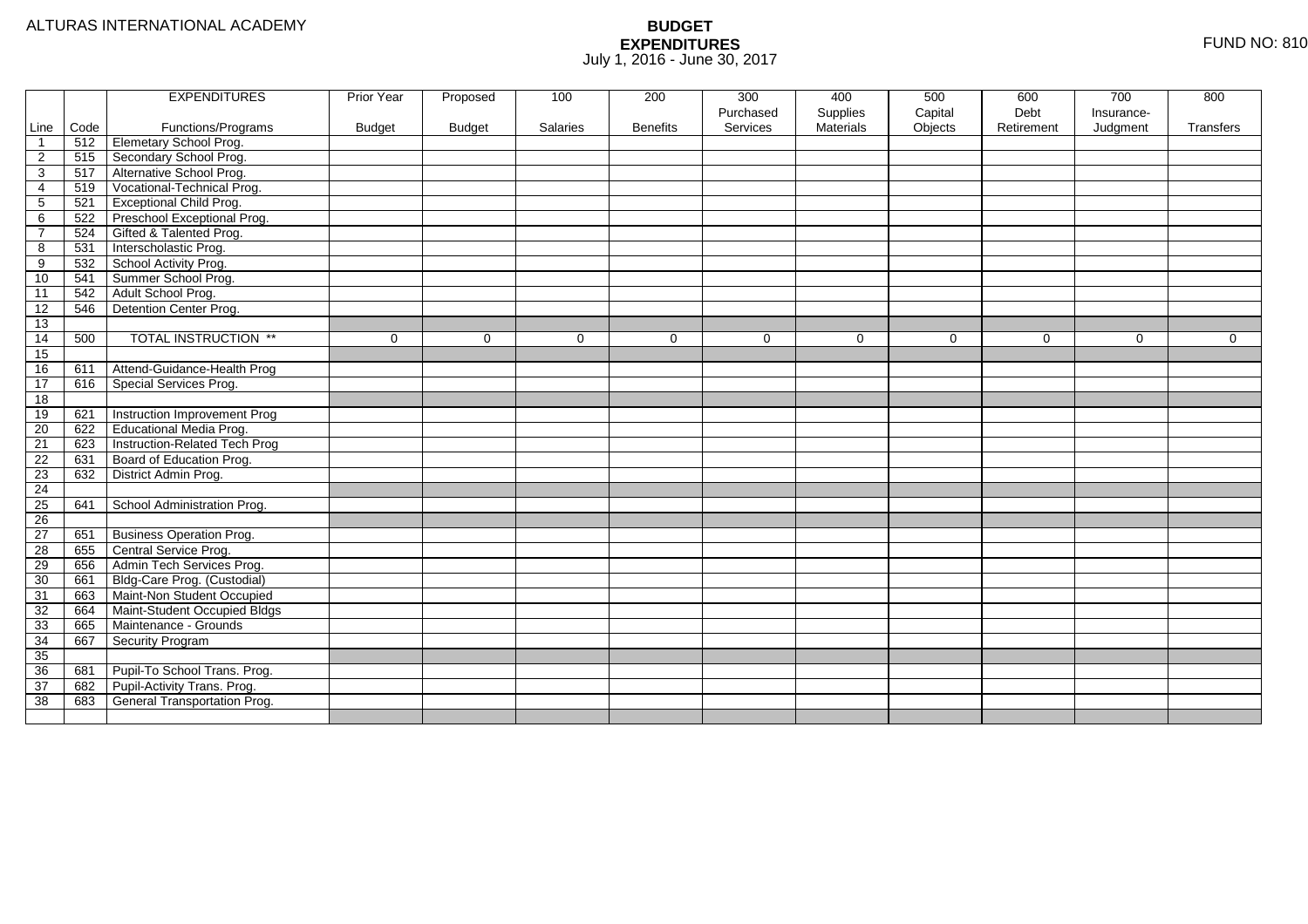|          |      | <b>EXPENDITURES</b>                       | <b>Prior Year</b> | Proposed            | 100                   | 200             | 300                                                  | 400                   | 500                | 600                | 700                    | 800            |
|----------|------|-------------------------------------------|-------------------|---------------------|-----------------------|-----------------|------------------------------------------------------|-----------------------|--------------------|--------------------|------------------------|----------------|
| Line     | Code | Functions/Programs                        | <b>Budget</b>     | <b>Budget</b>       | Salaries              | <b>Benefits</b> | Purchased<br>Services                                | Supplies<br>Materials | Capital<br>Objects | Debt<br>Retirement | Insurance-<br>Judgment | Transfers      |
| 39       | 691  | Other Support Services Prog.              |                   |                     |                       |                 |                                                      |                       |                    |                    |                        |                |
| 40       |      |                                           |                   |                     |                       |                 |                                                      |                       |                    |                    |                        |                |
| 41       | 600  | <b>TOTAL SUPPORT SERV.**</b>              | $\mathbf 0$       | $\mathbf{0}$        | $\Omega$              | $\Omega$        | $\Omega$                                             | $\Omega$              | $\mathbf{0}$       | $\mathbf 0$        | $\Omega$               | $\overline{0}$ |
| 42       |      |                                           |                   |                     |                       |                 |                                                      |                       |                    |                    |                        |                |
| 43       | 710  | <b>Child Nutrition Program</b>            |                   |                     |                       |                 |                                                      |                       |                    |                    |                        |                |
| 44       | 720  | Community Services Program                |                   |                     |                       |                 |                                                      |                       |                    |                    |                        |                |
| 45       | 730  | <b>Enterprise Operations</b>              |                   |                     |                       |                 |                                                      |                       |                    |                    |                        |                |
| 46       | 700  | TOTAL NON-INSTRUCTION**                   | $\mathbf 0$       | $\mathbf 0$         | $\mathbf 0$           | $\Omega$        | $\mathbf 0$                                          | $\Omega$              | $\mathbf 0$        | $\mathbf 0$        | $\mathbf 0$            | $\overline{0}$ |
| 47       |      |                                           |                   |                     |                       |                 |                                                      |                       |                    |                    |                        |                |
| 48       | 810  | Capital Assets-Student Occ                |                   |                     |                       |                 |                                                      |                       |                    |                    |                        |                |
| 49       | 811  | Capital Assets-Non Student Occ            |                   |                     |                       |                 |                                                      |                       |                    |                    |                        |                |
| 50       | 800  | TOTAL CAPITAL ASSETS PROG**               | $\Omega$          | $\overline{0}$      | $\Omega$              | $\Omega$        | $\Omega$                                             | $\Omega$              | $\mathbf 0$        | $\mathbf 0$        | $\mathbf 0$            | $\overline{0}$ |
| 51       |      |                                           |                   |                     |                       |                 |                                                      |                       |                    |                    |                        |                |
| 52       | 911  | Debt Services Prog.-Princ.                |                   |                     |                       |                 |                                                      |                       |                    |                    |                        |                |
| 53       | 912  | Debt Services Prog.-Int.                  |                   |                     |                       |                 |                                                      |                       |                    |                    |                        |                |
| 54       | 913  | Debt Serv Prog-Refnded Debt               |                   |                     |                       |                 |                                                      |                       |                    |                    |                        |                |
| 55       | 920  | <b>Transfers Out</b>                      |                   |                     |                       |                 |                                                      |                       |                    |                    |                        |                |
| 56       |      | TOTAL OTHER SERVICES **                   |                   |                     |                       |                 |                                                      |                       |                    |                    |                        |                |
| 57<br>58 | 900  |                                           | $\mathbf 0$       | $\mathbf 0$         | $\mathbf 0$           | $\mathbf 0$     | $\mathbf 0$                                          | $\mathbf 0$           | $\mathbf 0$        | 0                  | $\mathbf 0$            | $\overline{0}$ |
| 59       |      |                                           |                   |                     |                       |                 |                                                      |                       |                    |                    |                        |                |
| 60       |      | <b>TOTAL EXPENDITURES</b><br>$\star\star$ |                   |                     |                       |                 |                                                      |                       |                    |                    |                        |                |
|          |      | (Lines 14+41+47+49+57) **                 | 0                 | $\mathbf 0$         | $\mathbf 0$           | 0               | 0                                                    | 0                     | $\mathbf 0$        | $\mathbf 0$        | 0                      | $\mathbf 0$    |
| 61       |      |                                           |                   |                     |                       |                 |                                                      |                       |                    |                    |                        |                |
| 62       | 950  | Contingency Reserve                       |                   |                     |                       |                 |                                                      |                       |                    |                    |                        |                |
|          |      | (5% of Line 60)                           |                   |                     |                       |                 |                                                      |                       |                    |                    |                        |                |
| 63       |      |                                           |                   |                     |                       |                 |                                                      |                       |                    |                    |                        |                |
| 64       |      | <b>TOTAL APPROPRIATION</b>                |                   |                     |                       |                 |                                                      |                       |                    |                    |                        |                |
|          |      | $(Line 60 + Line 62)$                     | $\mathbf 0$       | $\mathsf{O}\xspace$ |                       |                 |                                                      |                       |                    |                    |                        |                |
| 65       |      |                                           |                   |                     |                       |                 |                                                      |                       |                    |                    |                        |                |
|          |      |                                           |                   |                     |                       |                 |                                                      |                       |                    |                    |                        |                |
| 66       |      | <b>BUDGET SUMMARY</b>                     |                   |                     | <b>BUDGET SUMMARY</b> |                 |                                                      |                       |                    |                    |                        |                |
| 67       |      |                                           |                   |                     |                       |                 |                                                      |                       |                    |                    |                        |                |
| 68       |      | <b>Beginning Fund Balance</b>             |                   |                     |                       |                 | The total on line 70 must equal the total on line 74 |                       |                    |                    |                        |                |
| 69       |      | Revenues + Transfers In                   |                   |                     |                       |                 |                                                      |                       |                    |                    |                        |                |
| 70       |      | TOTAL REVENUE (68 + 69)                   | $\mathbf 0$       | $\mathbf 0$         |                       |                 |                                                      |                       |                    |                    |                        |                |
| 71       |      |                                           |                   |                     |                       |                 |                                                      |                       |                    |                    |                        |                |
| 72       |      | <b>Total Appropriation</b>                |                   |                     |                       |                 |                                                      |                       |                    |                    |                        |                |
| 73       |      | <b>Unappropriated Balance</b>             |                   |                     |                       |                 |                                                      |                       |                    |                    |                        |                |
| 74       |      | TOTAL APPROPRIATION (72+73)               | $\mathbf 0$       | $\overline{0}$      |                       |                 |                                                      |                       |                    |                    |                        |                |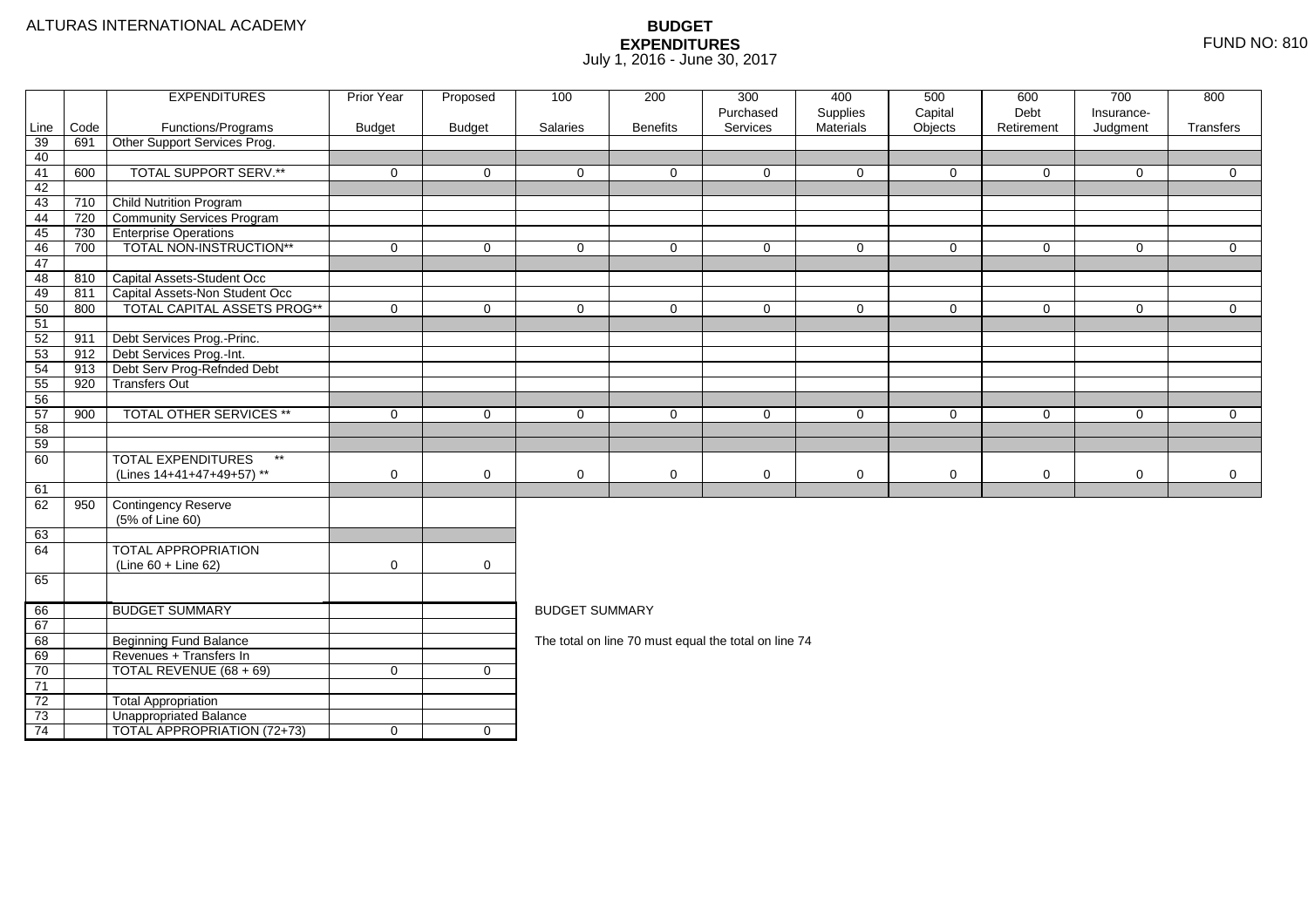| Purchased<br>Supplies<br>Capital<br>Debt<br>Insurance-<br>Code<br>Functions/Programs<br><b>Budget</b><br>Salaries<br><b>Benefits</b><br>Services<br><b>Materials</b><br>Objects<br>Judgment<br>Line<br><b>Budget</b><br>Retirement<br>Transfers<br>Elemetary School Prog.<br>512<br>$\overline{\mathbf{1}}$<br>Secondary School Prog.<br>515<br>$\overline{2}$<br>517<br>Alternative School Prog.<br>3<br>Vocational-Technical Prog.<br>519<br>4<br><b>Exceptional Child Prog.</b><br>5<br>521<br>Preschool Exceptional Prog.<br>522<br>6<br>Gifted & Talented Prog.<br>524<br>$\overline{7}$<br>Interscholastic Prog.<br>8<br>531<br>School Activity Prog.<br>9<br>532<br>Summer School Prog.<br>10<br>541<br>Adult School Prog.<br>$\overline{11}$<br>542<br>12<br>Detention Center Prog.<br>546<br>13<br><b>TOTAL INSTRUCTION **</b><br>14<br>500<br>$\mathbf 0$<br>$\Omega$<br>$\mathbf 0$<br>$\Omega$<br>0<br>$\mathbf 0$<br>$\Omega$<br>$\mathbf 0$<br>$\Omega$<br>0<br>15<br>Attend-Guidance-Health Prog<br>16<br>611<br>Special Services Prog.<br>17<br>616<br>18<br>Instruction Improvement Prog<br>19<br>621<br>Educational Media Prog.<br>$\overline{20}$<br>622<br>21<br>Instruction-Related Tech Prog<br>623<br>22<br>Board of Education Prog.<br>631<br>23<br>District Admin Prog.<br>632<br>24<br>25<br>641<br>School Administration Prog.<br>26<br>27<br><b>Business Operation Prog.</b><br>651<br>28<br>Central Service Prog.<br>655<br>29<br>Admin Tech Services Prog.<br>656<br>Bldg-Care Prog. (Custodial)<br>30<br>661<br>Maint-Non Student Occupied<br>31<br>663<br>32<br>Maint-Student Occupied Bldgs<br>664<br>33<br>Maintenance - Grounds<br>665<br>34<br>667<br>Security Program<br>35<br>36<br>Pupil-To School Trans. Prog.<br>681<br>Pupil-Activity Trans. Prog.<br>37<br>682<br>38<br>General Transportation Prog.<br>683 |  | <b>EXPENDITURES</b> | Prior Year | Proposed | 100 | 200 | 300 | 400 | 500 | 600 | 700 | 800 |
|--------------------------------------------------------------------------------------------------------------------------------------------------------------------------------------------------------------------------------------------------------------------------------------------------------------------------------------------------------------------------------------------------------------------------------------------------------------------------------------------------------------------------------------------------------------------------------------------------------------------------------------------------------------------------------------------------------------------------------------------------------------------------------------------------------------------------------------------------------------------------------------------------------------------------------------------------------------------------------------------------------------------------------------------------------------------------------------------------------------------------------------------------------------------------------------------------------------------------------------------------------------------------------------------------------------------------------------------------------------------------------------------------------------------------------------------------------------------------------------------------------------------------------------------------------------------------------------------------------------------------------------------------------------------------------------------------------------------------------------------------------------------------------------------------------------------------------------------------------|--|---------------------|------------|----------|-----|-----|-----|-----|-----|-----|-----|-----|
|                                                                                                                                                                                                                                                                                                                                                                                                                                                                                                                                                                                                                                                                                                                                                                                                                                                                                                                                                                                                                                                                                                                                                                                                                                                                                                                                                                                                                                                                                                                                                                                                                                                                                                                                                                                                                                                        |  |                     |            |          |     |     |     |     |     |     |     |     |
|                                                                                                                                                                                                                                                                                                                                                                                                                                                                                                                                                                                                                                                                                                                                                                                                                                                                                                                                                                                                                                                                                                                                                                                                                                                                                                                                                                                                                                                                                                                                                                                                                                                                                                                                                                                                                                                        |  |                     |            |          |     |     |     |     |     |     |     |     |
|                                                                                                                                                                                                                                                                                                                                                                                                                                                                                                                                                                                                                                                                                                                                                                                                                                                                                                                                                                                                                                                                                                                                                                                                                                                                                                                                                                                                                                                                                                                                                                                                                                                                                                                                                                                                                                                        |  |                     |            |          |     |     |     |     |     |     |     |     |
|                                                                                                                                                                                                                                                                                                                                                                                                                                                                                                                                                                                                                                                                                                                                                                                                                                                                                                                                                                                                                                                                                                                                                                                                                                                                                                                                                                                                                                                                                                                                                                                                                                                                                                                                                                                                                                                        |  |                     |            |          |     |     |     |     |     |     |     |     |
|                                                                                                                                                                                                                                                                                                                                                                                                                                                                                                                                                                                                                                                                                                                                                                                                                                                                                                                                                                                                                                                                                                                                                                                                                                                                                                                                                                                                                                                                                                                                                                                                                                                                                                                                                                                                                                                        |  |                     |            |          |     |     |     |     |     |     |     |     |
|                                                                                                                                                                                                                                                                                                                                                                                                                                                                                                                                                                                                                                                                                                                                                                                                                                                                                                                                                                                                                                                                                                                                                                                                                                                                                                                                                                                                                                                                                                                                                                                                                                                                                                                                                                                                                                                        |  |                     |            |          |     |     |     |     |     |     |     |     |
|                                                                                                                                                                                                                                                                                                                                                                                                                                                                                                                                                                                                                                                                                                                                                                                                                                                                                                                                                                                                                                                                                                                                                                                                                                                                                                                                                                                                                                                                                                                                                                                                                                                                                                                                                                                                                                                        |  |                     |            |          |     |     |     |     |     |     |     |     |
|                                                                                                                                                                                                                                                                                                                                                                                                                                                                                                                                                                                                                                                                                                                                                                                                                                                                                                                                                                                                                                                                                                                                                                                                                                                                                                                                                                                                                                                                                                                                                                                                                                                                                                                                                                                                                                                        |  |                     |            |          |     |     |     |     |     |     |     |     |
|                                                                                                                                                                                                                                                                                                                                                                                                                                                                                                                                                                                                                                                                                                                                                                                                                                                                                                                                                                                                                                                                                                                                                                                                                                                                                                                                                                                                                                                                                                                                                                                                                                                                                                                                                                                                                                                        |  |                     |            |          |     |     |     |     |     |     |     |     |
|                                                                                                                                                                                                                                                                                                                                                                                                                                                                                                                                                                                                                                                                                                                                                                                                                                                                                                                                                                                                                                                                                                                                                                                                                                                                                                                                                                                                                                                                                                                                                                                                                                                                                                                                                                                                                                                        |  |                     |            |          |     |     |     |     |     |     |     |     |
|                                                                                                                                                                                                                                                                                                                                                                                                                                                                                                                                                                                                                                                                                                                                                                                                                                                                                                                                                                                                                                                                                                                                                                                                                                                                                                                                                                                                                                                                                                                                                                                                                                                                                                                                                                                                                                                        |  |                     |            |          |     |     |     |     |     |     |     |     |
|                                                                                                                                                                                                                                                                                                                                                                                                                                                                                                                                                                                                                                                                                                                                                                                                                                                                                                                                                                                                                                                                                                                                                                                                                                                                                                                                                                                                                                                                                                                                                                                                                                                                                                                                                                                                                                                        |  |                     |            |          |     |     |     |     |     |     |     |     |
|                                                                                                                                                                                                                                                                                                                                                                                                                                                                                                                                                                                                                                                                                                                                                                                                                                                                                                                                                                                                                                                                                                                                                                                                                                                                                                                                                                                                                                                                                                                                                                                                                                                                                                                                                                                                                                                        |  |                     |            |          |     |     |     |     |     |     |     |     |
|                                                                                                                                                                                                                                                                                                                                                                                                                                                                                                                                                                                                                                                                                                                                                                                                                                                                                                                                                                                                                                                                                                                                                                                                                                                                                                                                                                                                                                                                                                                                                                                                                                                                                                                                                                                                                                                        |  |                     |            |          |     |     |     |     |     |     |     |     |
|                                                                                                                                                                                                                                                                                                                                                                                                                                                                                                                                                                                                                                                                                                                                                                                                                                                                                                                                                                                                                                                                                                                                                                                                                                                                                                                                                                                                                                                                                                                                                                                                                                                                                                                                                                                                                                                        |  |                     |            |          |     |     |     |     |     |     |     |     |
|                                                                                                                                                                                                                                                                                                                                                                                                                                                                                                                                                                                                                                                                                                                                                                                                                                                                                                                                                                                                                                                                                                                                                                                                                                                                                                                                                                                                                                                                                                                                                                                                                                                                                                                                                                                                                                                        |  |                     |            |          |     |     |     |     |     |     |     |     |
|                                                                                                                                                                                                                                                                                                                                                                                                                                                                                                                                                                                                                                                                                                                                                                                                                                                                                                                                                                                                                                                                                                                                                                                                                                                                                                                                                                                                                                                                                                                                                                                                                                                                                                                                                                                                                                                        |  |                     |            |          |     |     |     |     |     |     |     |     |
|                                                                                                                                                                                                                                                                                                                                                                                                                                                                                                                                                                                                                                                                                                                                                                                                                                                                                                                                                                                                                                                                                                                                                                                                                                                                                                                                                                                                                                                                                                                                                                                                                                                                                                                                                                                                                                                        |  |                     |            |          |     |     |     |     |     |     |     |     |
|                                                                                                                                                                                                                                                                                                                                                                                                                                                                                                                                                                                                                                                                                                                                                                                                                                                                                                                                                                                                                                                                                                                                                                                                                                                                                                                                                                                                                                                                                                                                                                                                                                                                                                                                                                                                                                                        |  |                     |            |          |     |     |     |     |     |     |     |     |
|                                                                                                                                                                                                                                                                                                                                                                                                                                                                                                                                                                                                                                                                                                                                                                                                                                                                                                                                                                                                                                                                                                                                                                                                                                                                                                                                                                                                                                                                                                                                                                                                                                                                                                                                                                                                                                                        |  |                     |            |          |     |     |     |     |     |     |     |     |
|                                                                                                                                                                                                                                                                                                                                                                                                                                                                                                                                                                                                                                                                                                                                                                                                                                                                                                                                                                                                                                                                                                                                                                                                                                                                                                                                                                                                                                                                                                                                                                                                                                                                                                                                                                                                                                                        |  |                     |            |          |     |     |     |     |     |     |     |     |
|                                                                                                                                                                                                                                                                                                                                                                                                                                                                                                                                                                                                                                                                                                                                                                                                                                                                                                                                                                                                                                                                                                                                                                                                                                                                                                                                                                                                                                                                                                                                                                                                                                                                                                                                                                                                                                                        |  |                     |            |          |     |     |     |     |     |     |     |     |
|                                                                                                                                                                                                                                                                                                                                                                                                                                                                                                                                                                                                                                                                                                                                                                                                                                                                                                                                                                                                                                                                                                                                                                                                                                                                                                                                                                                                                                                                                                                                                                                                                                                                                                                                                                                                                                                        |  |                     |            |          |     |     |     |     |     |     |     |     |
|                                                                                                                                                                                                                                                                                                                                                                                                                                                                                                                                                                                                                                                                                                                                                                                                                                                                                                                                                                                                                                                                                                                                                                                                                                                                                                                                                                                                                                                                                                                                                                                                                                                                                                                                                                                                                                                        |  |                     |            |          |     |     |     |     |     |     |     |     |
|                                                                                                                                                                                                                                                                                                                                                                                                                                                                                                                                                                                                                                                                                                                                                                                                                                                                                                                                                                                                                                                                                                                                                                                                                                                                                                                                                                                                                                                                                                                                                                                                                                                                                                                                                                                                                                                        |  |                     |            |          |     |     |     |     |     |     |     |     |
|                                                                                                                                                                                                                                                                                                                                                                                                                                                                                                                                                                                                                                                                                                                                                                                                                                                                                                                                                                                                                                                                                                                                                                                                                                                                                                                                                                                                                                                                                                                                                                                                                                                                                                                                                                                                                                                        |  |                     |            |          |     |     |     |     |     |     |     |     |
|                                                                                                                                                                                                                                                                                                                                                                                                                                                                                                                                                                                                                                                                                                                                                                                                                                                                                                                                                                                                                                                                                                                                                                                                                                                                                                                                                                                                                                                                                                                                                                                                                                                                                                                                                                                                                                                        |  |                     |            |          |     |     |     |     |     |     |     |     |
|                                                                                                                                                                                                                                                                                                                                                                                                                                                                                                                                                                                                                                                                                                                                                                                                                                                                                                                                                                                                                                                                                                                                                                                                                                                                                                                                                                                                                                                                                                                                                                                                                                                                                                                                                                                                                                                        |  |                     |            |          |     |     |     |     |     |     |     |     |
|                                                                                                                                                                                                                                                                                                                                                                                                                                                                                                                                                                                                                                                                                                                                                                                                                                                                                                                                                                                                                                                                                                                                                                                                                                                                                                                                                                                                                                                                                                                                                                                                                                                                                                                                                                                                                                                        |  |                     |            |          |     |     |     |     |     |     |     |     |
|                                                                                                                                                                                                                                                                                                                                                                                                                                                                                                                                                                                                                                                                                                                                                                                                                                                                                                                                                                                                                                                                                                                                                                                                                                                                                                                                                                                                                                                                                                                                                                                                                                                                                                                                                                                                                                                        |  |                     |            |          |     |     |     |     |     |     |     |     |
|                                                                                                                                                                                                                                                                                                                                                                                                                                                                                                                                                                                                                                                                                                                                                                                                                                                                                                                                                                                                                                                                                                                                                                                                                                                                                                                                                                                                                                                                                                                                                                                                                                                                                                                                                                                                                                                        |  |                     |            |          |     |     |     |     |     |     |     |     |
|                                                                                                                                                                                                                                                                                                                                                                                                                                                                                                                                                                                                                                                                                                                                                                                                                                                                                                                                                                                                                                                                                                                                                                                                                                                                                                                                                                                                                                                                                                                                                                                                                                                                                                                                                                                                                                                        |  |                     |            |          |     |     |     |     |     |     |     |     |
|                                                                                                                                                                                                                                                                                                                                                                                                                                                                                                                                                                                                                                                                                                                                                                                                                                                                                                                                                                                                                                                                                                                                                                                                                                                                                                                                                                                                                                                                                                                                                                                                                                                                                                                                                                                                                                                        |  |                     |            |          |     |     |     |     |     |     |     |     |
|                                                                                                                                                                                                                                                                                                                                                                                                                                                                                                                                                                                                                                                                                                                                                                                                                                                                                                                                                                                                                                                                                                                                                                                                                                                                                                                                                                                                                                                                                                                                                                                                                                                                                                                                                                                                                                                        |  |                     |            |          |     |     |     |     |     |     |     |     |
|                                                                                                                                                                                                                                                                                                                                                                                                                                                                                                                                                                                                                                                                                                                                                                                                                                                                                                                                                                                                                                                                                                                                                                                                                                                                                                                                                                                                                                                                                                                                                                                                                                                                                                                                                                                                                                                        |  |                     |            |          |     |     |     |     |     |     |     |     |
|                                                                                                                                                                                                                                                                                                                                                                                                                                                                                                                                                                                                                                                                                                                                                                                                                                                                                                                                                                                                                                                                                                                                                                                                                                                                                                                                                                                                                                                                                                                                                                                                                                                                                                                                                                                                                                                        |  |                     |            |          |     |     |     |     |     |     |     |     |
|                                                                                                                                                                                                                                                                                                                                                                                                                                                                                                                                                                                                                                                                                                                                                                                                                                                                                                                                                                                                                                                                                                                                                                                                                                                                                                                                                                                                                                                                                                                                                                                                                                                                                                                                                                                                                                                        |  |                     |            |          |     |     |     |     |     |     |     |     |
|                                                                                                                                                                                                                                                                                                                                                                                                                                                                                                                                                                                                                                                                                                                                                                                                                                                                                                                                                                                                                                                                                                                                                                                                                                                                                                                                                                                                                                                                                                                                                                                                                                                                                                                                                                                                                                                        |  |                     |            |          |     |     |     |     |     |     |     |     |
|                                                                                                                                                                                                                                                                                                                                                                                                                                                                                                                                                                                                                                                                                                                                                                                                                                                                                                                                                                                                                                                                                                                                                                                                                                                                                                                                                                                                                                                                                                                                                                                                                                                                                                                                                                                                                                                        |  |                     |            |          |     |     |     |     |     |     |     |     |
|                                                                                                                                                                                                                                                                                                                                                                                                                                                                                                                                                                                                                                                                                                                                                                                                                                                                                                                                                                                                                                                                                                                                                                                                                                                                                                                                                                                                                                                                                                                                                                                                                                                                                                                                                                                                                                                        |  |                     |            |          |     |     |     |     |     |     |     |     |
|                                                                                                                                                                                                                                                                                                                                                                                                                                                                                                                                                                                                                                                                                                                                                                                                                                                                                                                                                                                                                                                                                                                                                                                                                                                                                                                                                                                                                                                                                                                                                                                                                                                                                                                                                                                                                                                        |  |                     |            |          |     |     |     |     |     |     |     |     |